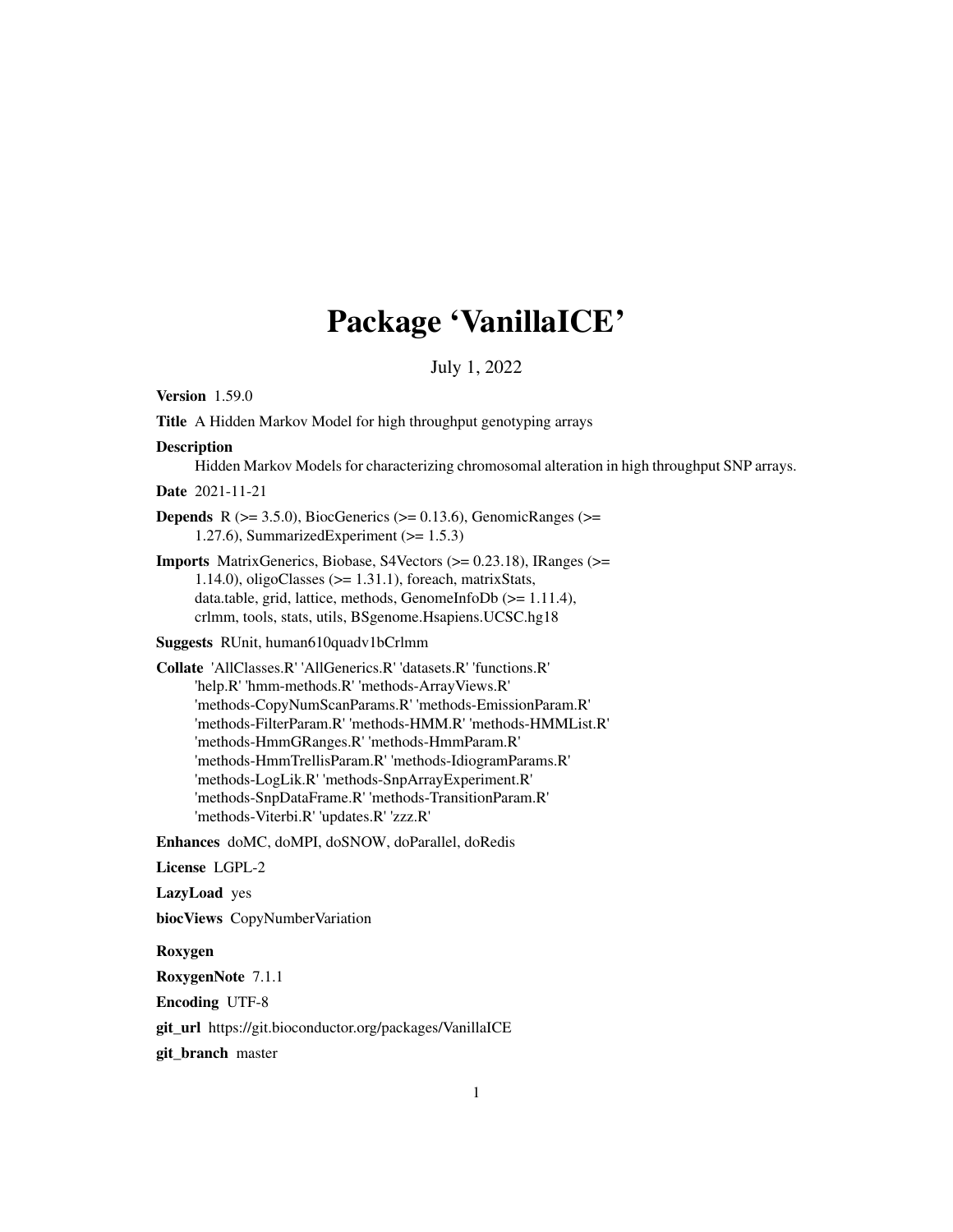git\_last\_commit 8430988 git\_last\_commit\_date 2022-04-26 Date/Publication 2022-07-01 Author Robert Scharpf [aut, cre] Maintainer Robert Scharpf <rscharpf@jhu.edu>

# R topics documented:

| 3<br>acf2      |
|----------------|
| $\overline{4}$ |
| 7              |
| $\overline{7}$ |
| 8              |
| 9              |
| 12             |
| 14             |
| 14             |
| 15             |
| 15             |
| 16             |
| 16             |
| 18<br>filters  |
| 18             |
| 19             |
| 20             |
| 20             |
| 21             |
| 23             |
| 24             |
| 25             |
| 26             |
| 26             |
| 27             |
| 28             |
| 29             |
| 29             |
| 30             |
| 31             |
| 32             |
| 32             |
| 32             |
| 33             |
| 33             |
| 34             |
| 35             |
| 35             |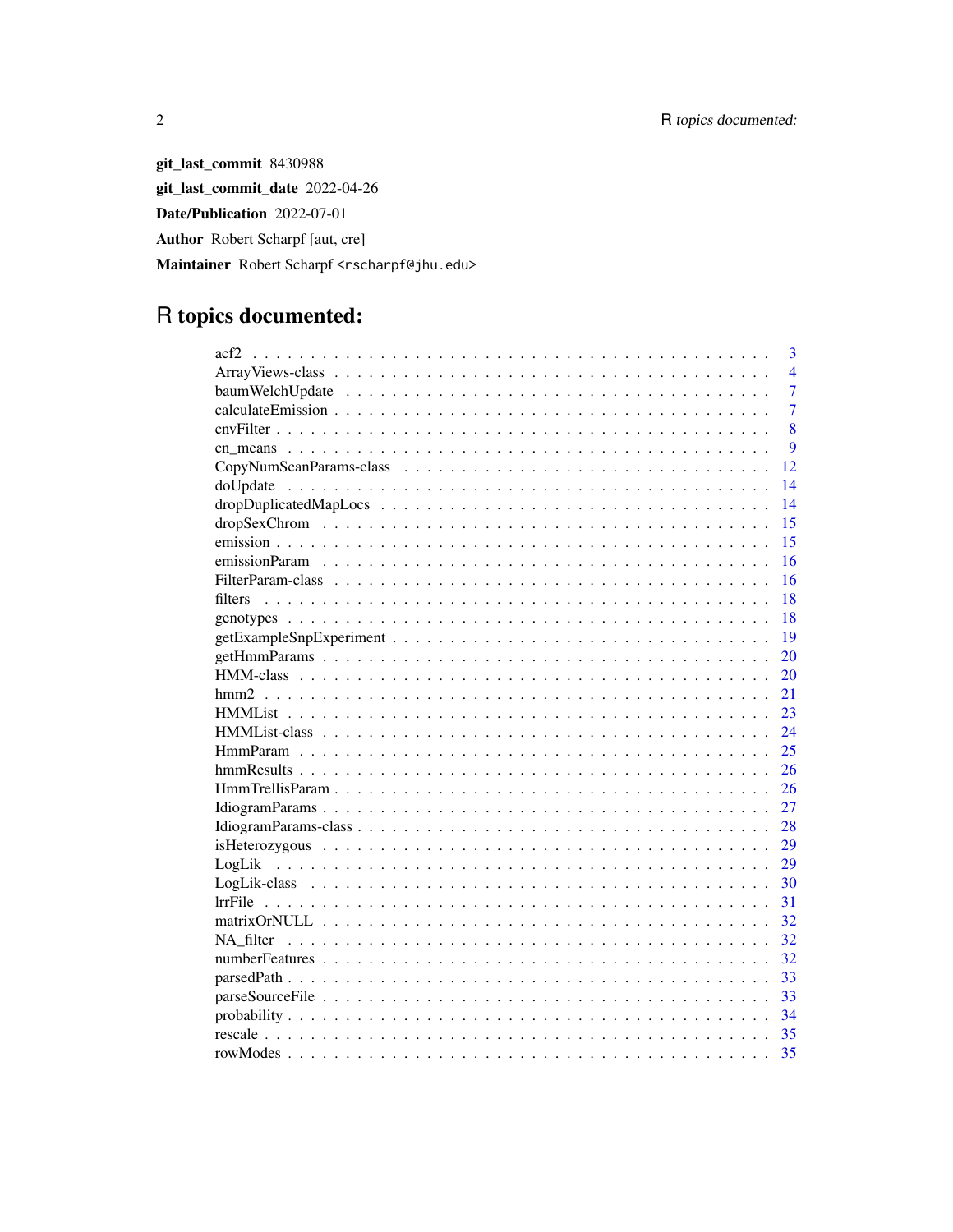<span id="page-2-0"></span>

|                                                                                                                                                                                                                                                                                                                                                                                         | 36  |
|-----------------------------------------------------------------------------------------------------------------------------------------------------------------------------------------------------------------------------------------------------------------------------------------------------------------------------------------------------------------------------------------|-----|
|                                                                                                                                                                                                                                                                                                                                                                                         | 36  |
|                                                                                                                                                                                                                                                                                                                                                                                         | 37  |
|                                                                                                                                                                                                                                                                                                                                                                                         | 37  |
|                                                                                                                                                                                                                                                                                                                                                                                         | 38  |
|                                                                                                                                                                                                                                                                                                                                                                                         | 39  |
| $\sup_{x \in \mathcal{X}} \exp \left( \frac{1}{2} \sum_{i=1}^{n} x_i + \frac{1}{2} \sum_{i=1}^{n} x_i + \frac{1}{2} \sum_{i=1}^{n} x_i + \frac{1}{2} \sum_{i=1}^{n} x_i + \frac{1}{2} \sum_{i=1}^{n} x_i + \frac{1}{2} \sum_{i=1}^{n} x_i + \frac{1}{2} \sum_{i=1}^{n} x_i + \frac{1}{2} \sum_{i=1}^{n} x_i + \frac{1}{2} \sum_{i=1}^{n} x_i + \frac{1}{2} \sum_{i=1}^{n} x_i + \frac{$ | 40  |
|                                                                                                                                                                                                                                                                                                                                                                                         | 40  |
|                                                                                                                                                                                                                                                                                                                                                                                         | 41  |
|                                                                                                                                                                                                                                                                                                                                                                                         | 41  |
|                                                                                                                                                                                                                                                                                                                                                                                         | -42 |
|                                                                                                                                                                                                                                                                                                                                                                                         | -42 |
| threshold<br>and the contract of the contract of the contract of the contract of the contract of the contract of the contract of the contract of the contract of the contract of the contract of the contract of the contract of the contra                                                                                                                                             | -43 |
|                                                                                                                                                                                                                                                                                                                                                                                         | 44  |
|                                                                                                                                                                                                                                                                                                                                                                                         | 44  |
|                                                                                                                                                                                                                                                                                                                                                                                         | 45  |
|                                                                                                                                                                                                                                                                                                                                                                                         | -45 |
|                                                                                                                                                                                                                                                                                                                                                                                         | -46 |
|                                                                                                                                                                                                                                                                                                                                                                                         |     |

#### **Index** [47](#page-46-0)

acf2 *Calculate lag10 autocorrelation*

# Description

A wrapper for the function acf that returns the autocorrelation for the specified lag. Missing values are removed.

# Usage

 $\arctan 2(x, \text{ lag} = 10, \ldots)$ 

# Arguments

| X   | numeric vector              |
|-----|-----------------------------|
| lag | integer                     |
|     | additional arguments to acf |

# See Also

[acf](#page-0-0)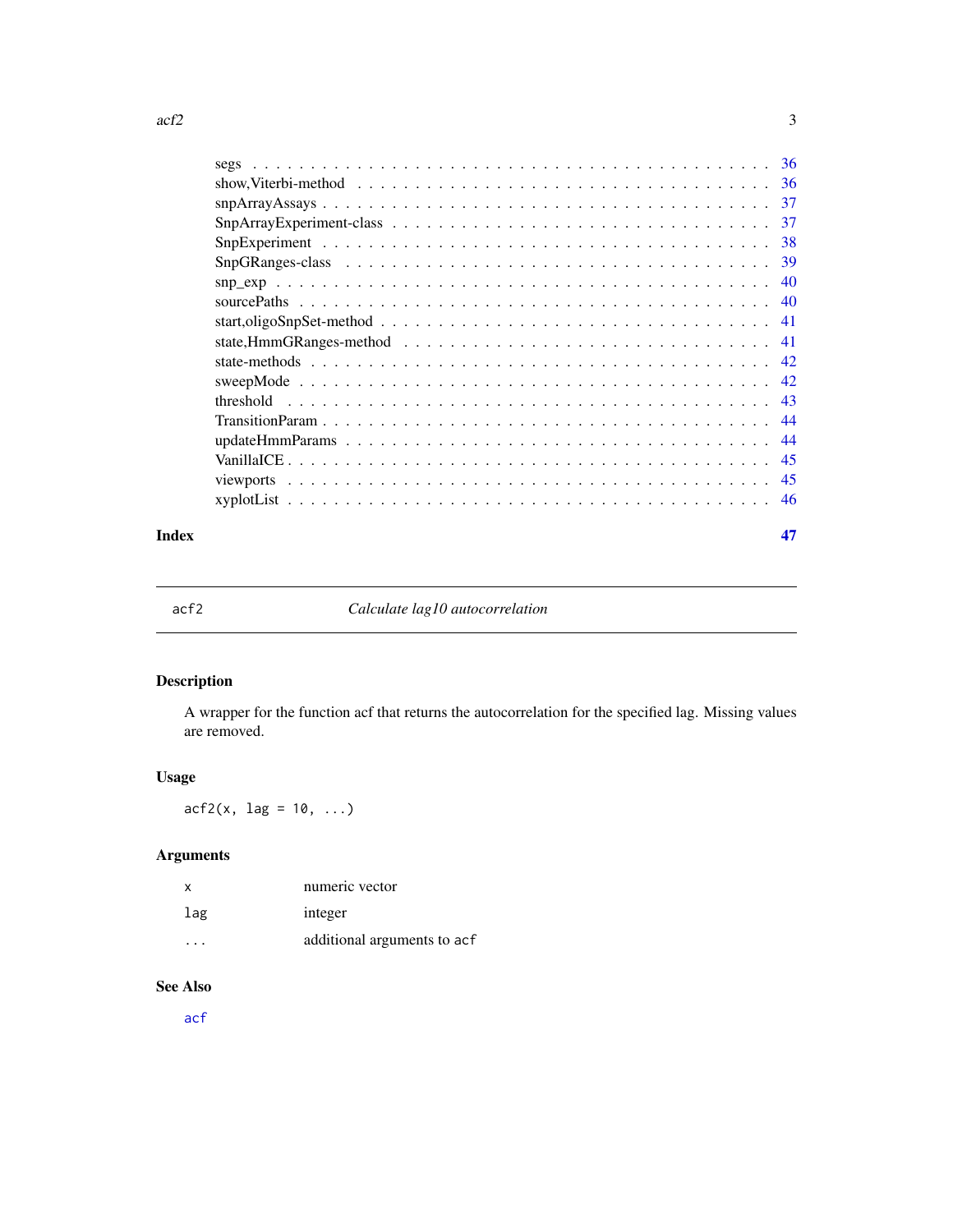<span id="page-3-2"></span><span id="page-3-1"></span><span id="page-3-0"></span>

ArrayViews provides views to the low-level data  $-$  log R ratios, B allele frequencies, and genotypes that are stored in parsed files on disk, often scaled and coerced to an integer. Accessors to the low-level data are provided that extract the marker-level summaries from disk, rescaling when appropriate.

#### Usage

```
ArrayViews(
  class = "ArrayViews",
  colData,
  rowRanges = GRanges(),
  sourcePaths = character(),
  scale = 1000,sample_ids,
  parsedPath = getwd(),
  lrrFiles = character(),
  bafFiles = character(),
  gtFiles = character()
)
## S4 method for signature 'ArrayViews,ANY,ANY,ANY'
x[i, j, \ldots, drop = FALSE]colnames(x) <- value
## S4 method for signature 'ArrayViews'
colnames(x, do.NULL = TRUE, prefix = "col")## S4 method for signature 'ArrayViews'
x$name
## S4 replacement method for signature 'ArrayViews'
x$name <- value
## S4 method for signature 'ArrayViews'
show(object)
## S4 method for signature 'ArrayViews'
sapply(X, FUN, ..., simplify = TRUE, USE.NAMES = TRUE)## S4 method for signature 'ArrayViews'
ncol(x)
```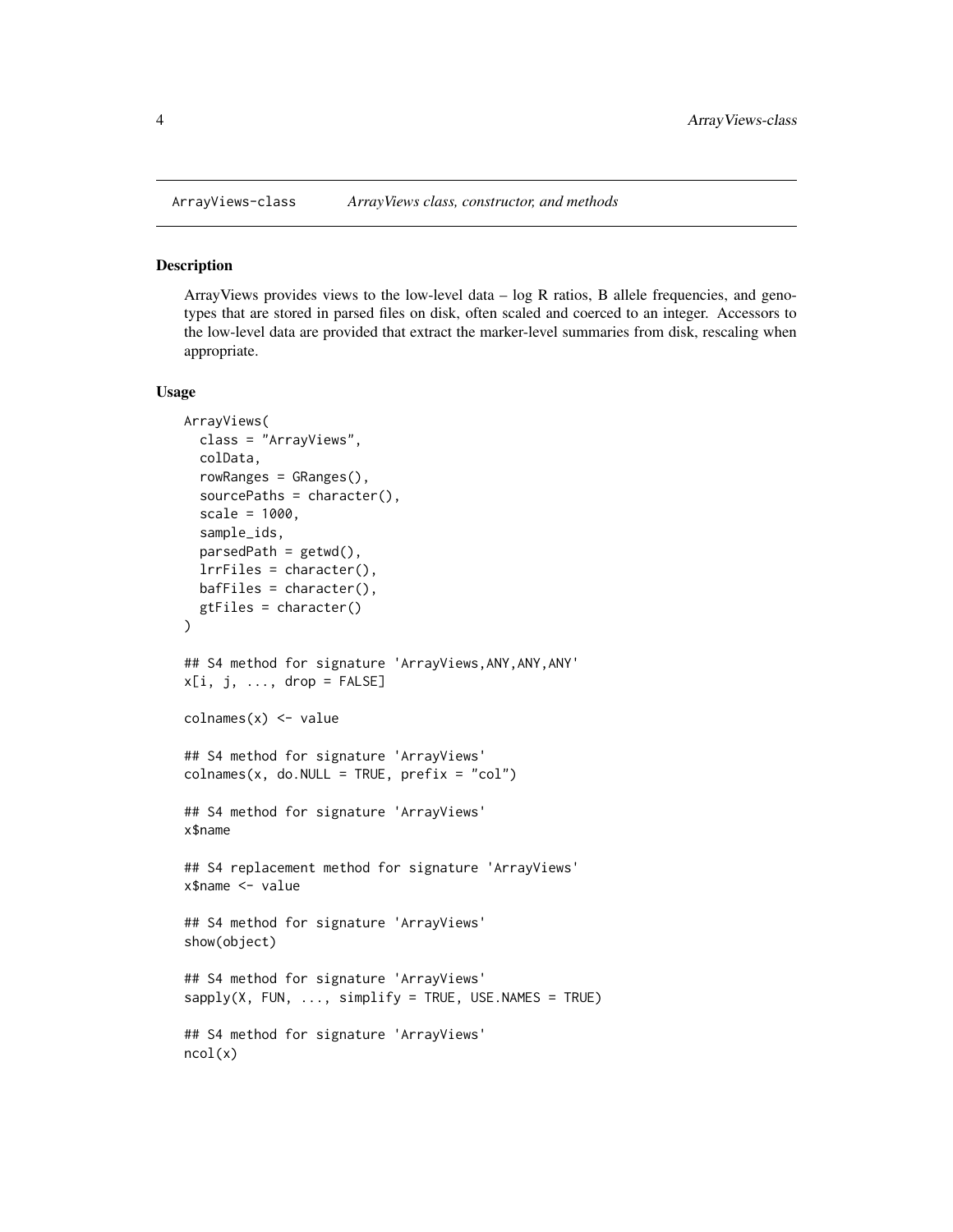## S4 method for signature 'ArrayViews' nrow(x) ## S4 method for signature 'ArrayViews' dim(x) ## S4 method for signature 'ArrayViews' start(x)

# Arguments

| class       | character string                                                                                                                                                                                                                                             |
|-------------|--------------------------------------------------------------------------------------------------------------------------------------------------------------------------------------------------------------------------------------------------------------|
| colData     | <b>DataFrame</b>                                                                                                                                                                                                                                             |
| rowRanges   | GRanges object                                                                                                                                                                                                                                               |
| sourcePaths | character string provide complete path to plain text source files (one file per<br>sample) containing log R ratios and B allele frequencies                                                                                                                  |
| scale       | log R ratios and B allele frequencies can be stored as integers on disk to increase<br>IO speed. If scale $=1$ , the raw data is not transformed. If scale $= 1000$ (default),<br>the log R ratios and BAFs are multipled by 1000 and coerced to an integer. |
| sample_ids  | character vector indicating how to name samples. Ignored if colData is specified.                                                                                                                                                                            |
| parsedPath  | character vector indicating where parsed files should be saved                                                                                                                                                                                               |
| lrrFiles    | character vector of file names for storing log R ratios                                                                                                                                                                                                      |
| bafFiles    | character vector of file names for storing BAFs                                                                                                                                                                                                              |
| gtFiles     | character vector of file names for storing genotypes                                                                                                                                                                                                         |
| X           | a ArrayViews object                                                                                                                                                                                                                                          |
| i           | numeric vector or missing                                                                                                                                                                                                                                    |
| j           | numeric vector or missing                                                                                                                                                                                                                                    |
|             | additional arguments to FUN                                                                                                                                                                                                                                  |
| drop        | ignored                                                                                                                                                                                                                                                      |
| value       | a character-string vector                                                                                                                                                                                                                                    |
| do.NULL     | ignored                                                                                                                                                                                                                                                      |
| prefix      | ignored                                                                                                                                                                                                                                                      |
| name        | character string indicating name in colData slot of ArrayViews object                                                                                                                                                                                        |
| object      | a ArrayViews object                                                                                                                                                                                                                                          |
| Χ           | a ArrayViews object                                                                                                                                                                                                                                          |
| <b>FUN</b>  | a function to apply to each column of X                                                                                                                                                                                                                      |
| simplify    | logical indicating whether result should be simplied                                                                                                                                                                                                         |
| USE.NAMES   | whether the output should be a named vector                                                                                                                                                                                                                  |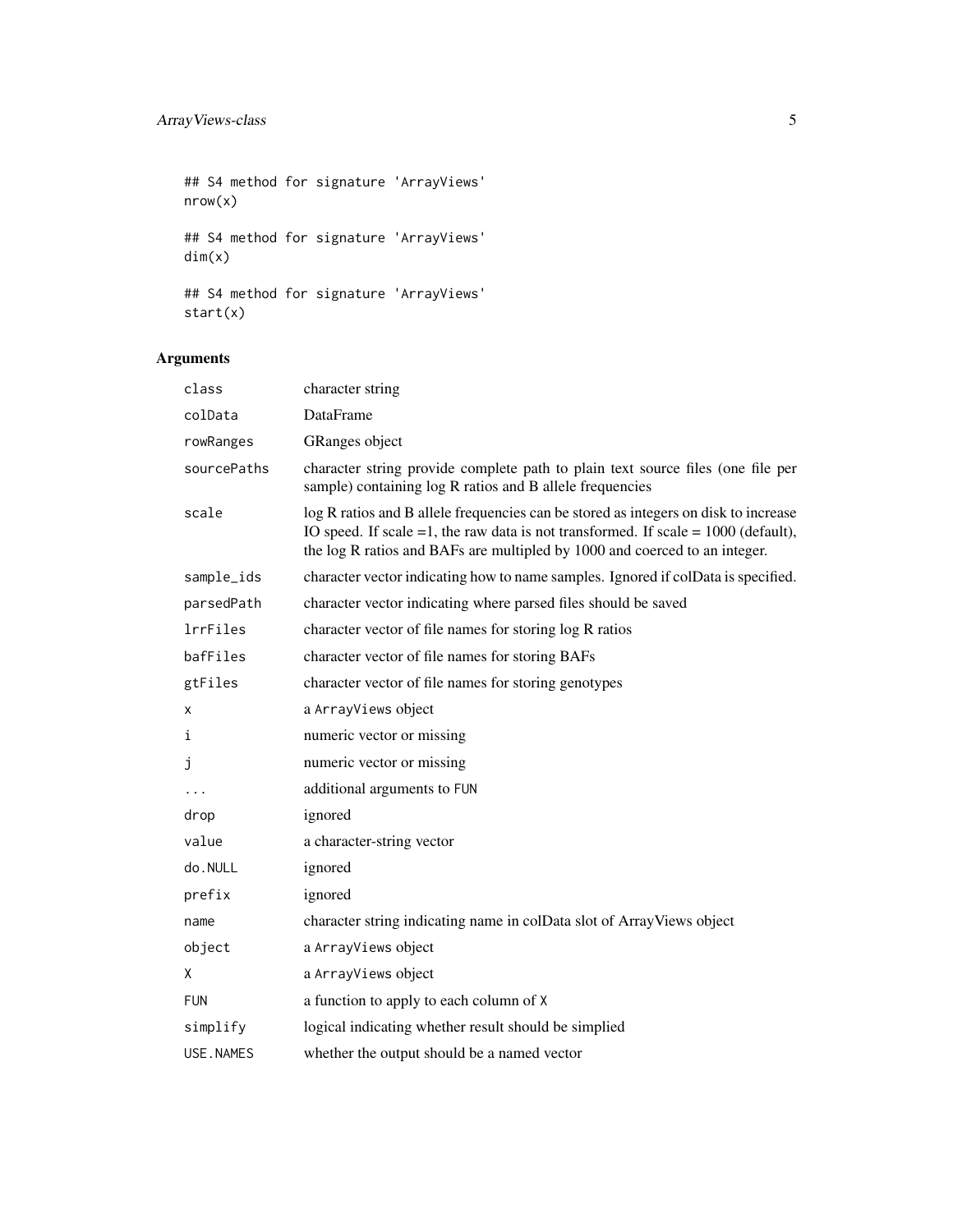#### <span id="page-5-0"></span>**Slots**

colData A character string

rowRanges A DataFrame. WARNING: The accessor for this slot is rowRanges, not rowRanges!

index A GRanges object

sourcePaths A character string providing complete path to source files (one file per sample) containing low-level summaries (Log R ratios, B allele frequencies, genotypes)

scale A length-one numeric vector

parsedPath A character string providing full path to where parsed files should be saved

lrrFiles character vector of filenames for log R ratios

bafFiles character vector of filenames for BAFs

gtFiles character vector of filenames for genotypes

#### See Also

[CopyNumScanParams](#page-11-1) [parseSourceFile](#page-32-1)

#### Examples

```
ArrayViews()
## From unit test
  require(BSgenome.Hsapiens.UCSC.hg18)
  require(data.table)
  extdir <- system.file("extdata", package="VanillaICE", mustWork=TRUE)
  features <- suppressWarnings(fread(file.path(extdir, "SNP_info.csv")))
  fgr <- GRanges(paste0("chr", features$Chr), IRanges(features$Position, width=1),
                 isSnp=features[["Intensity Only"]]==0)
  fgr <- SnpGRanges(fgr)
  names(fgr) <- features[["Name"]]
  bsgenome <- BSgenome.Hsapiens.UCSC.hg18
 seqlevels(fgr, pruning.mode="coarse") <- seqlevels(bsgenome)[seqlevels(bsgenome) %in% seqlevels(fgr)]
  seqinfo(fgr) <- seqinfo(bsgenome)[seqlevels(fgr),]
  fgr <- sort(fgr)
  files <- list.files(extdir, full.names=TRUE, recursive=TRUE, pattern="FinalReport")
  ids <- gsub(".rds", "", gsub("FinalReport", "", basename(files)))
  views <- ArrayViews(rowRanges=fgr,
                      sourcePaths=files,
                      sample_ids=ids)
  lrrFile(views)
  ## view of first 10 markers and samples 3 and 5
  views <- views[1:10, c(3,5)]
```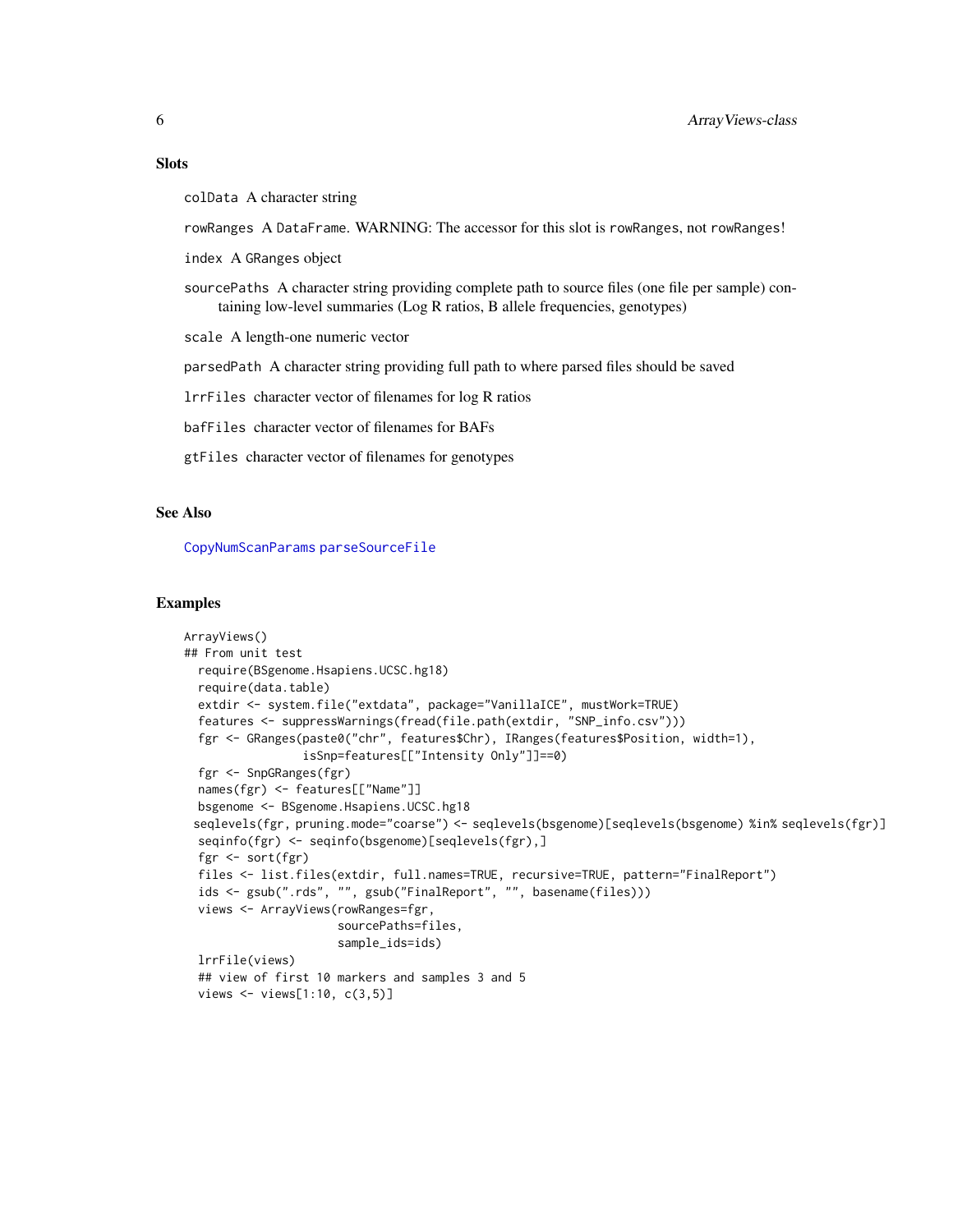<span id="page-6-0"></span>

This function is not meant to be called directly by the user. It is exported in the package NAMES-PACE for internal use by other BioC packages.

#### Usage

```
baumWelchUpdate(param, assay_list)
```
# Arguments

| param      | A container for the HMM parameters            |
|------------|-----------------------------------------------|
| assay_list | list of log R ratios and B allele frequencies |

calculateEmission *Calculate the emission probabilities for the 6-state HMM*

#### Description

Given the data and an object containing parameters for the HMM, this function computes emission probabilities. This function is not intended to be called by the user and is exported for internal use by other BioC packages.

#### Usage

```
calculateEmission(x, param = EmissionParam())
```
#### Arguments

| X     | list of low-level data with two elements: a numeric vector of log R ratios and a |
|-------|----------------------------------------------------------------------------------|
|       | numeric vector of B allele frequencies                                           |
| param | parameters for the 6-state HMM                                                   |

# Value

A matrix of emission probabilities. Column correspond to the HMM states and rows correspond to markers on the array (SNPs and nonpolymorphic markers)

#### See Also

baumWelchUpdate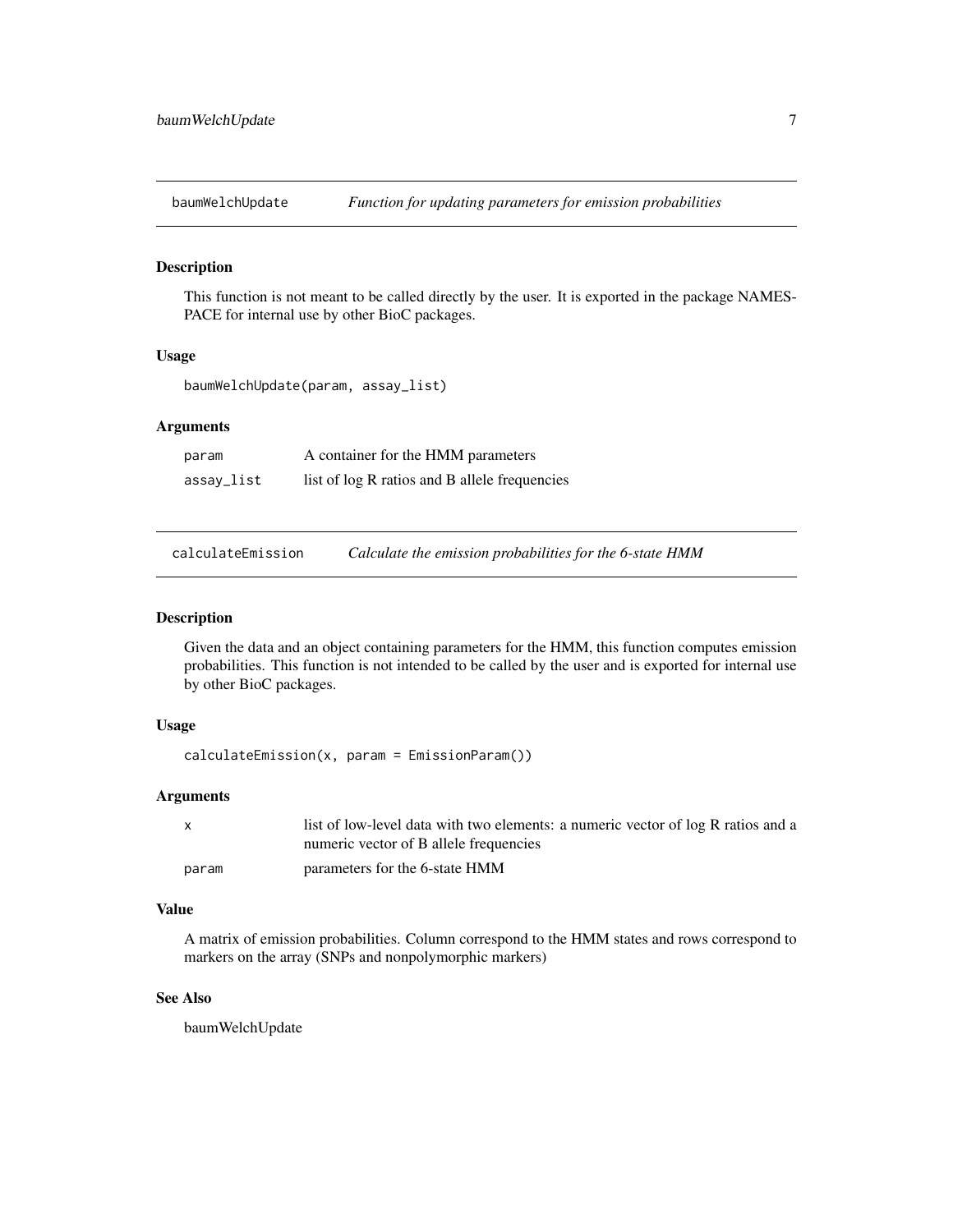The HMM-derived genomic ranges are represented as a GRanges-derived object. cnvFilter returns a GRanges object using the filters stipulated in the filters argument.

#### Usage

```
cnvFilter(object, filters = FilterParam())
\text{cnvSegs}(\text{object}, \text{filters} = \text{FilterParam}(\text{state} = \text{c}("1", "2", "5", "6"))duplication(object, filters = FilterParam(state = c("5", "6")))
deletion(object, filters = FilterParam(state = c("1", "2")))
hemizygous(object, filters = FilterParam(state = "2"))
homozygous(object, filters = FilterParam(state = "1"))
## S4 method for signature 'HMM'
\text{cuvSegs}(\text{object}, \text{filters} = \text{FilterParam}(\text{state} = \text{as}.\text{character}(\text{c}(1, 2, 5, 6))))## S4 method for signature 'HMMList'
segs(object)
## S4 method for signature 'HMMList'
hemizygous(object)
## S4 method for signature 'HMMList'
homozygous(object)
## S4 method for signature 'HMMList'
duplication(object)
## S4 method for signature 'HMMList'
cnvSegs(object, filters = FilterParam(state = as.character(c(1, 2, 5, 6))))
## S4 method for signature 'HMMList'
cnvFilter(object, filters = FilterParam())
## S4 method for signature 'HmmGRanges'
\text{cuvSegs}(\text{object}, \text{filters} = \text{FilterParam}(\text{state} = \text{as}.\text{character}(\text{c}(1, 2, 5, 6))))
```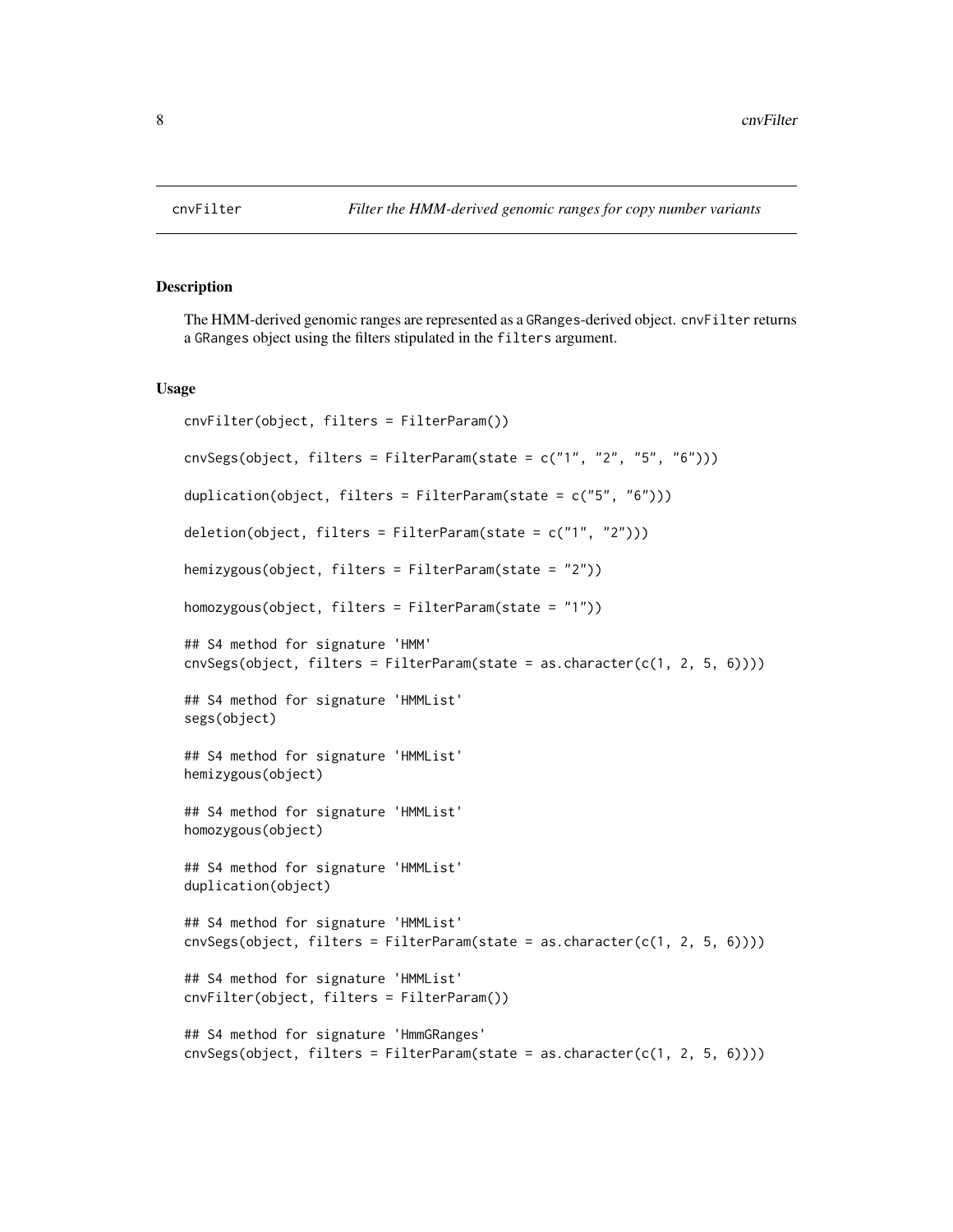#### <span id="page-8-0"></span>cn\_means 9

#### **Arguments**

| object  | see showMethods(cnvFilter) |
|---------|----------------------------|
| filters | a FilterParam object       |

#### See Also

[FilterParam](#page-15-1)

#### Examples

```
data(snp_exp)
fit <- hmm2(snp_exp)
segs(fit) ## all intervals
cnvSegs(fit)
filter_param <- FilterParam(probability=0.95, numberFeatures=10, state=c("1", "2"))
cnvSegs(fit, filter_param)
filter_param <- FilterParam(probability=0.5, numberFeatures=2, state=c("1", "2"))
cnvSegs(fit, filter_param)
hemizygous(fit)
homozygous(fit)
duplication(fit)
```
cn\_means *A parameter class for computing Emission probabilities*

#### <span id="page-8-1"></span>Description

Parameters for computing emission probabilities for a 6-state HMM, including starting values for the mean and standard deviations for log R ratios (assumed to be Gaussian) and B allele frequencies (truncated Gaussian), and initial state probabilities.

This function is exported primarily for internal use by other BioC packages.

#### Usage

```
cn_means(object)
cn_sds(object)
baf_means(object)
baf_sds(object)
baf_means(object) <- value
baf_sds(object) <- value
cn_sds(object) <- value
```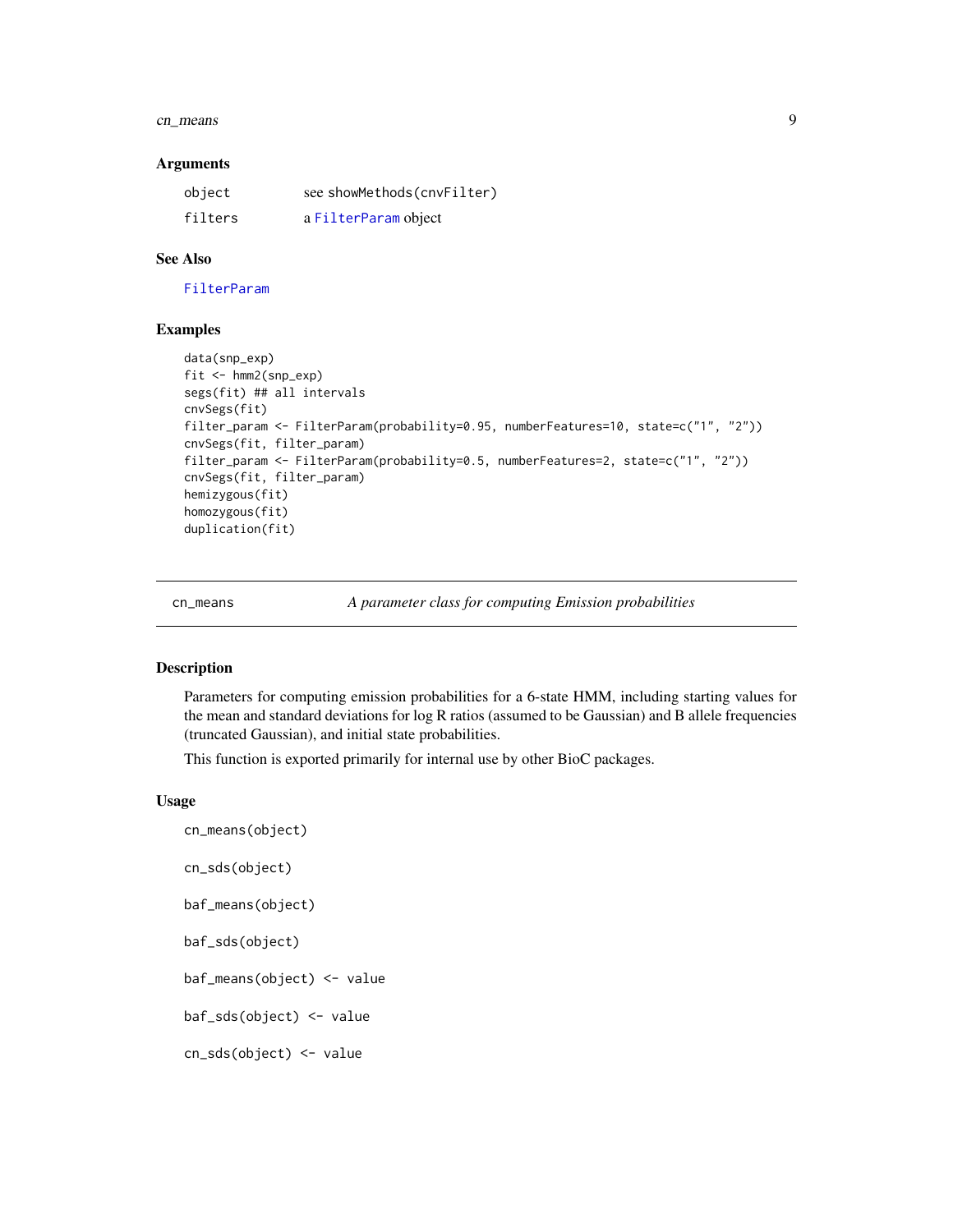```
cn_means(object) <- value
EmissionParam(
  cn_means = CN_MEANS(),
 cn_sds = CN_sDS(),
 baf_means = BAF_MEANS(),
 baf_sds = BAF_sDS(),
  initial = rep(1/6, 6),EMupdates = 5L,
 CN\_range = c(-5, 3),
  temper = 1,
 p_outlier = 1/100,
 modelHomozygousRegions = FALSE
\mathcal{L}
```

```
EMupdates(object)
```
## S4 method for signature 'EmissionParam' show(object)

# Arguments

| object                 | see showMethods("EMupdates")                                                                                                                                                                                                                                                                     |  |
|------------------------|--------------------------------------------------------------------------------------------------------------------------------------------------------------------------------------------------------------------------------------------------------------------------------------------------|--|
| value                  | numeric vector                                                                                                                                                                                                                                                                                   |  |
| cn_means               | numeric vector of starting values for log R ratio means (order is by copy number<br>state)                                                                                                                                                                                                       |  |
| cn_sds                 | numeric vector of starting values for log R ratio standard deviations (order is by<br>copy number state)                                                                                                                                                                                         |  |
| baf_means              | numeric vector of starting values for BAF means ordered. See example for<br>details on how these are ordered.                                                                                                                                                                                    |  |
| baf_sds                | numeric vector of starting values for BAF means ordered. See example for<br>details on how these are ordered.                                                                                                                                                                                    |  |
| initial                | numeric vector of intial state probabilities                                                                                                                                                                                                                                                     |  |
| EMupdates              | number of EM updates                                                                                                                                                                                                                                                                             |  |
| CN_range               | the allowable range of log R ratios. Log R ratios outside this range are thresh-<br>olded.                                                                                                                                                                                                       |  |
| temper                 | Emission probabilities can be tempered by emit <sup><math>\land</math></sup> temper. This is highly experi-<br>mental.                                                                                                                                                                           |  |
| p_outlier              | probability that an observation is an outlier (assumed to be the same for all<br>markers)                                                                                                                                                                                                        |  |
| modelHomozygousRegions |                                                                                                                                                                                                                                                                                                  |  |
|                        | logical. If FALSE (default), the emission probabilities for BAFs are modeled<br>from a mixture of truncated normals and a $Unif(0,1)$ where the mixture proba-<br>bilities are given by the probability that the SNP is heterozygous. See Details<br>below for a discussion of the implications. |  |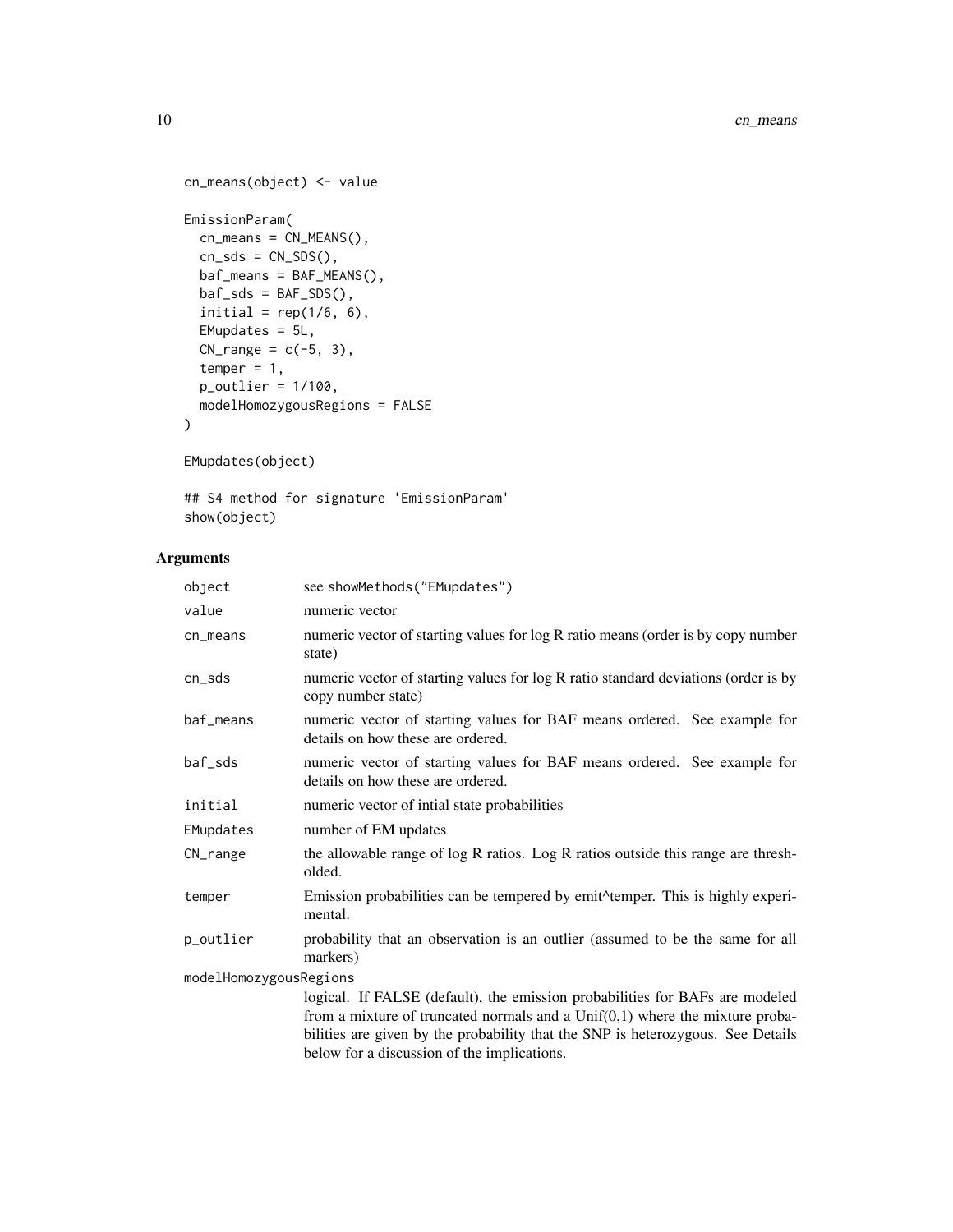#### cn\_means 11

#### Details

The log R ratios are assumed to be emitted from a normal distribution with a mean and standard deviation that depend on the latent copy number. Similarly, the BAFs are assumed to be emitted from a truncated normal distribution with a mean and standard deviation that depends on the latent number of B alleles relative to the total number of alleles (A+B).

#### Value

numeric vector

#### Details

When modelHomozygousRegions is FALSE (the default in versions  $\ge$  = 1.28.0), emission probabilities for B allele frequences are calculated from a mixture of a truncated normal densities and a Unif(0,1) density with the mixture probabilities given by the probability that a SNP is homozygous. In particular, let p denote a 6 dimensional vector of density estimates from a truncated normal distribution for the latent genotypes 'A', 'B', 'AB', 'AAB', 'ABB', 'AAAB', and 'ABBB'. The probability that a genotype is homozygous is estimated as

$$
prHom = (p[^{"A"}] + p[^{"B"}])/sum(p)
$$

and the probability that the genotype is heterozygous (any latent genotype that is not 'A' or 'B') is given by

$$
prHet=1-prHom
$$

Since the density of a Unif $(0,1)$  is 1, the 6-dimensional vector of emission probability at a SNP is given by

$$
emit = prHet *p + (1-prHet)
$$

The above has the effect of minimizing the influence of BAFs near 0 and 1 on the state path estimated by the Viterbi algorithm. In particular, the emission probability at homozygous SNPs will be virtually the same for states 3 and 4, but at heterozygous SNPs the emission probability for state 3 will be an order of magnitude greater for state 3 (diploid) compared to state 4 (diploid region of homozygosity). The advantage of this parameterization are fewer false positive hemizygous deletion calls. [ Log R ratios tend to be more sensitive to technical sources of variation than the corresponding BAFs/ genotypes. Regions in which the log R ratios are low due to technical sources of variation will be less likely to be interpreted as evidence of copy number loss if heterozygous genotypes have more 'weight' in the emission estimates than homozgous genotypes. ] The trade-off is that only states estimated by the HMM are those with copy number alterations. In particular, copy-neutral regions of homozygosity will not be called.

By setting modelHomozygousRegions = TRUE, the emission probabilities at a SNP are given simply by the p vector described above and copy-neutral regions of homozygosity will be called.#'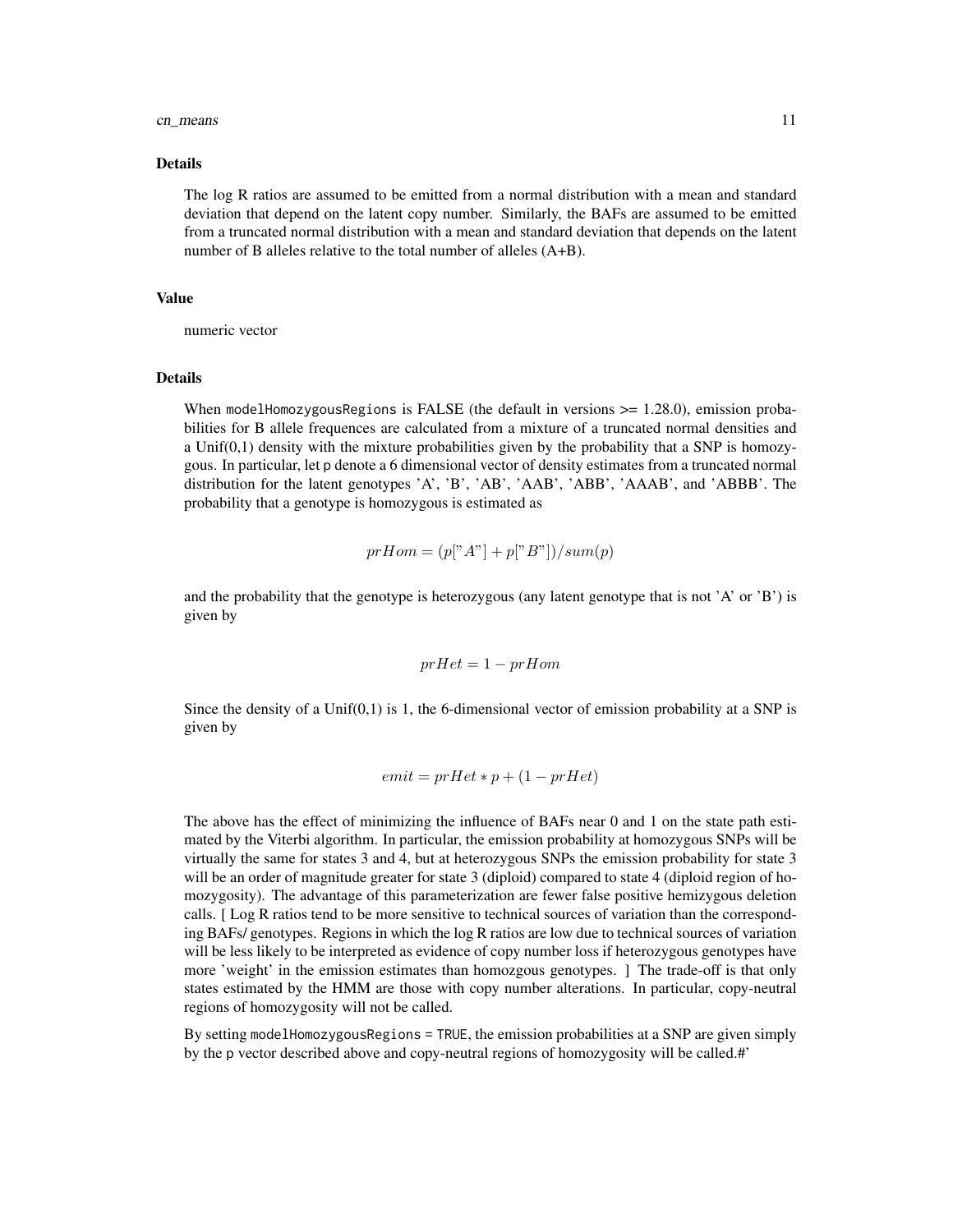#### Examples

```
ep <- EmissionParam()
cn_means(ep)
ep <- EmissionParam()
cn_sds(ep)
ep <- EmissionParam()
baf_means(ep)
ep <- EmissionParam()
baf_sds(ep)
ep <- EmissionParam()
baf_means(ep) <- baf_means(ep)
ep <- EmissionParam()
baf_sds(ep) <- baf_sds(ep)
ep <- EmissionParam()
cn_sds(ep) <- cn_sds(ep)
ep <- EmissionParam()
cn_means(ep) <- cn_means(ep)
ep <- EmissionParam()
show(ep)
cn_means(ep)
cn_sds(ep)
baf_means(ep)
baf_sds(ep)
```
CopyNumScanParams-class

*Parameters for parsing source files containing SNP-array processed data, such as GenomeStudio files for the Illumina platform*

#### <span id="page-11-1"></span>Description

Raw SNP array processed files have headers and variable labels that may depend the software, how the output files was saved, the software version, and other factors. The purpose of this container is to collect the parameters relevant for reading in the source files for a particular project in a single container. This may require some experimentation as the example illustrates. The function [fread](#page-0-0) in the data.table package greatly simplifies this process.

#### Usage

```
CopyNumScanParams(
  cnvar = "Log R Ratio",
  bafvar = "B Allele Freq",
  gtvar = c("Allele1 - AB", "Allele2 - AB"),
  index_genome = integer(),
  select = integer(),
  scale = 1000,
  row.names = 1L
)
```
<span id="page-11-0"></span>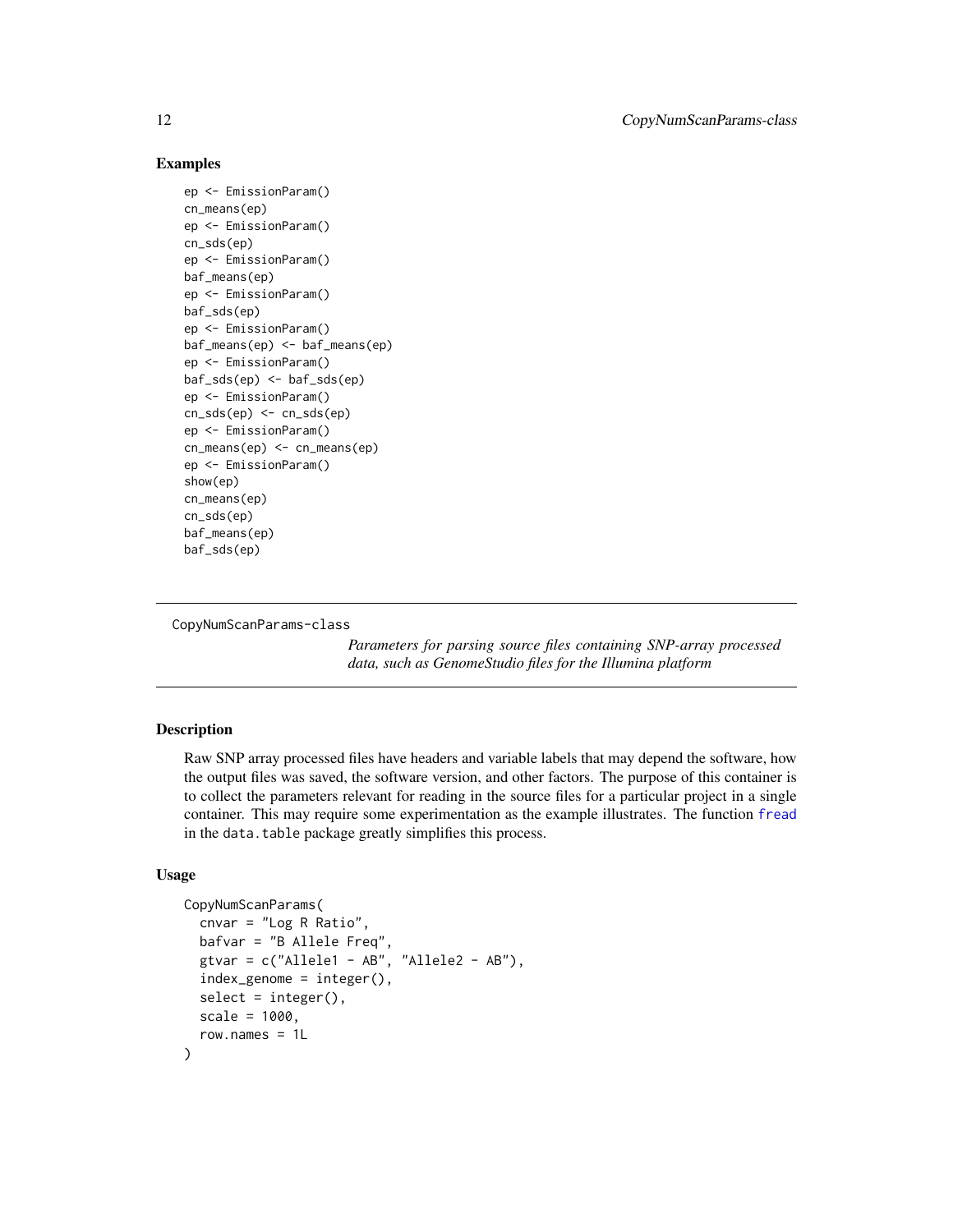<span id="page-12-0"></span>## S4 method for signature 'CopyNumScanParams' show(object)

# Arguments

| cnvar        | length-one character vector providing name of variable for log R ratios                                                                                                                                                                           |
|--------------|---------------------------------------------------------------------------------------------------------------------------------------------------------------------------------------------------------------------------------------------------|
| bafvar       | length-one character vector providing name of variable for B allele frequencies                                                                                                                                                                   |
| gtvar        | length-one character vector providing name of variable for genotype calls                                                                                                                                                                         |
| index_genome | integer vector indicating which rows of the of the source files (e.g., GenomeS-<br>tudio) to keep. By matching on a sorted GRanges object containing the feature<br>annotation (see example), the information on the markers will also be sorted. |
| select       | integer vector specifying indicating which columns of the source files to import<br>(see examples)                                                                                                                                                |
| scale        | length-one numeric vector for rescaling the raw data and coercing to class inte-<br>ger. By default, the low-level data will be scaled and saved on disk as integers.                                                                             |
| row.names    | length-one numeric vector indicating which column the SNP names are in                                                                                                                                                                            |
| object       | a CopyNumScanParams object                                                                                                                                                                                                                        |

#### Slots

index\_genome an integer vector

cnvar the column label for the log R ratios

- bafvar the column label for the B allele frequencies
- gtvar the column label(s) for the genotypes
- scale length-one numeric vector indicating how the low-level data should be scaled prior to saving on disk
- select numeric vector indicating which columns to read
- row.names length-one numeric vector indicating which column the SNP names are in

#### See Also

[ArrayViews](#page-3-1) [parseSourceFile](#page-32-1)

#### Examples

CopyNumScanParams() ## empty container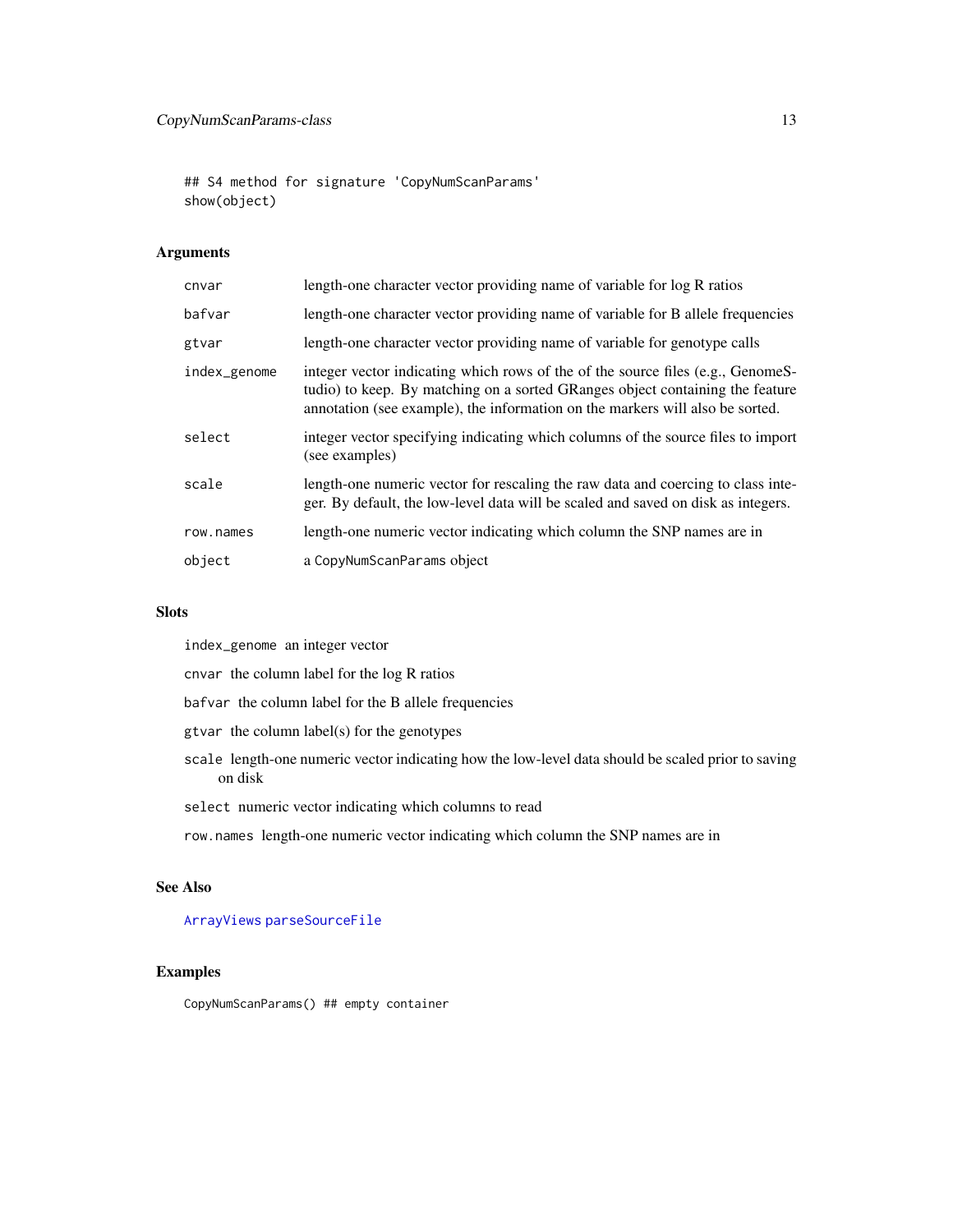<span id="page-13-0"></span>

This function is not intended to be called directly by the user, and is exported only for internal use by other BioC packages.

#### Usage

doUpdate(param)

#### Arguments

param An object containing parameters for the HMM

#### See Also

[HmmParam](#page-24-1)

dropDuplicatedMapLocs *Drop markers on the same chromosome having the same genomic coordinates*

## Description

If there are multiple markers on the same chromosome with the same annotated position, only the first is kept.

# Usage

```
dropDuplicatedMapLocs(object)
```
#### Arguments

object a container for which the methods seqnames and start are defined

#### Value

an object of the same class with duplicated genomic positions removed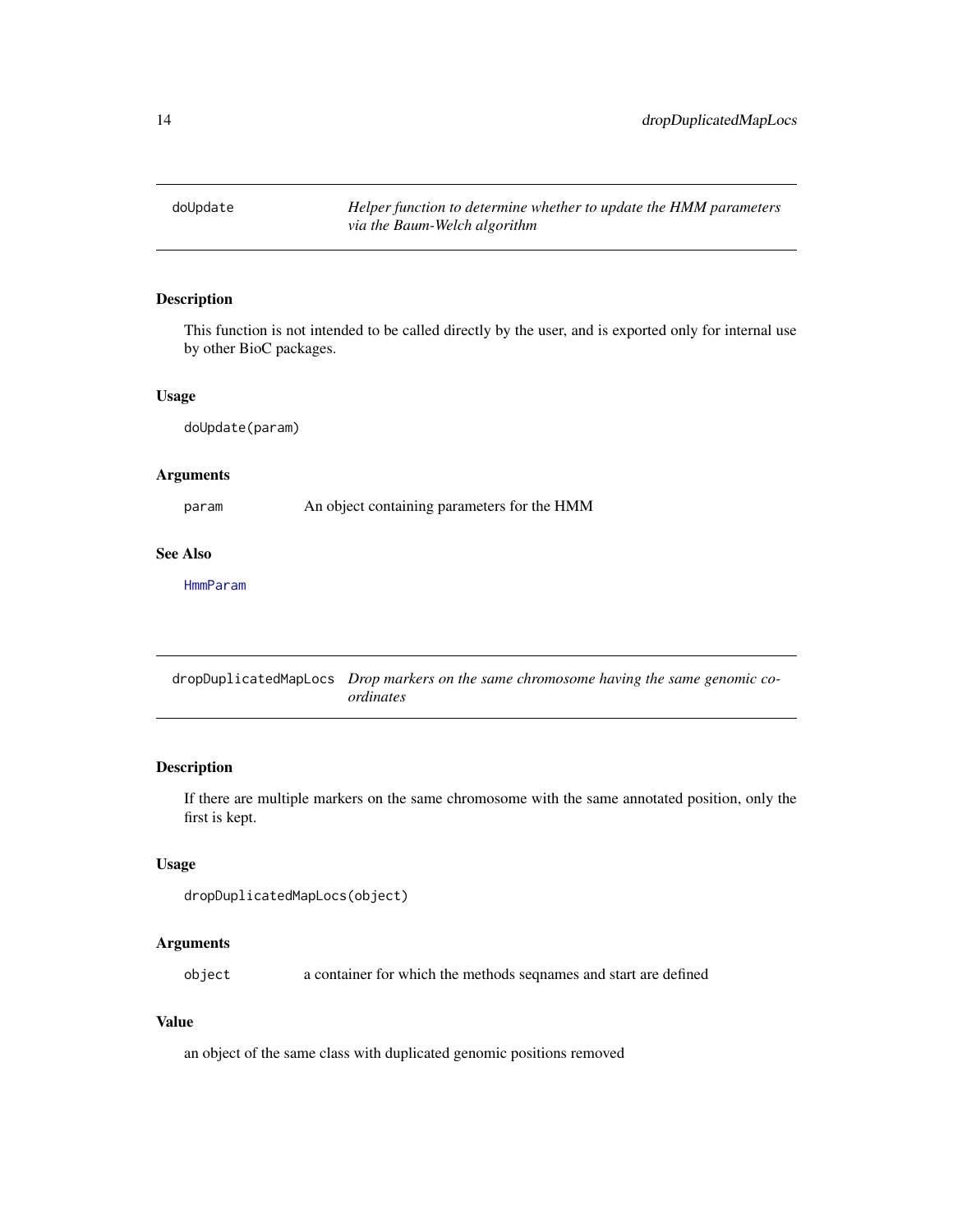# <span id="page-14-0"></span>dropSexChrom 15

# Examples

```
data(snp_exp)
g <- rowRanges(snp_exp)
## duplicate the first row
g[length(g)] \leftarrow g[1]rowRanges(snp_exp) <- g
 snp_exp2 <- dropDuplicatedMapLocs(snp_exp)
```
dropSexChrom *Filter sex chromosomes*

#### Description

Removes markers on chromosomes X and Y.

#### Usage

```
dropSexChrom(object)
```
# Arguments

object an object for which the methods seqnames and rowRanges are defined.

#### Value

an object of the same class as the input

| Methods to set and get emission probabilities<br>emission |  |
|-----------------------------------------------------------|--|
|-----------------------------------------------------------|--|

# Description

Get or set a matrix of emission probabilities. This function is exported primarily for internal use by other BioC packages.

#### Usage

```
emission(object)
emission(object) <- value
```
#### Arguments

| object | see showMethods(emission)          |
|--------|------------------------------------|
| value  | a matrix of emission probabilities |

### Value

matrix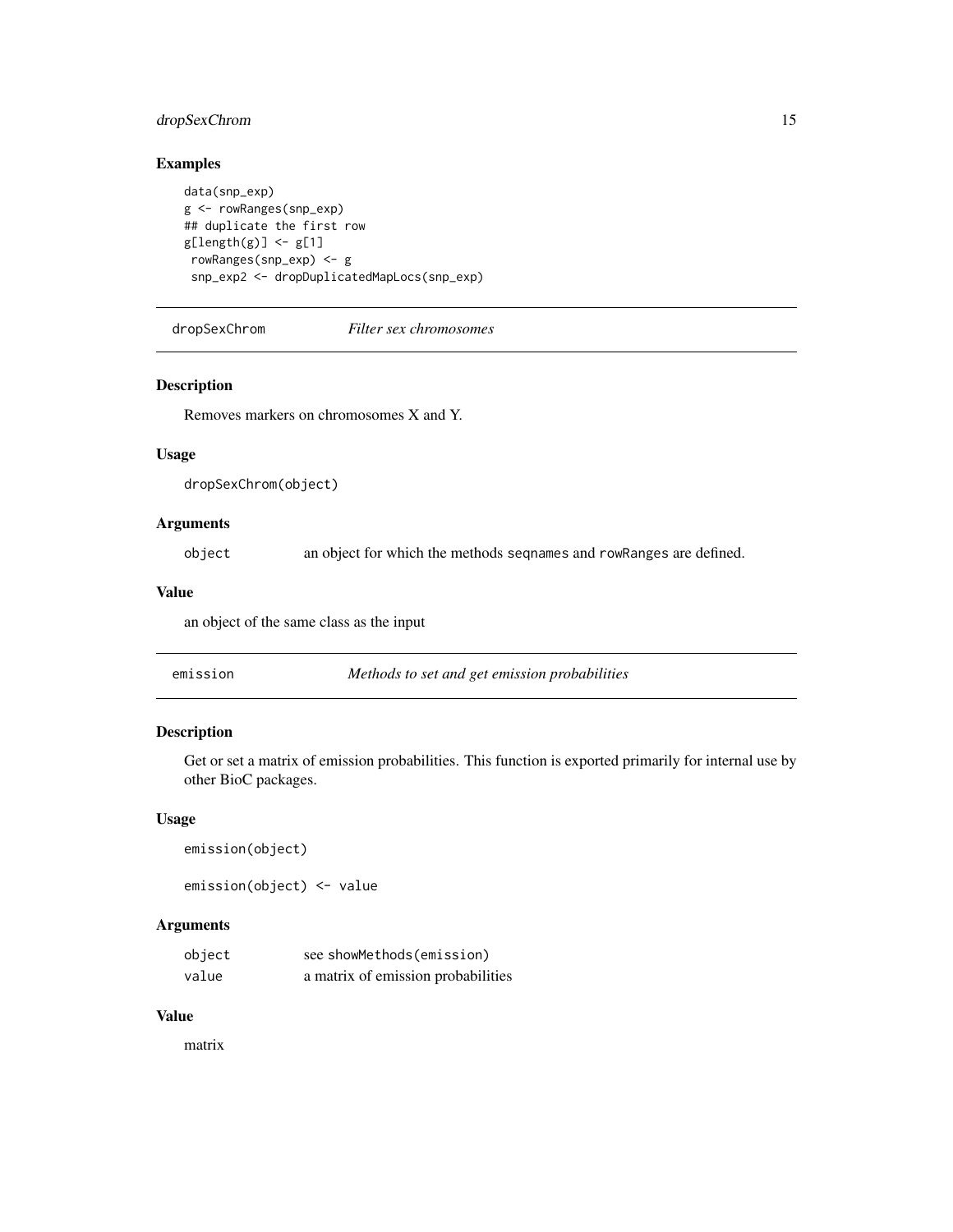<span id="page-15-0"></span>

Parameters for computing emission probabilities include the starting values for the Baum Welch update and initial state probabilities.

#### Usage

emissionParam(object)

emissionParam(object) <- value

#### Arguments

| object | an object of class EmissionParam |
|--------|----------------------------------|
| value  | an object of class EmissionParam |

#### Value

[EmissionParam](#page-8-1) instance

# Examples

```
hparam <- HmmParam()
emissionParam(hparam)
ep <- EmissionParam()
cn_means(ep) <- log2(c(.1/2, 1/2, 2/2, 2/2, 3/2, 4/2))
emissionParam(hparam) <- ep
```
FilterParam-class *Container for the common criteria used to filtering genomic ranges*

# <span id="page-15-1"></span>Description

The maximum a posteriori estimate of the trio copy number state for each genomic range is represented in a [GRanges](#page-0-0)-derived class. Ultimately, these ranges will be filtered based on the trio copy number state (e.g., denovo deletions), size, number of features (SNPs), or chromosome. FilterParam is a container for the parameters commmonly used to filter the genomic ranges.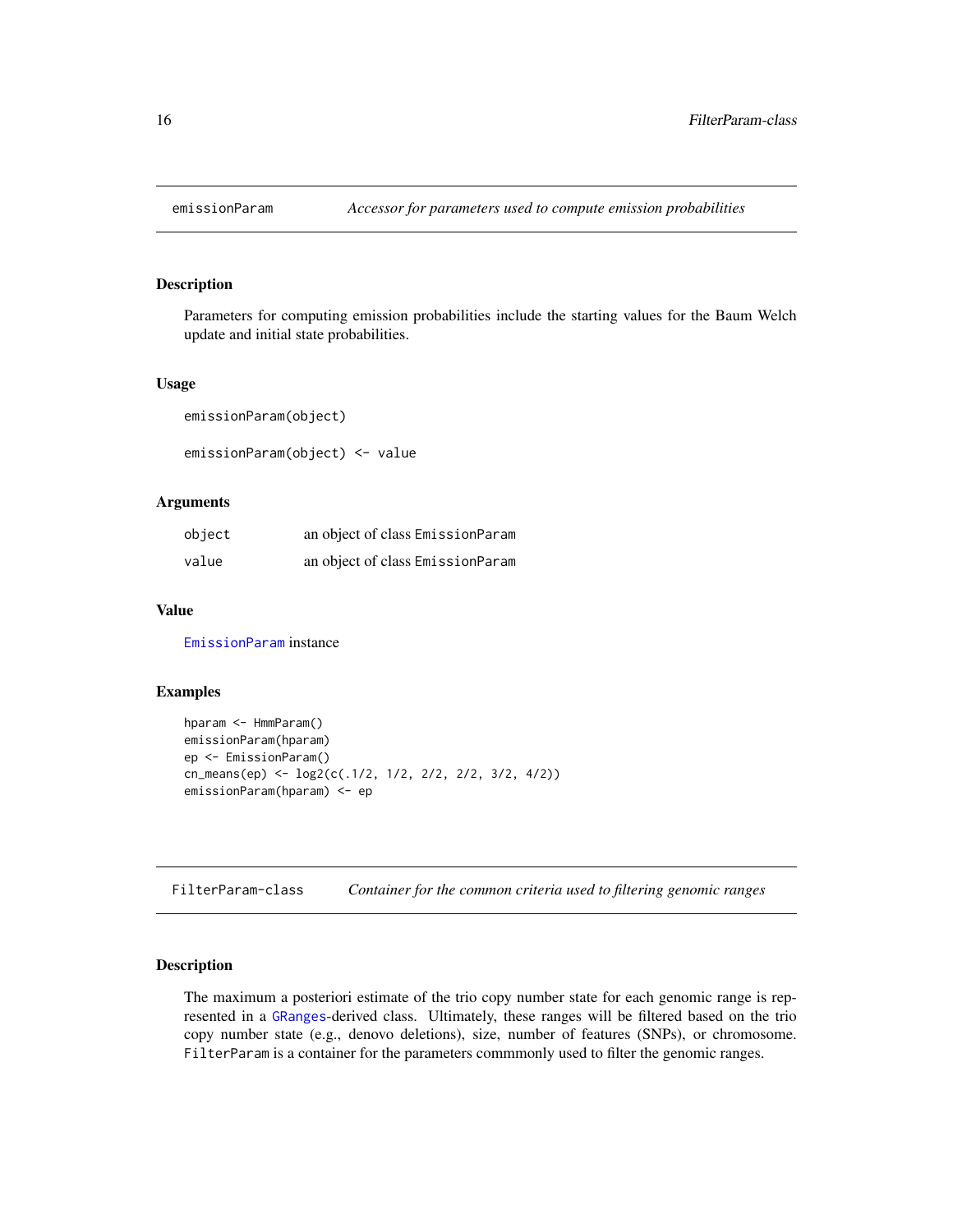# <span id="page-16-0"></span>FilterParam-class 17

# Usage

```
FilterParam(
  probability = 0.99,
  numberFeatures = 10,
  seqnames = past@("chr", c(1:22, "X", "Y")),
  state = as. character(1:6),
 width = 1L
)
## S4 method for signature 'FilterParam'
probability(object)
## S4 method for signature 'FilterParam'
state(object)
## S4 method for signature 'FilterParam'
show(object)
```
#### Arguments

| probability | minumum probability for the call                                          |
|-------------|---------------------------------------------------------------------------|
|             | numberFeatures minumum number of SNPs/nonpolymorphic features in a region |
| segnames    | the segnames (character string or R1e to keep)                            |
| state       | character: the HMM states to keep                                         |
| width       | the minimum widht of a region                                             |
| object      | a FilterParam object                                                      |

# Slots

- probability a length-one numeric vector indicating the minimum posterior probability for the called state. Genomic intervals with posterior probabilities below probability will be filtered.
- numberFeatures a positive integer indicating the minimum number of features in a segment
- seqnames a character vector of seqnames to select (i.e., 'chr1' for only those intervals on chromosome 1)
- width positive integer indicating the minimal width of genomic intervals
- state character string indicating which hidden Markov model states to select

# See Also

[cnvFilter](#page-7-1) [cnvSegs](#page-7-2) [hmm2](#page-20-1)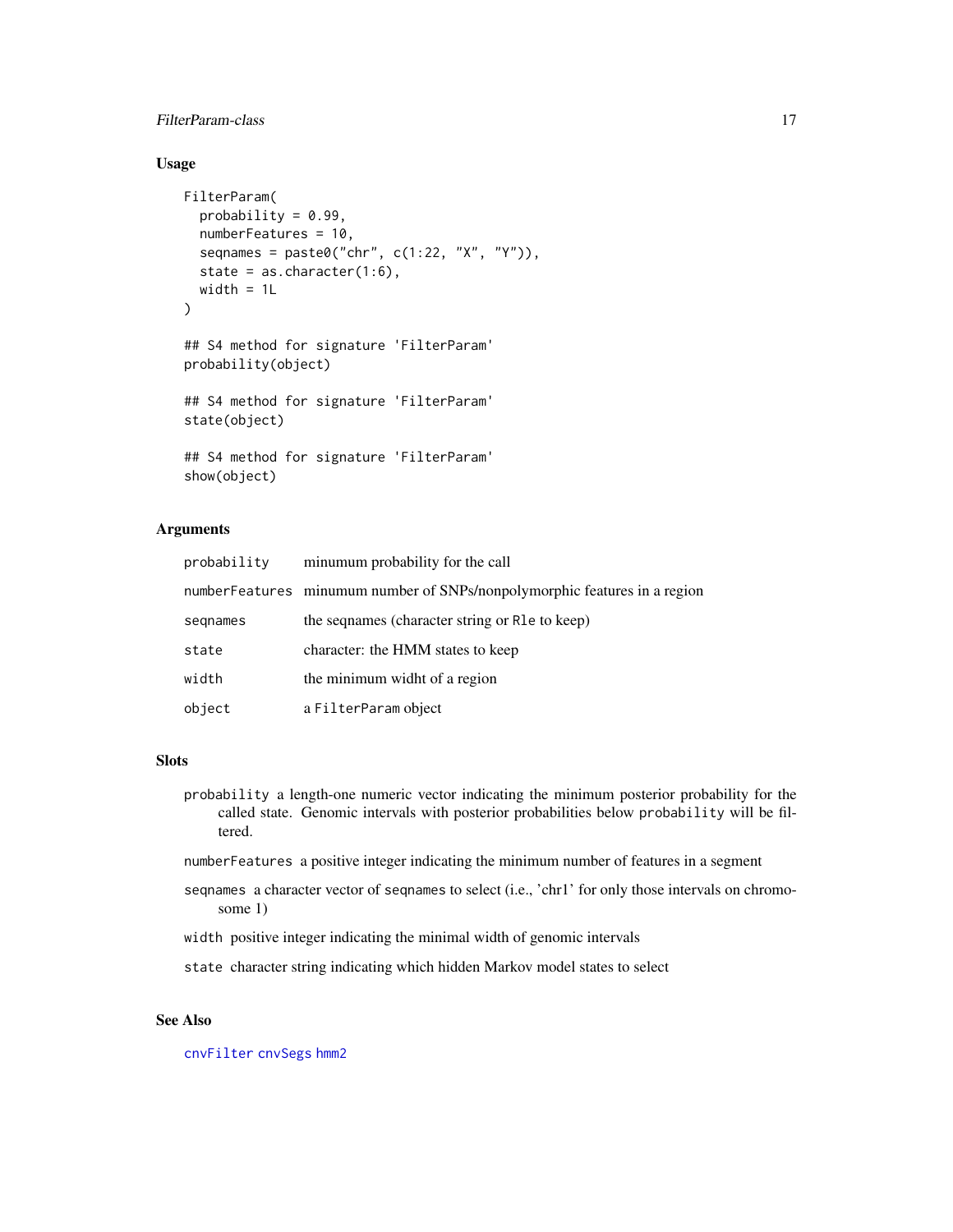#### Examples

```
fp <- FilterParam()
width(fp)
numberFeatures(fp)
seqnames(fp)
## To select CNV segments for which
## - the CNV call has a 'posterior' probability of at least 0.95
## - the number of features is at least 10
## - the HMM states are 1 (homozygous deletion) or 2 (hemizygous deletion)
FilterParam(probability=0.95, numberFeatures=10, state=c("1", "2"))
```
filters *Accessor for HMM filter parameters*

# Description

Accessor for HMM filter parameters

#### Usage

filters(object)

#### Arguments

object see showMethods(filters)

genotypes *Accessor for SNP genotypes*

#### Description

Extract SNP genotypes. Genotypes are assumed to be represented as integers: 1=AA, 2=AB, 3=BB.

# Usage

```
genotypes(object)
```
## S4 method for signature 'ArrayViews' lrr(object)

## S4 method for signature 'ArrayViews' baf(object)

## S4 method for signature 'ArrayViews' genotypes(object)

<span id="page-17-0"></span>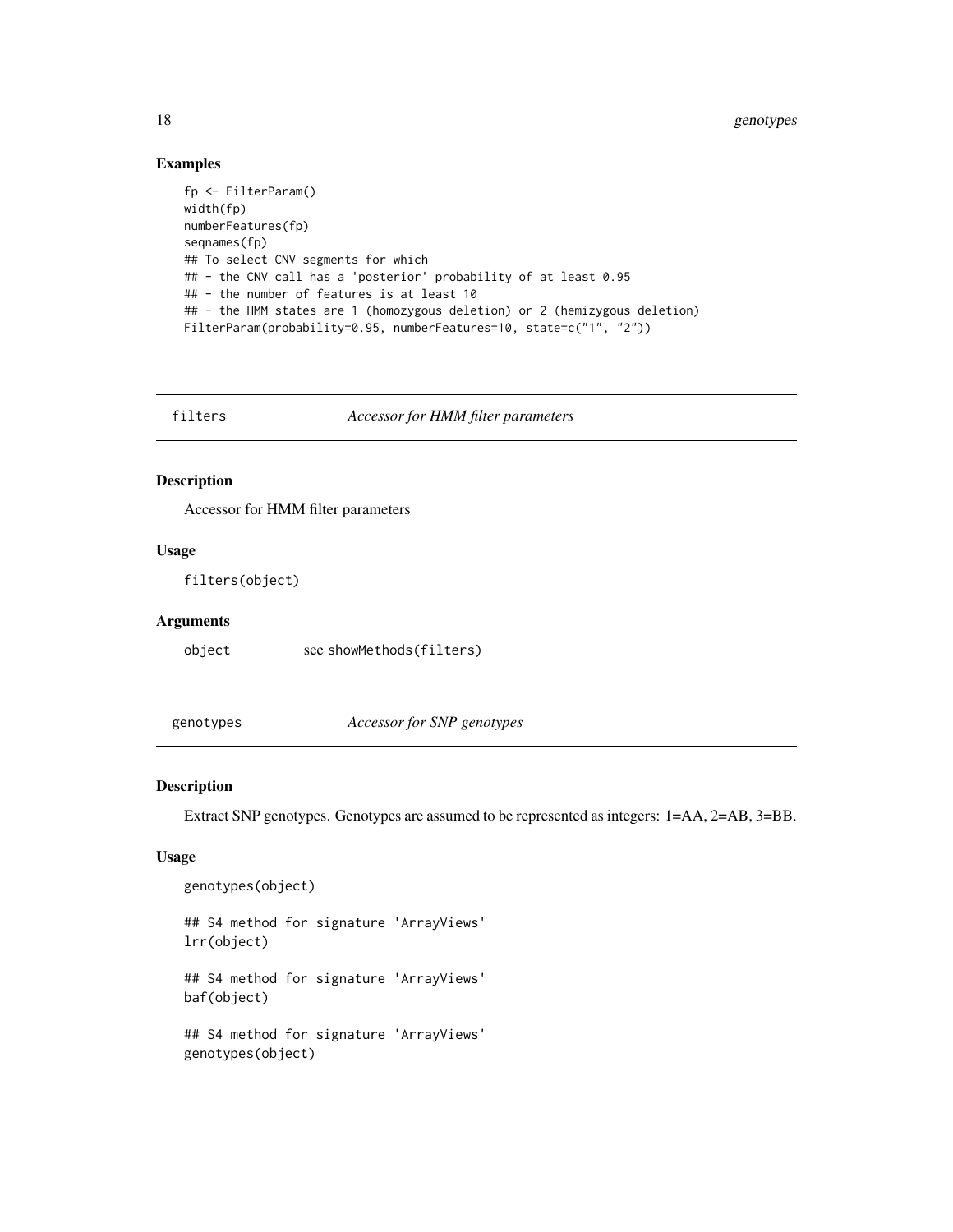<span id="page-18-0"></span>## S4 method for signature 'SnpArrayExperiment' baf(object)

## S4 method for signature 'SnpArrayExperiment' copyNumber(object)

## S4 method for signature 'SnpArrayExperiment' lrr(object)

## S4 method for signature 'SnpArrayExperiment' genotypes(object)

# Arguments

object see showMethods("genotypes")

#### See Also

copyNumber

getExampleSnpExperiment

*Create an example SnpArrayExperiment from source files containing marker-level genomic data that are provided in this package*

# Description

Create an example SnpArrayExperiment from source files containing marker-level genomic data that are provided in this package

#### Usage

getExampleSnpExperiment(bsgenome)

#### Arguments

bsgenome a BSgenome object

# Value

A [SnpArrayExperiment](#page-36-1)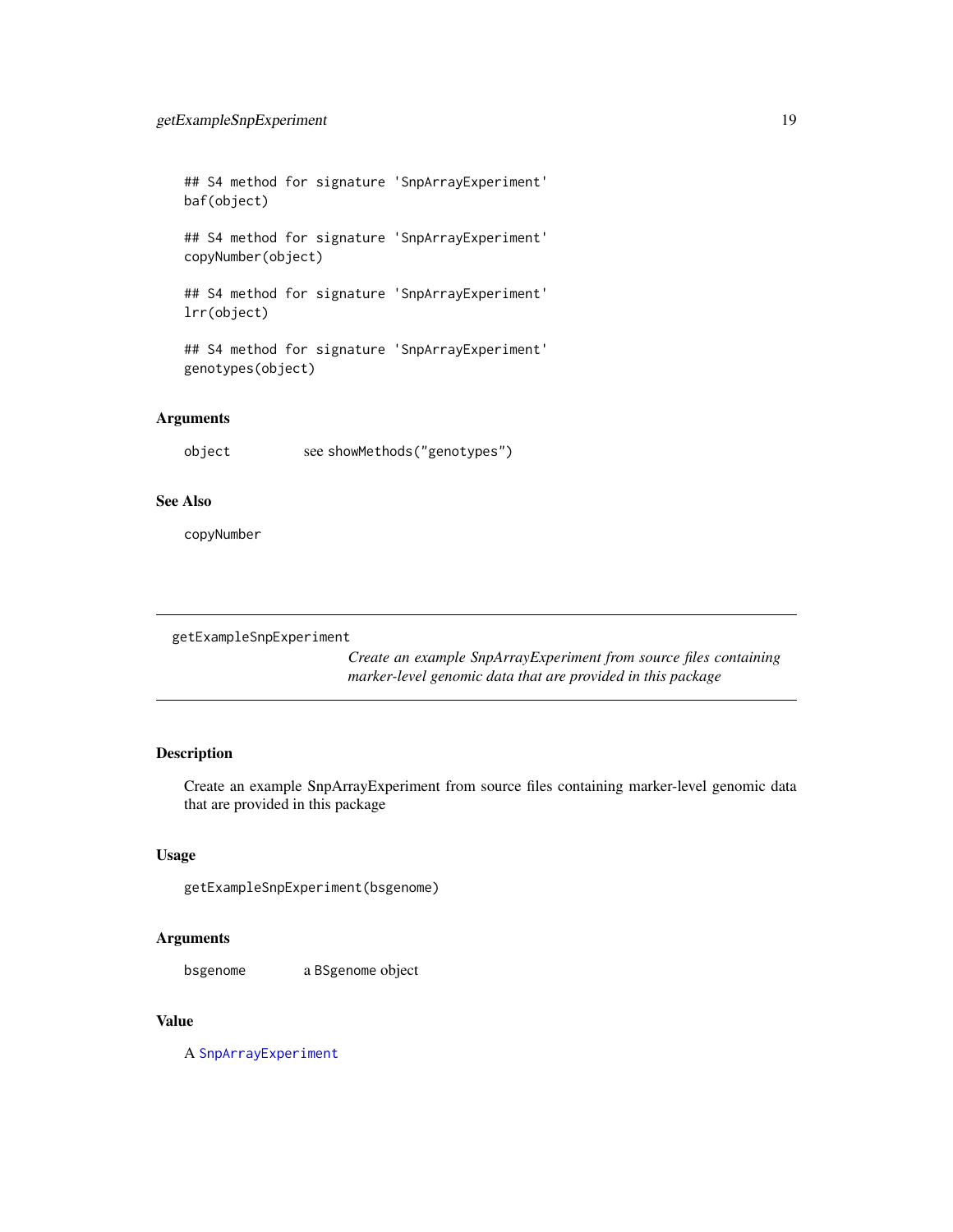# Examples

```
## Not run:
  if(require("BSgenome.Hsapiens.UCSC.hg18")){
    genome <- BSgenome.Hsapiens.UCSC.hg18
    snp_exp <- getExampleSnpExperiment(genome)
  }
## End(Not run)
```
getHmmParams *Accessor for HMM model parameters*

# Description

Accessor for HMM model parameters

#### Usage

getHmmParams(object)

# Arguments

object see showMethods(HmmParam)

#### Examples

hmm\_object <- HMM() getHmmParams(hmm\_object)

<span id="page-19-1"></span>HMM-class *Container for the segmented data and the 6-state HMM model parameters*

#### Description

The contructor HMM creates and object of class HMM. Not typically called directly by the user.

#### Usage

```
HMM(
  granges = GRanges(),
  param = HmmParam(),
  posterior = matrix(),
  filters = FilterParam()
\mathcal{E}
```
<span id="page-19-0"></span>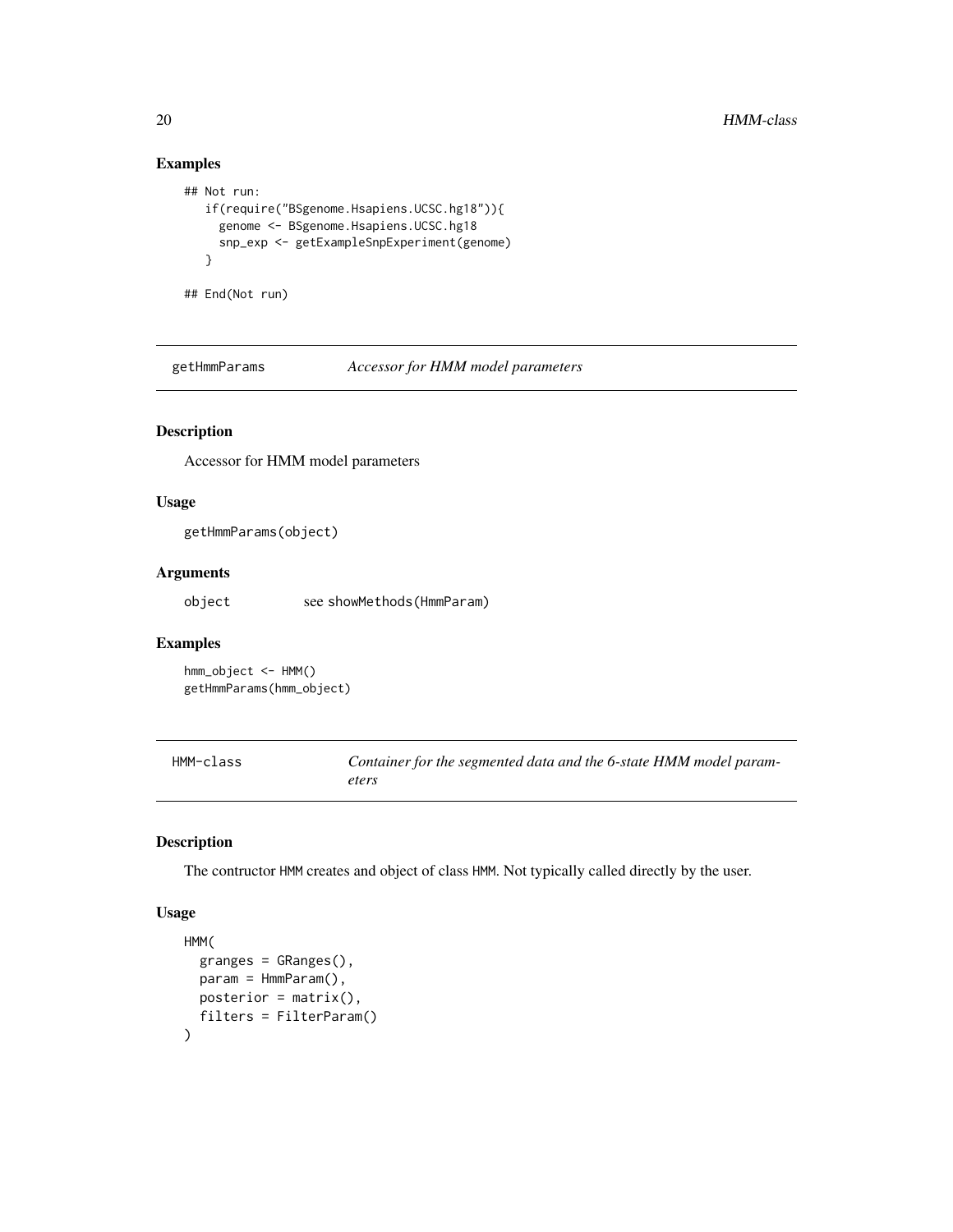#### <span id="page-20-0"></span> $hmm2$  21

```
## S4 method for signature 'HMM'
state(object)
## S4 method for signature 'HMM'
show(object)
```
#### Arguments

| granges   | a GRanges object                  |
|-----------|-----------------------------------|
| param     | a HmmParam object                 |
| posterior | matrix of posterior probabilities |
| filters   | an object of class FilterParam    |
| object    | a HMM object                      |

#### **Slots**

granges a GRanges object param a HmmParam object posterior a matrix of posterior probabilities filters a FilterParam object

#### See Also

[hmm2](#page-20-1)

#### Examples

```
data(snp_exp)
hmm_list <- hmm2(snp_exp[,1])
resultsFirstSample <- hmm_list[[1]]
resultsFirstSample
HMM()
```
<span id="page-20-1"></span>hmm2 *Fit a 6-state HMM to log R ratios and B allele frequencies estimated from SNP arrays*

#### Description

This function is intended for estimating the integer copy number from germline or DNA of clonal origin using a 6-state HMM. The states are homozygous deletion, hemizygous deletion, diploid copy number, diploid region of homozygosity, single copy gain, and two+ copy gain. Because heterozygous markers are more informative for copy number than homozygous markers and regions of homozgosity are common in normal genomes, we currently computed a weighted average of the BAF emission matrix with a uniform 0,1 distribution by the probability that the marker is heterozygous, thereby downweighting the contribution of homozygous SNPs to the likelihood. In addition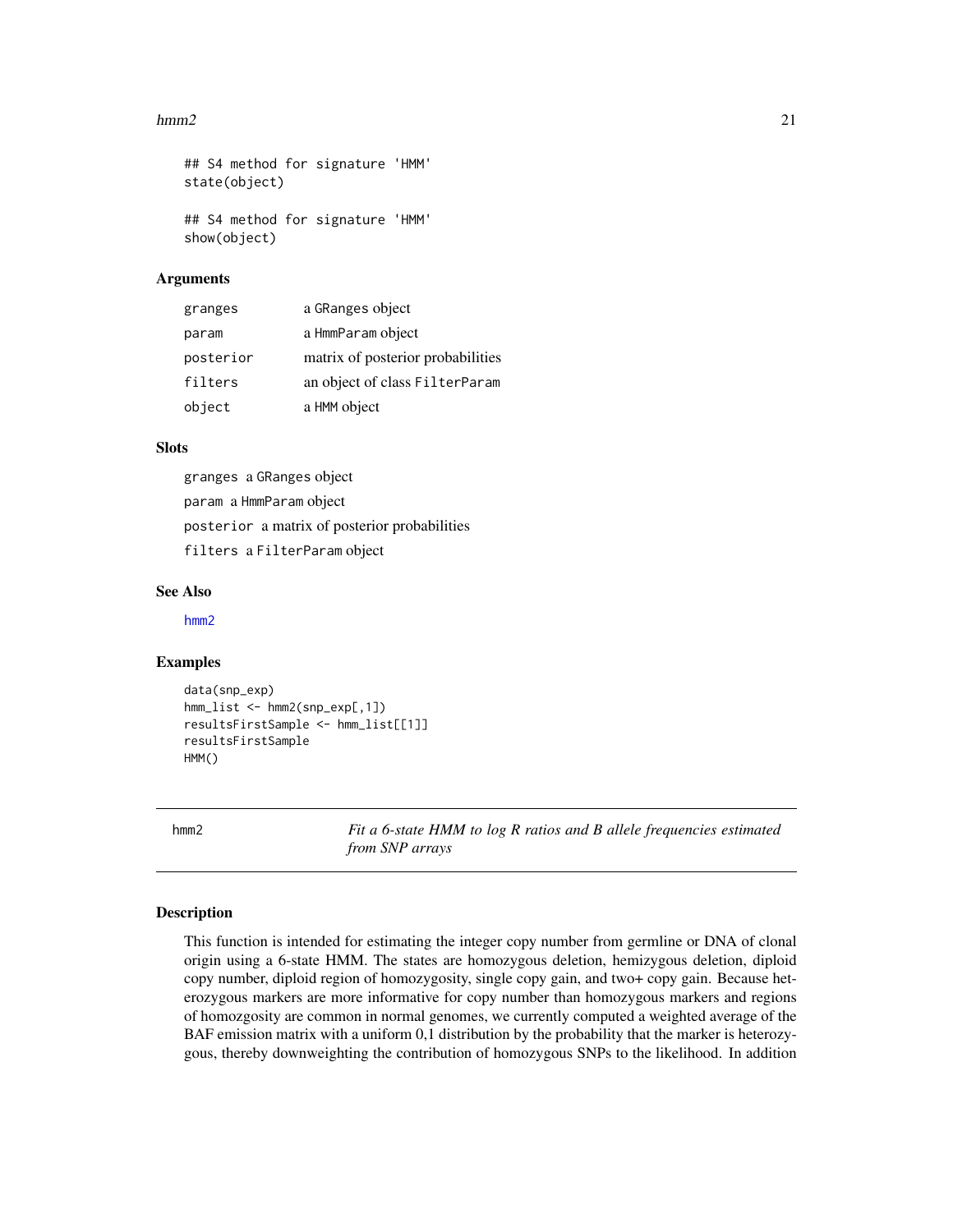<span id="page-21-0"></span>to making the detection of copy-neutral regions of homozgosity less likely, it also helps prevent confusing hemizygous deletions with copy neutral regions of homozygosity – the former would be driven mostly by the log R ratios. This is experimental and subject to change.

#### Usage

```
hmm2(
  object,
  emission_param = EmissionParam(),
  transition_param = TransitionParam(),
  ...
\mathcal{L}## S4 method for signature 'SnpArrayExperiment'
hmm2(
 object,
  emission_param = EmissionParam(),
  transition_param = TransitionParam(),
  ...
\mathcal{L}## S4 method for signature 'oligoSnpSet'
hmm2(
 object,
  emission_param = EmissionParam(),
  transition_param = TransitionParam(),
  ...
)
## S4 method for signature 'ArrayViews'
hmm2(
 object,
  emission_param = EmissionParam(),
  transition_param = TransitionParam(),
  tolerance = 2,
  verbose = FALSE,
  ...
\mathcal{L}
```
#### Arguments

| object           | A SnpArrayExperiment                                                                                                                                        |  |
|------------------|-------------------------------------------------------------------------------------------------------------------------------------------------------------|--|
|                  | emission_param A EmissionParam object                                                                                                                       |  |
| transition_param |                                                                                                                                                             |  |
|                  | A TransitionParam object                                                                                                                                    |  |
| $\ddots$         | currently ignored                                                                                                                                           |  |
| tolerance        | length-one numeric vector. When the difference in the log-likelihood of the<br>Viterbi state path between successive models (updated by Baum Welch) is less |  |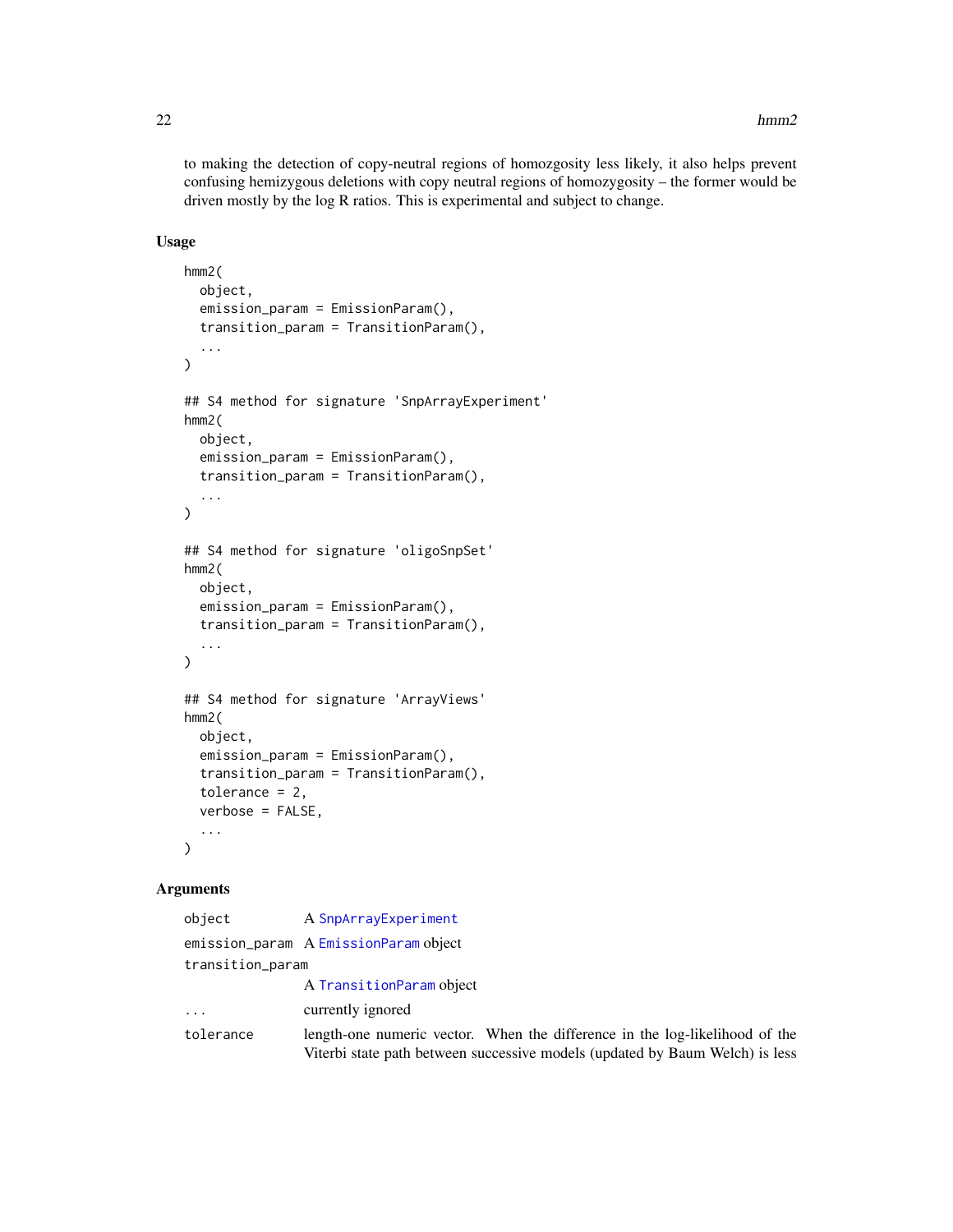#### <span id="page-22-0"></span>HMMList 23

|         | than the tolerance, no additional model updates are performed. |
|---------|----------------------------------------------------------------|
| verbose | logical. Whether to display messages indicating progress.      |

#### Details

The hmm2 method allows parallelization across samples using the foreach paradigm. Parallelization is automatic when enabled via packages such as snow/doSNOW.

#### Examples

```
tp <- TransitionParam()
TransitionParam(taup=1e12)
data(snp_exp)
emission_param <- EmissionParam(temper=1/2)
fit <- hmm2(snp_exp, emission_param)
unlist(fit)
cnvSegs(fit)
## There is too little data to infer cnv reliably in this trivial example.
## To illustrate filtering options on the results, we select
## CNVs for which
## - the CNV call has a posterior probability of at least 0.5
## - the number of features is 2 or more
## - the HMM states are 1 (homozygous deletion) or 2 (hemizygous deletion)
fp <- FilterParam(probability=0.5, numberFeatures=2, state=c("1", "2"))
cnvSegs(fit, fp)
## for parallelization
## Not run:
  library(snow)
   library(doSNOW)
   cl <- makeCluster(2, type = "SOCK")
   registerDoSNOW(cl)
   fit <- hmm2(snp_exp, emission_param)
## End(Not run)
```
HMMList *Constructor for* HMMList *class*

# **Description**

The constructor function for the HMMList class. The constructor is useful for representing a list of HMM objects.

#### Usage

HMMList(object)

#### Arguments

object a list. Each element of the list is in instance of the HMM class.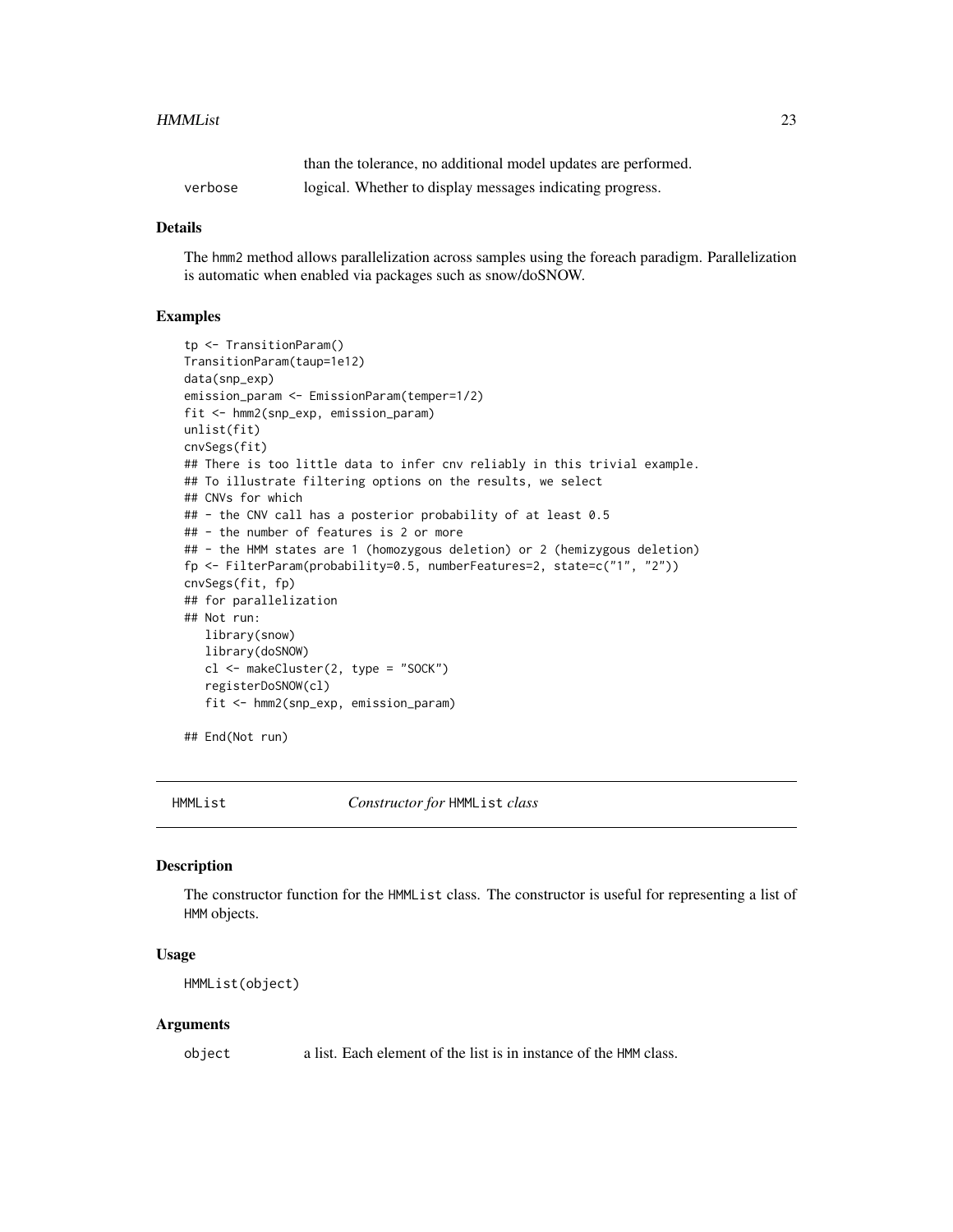# See Also

[HMMList](#page-23-1) [HMM](#page-19-1) [hmm2](#page-20-1)

<span id="page-23-1"></span>HMMList-class *Class, constructor, and methods for representing HMM results from multiple samples*

# Description

Each element of the HMMList contains the genomic intervals of the HMM segmentation (GRangesderived object), parameters from the Baum-Welch, and a FilterParam object.

#### Usage

```
## S4 method for signature 'HMMList'
show(object)
## S4 method for signature 'HMMList'
```
 $unlist(x, recursive = TRUE, use.name = TRUE)$ 

# Arguments

| object    | a HMMList object           |
|-----------|----------------------------|
| x         | a HMML ist object          |
| recursive | logical; currently ignored |
| use.names | logical; currently ignored |

# Slots

.Data a list. Each element of the list should be a HMM object.

# See Also

[HMM](#page-19-1)

# Examples

```
data(snp_exp)
fit <- hmm2(snp_exp)
class(fit)
identical(length(fit), ncol(snp_exp))
unlist(fit)
```
<span id="page-23-0"></span>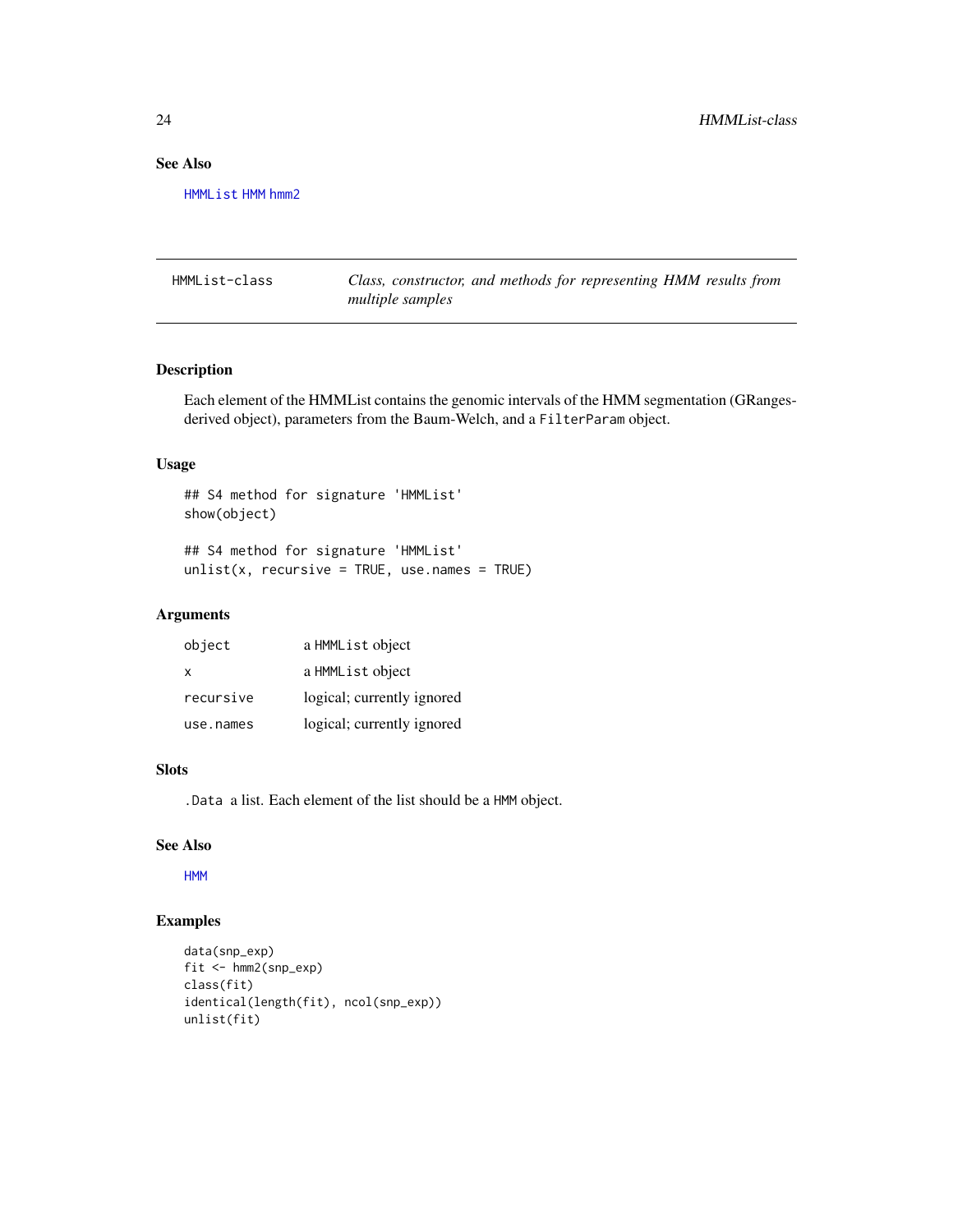<span id="page-24-1"></span><span id="page-24-0"></span>

Contains emission probabilities, parameters for emission probabilities, and transition probabilities required for computing the most likely state path via the Viterbi algorithm

# Usage

```
HmmParam(
  emission = matrix(0, 0, 0),emission_param = EmissionParam(),
  transition = rep(0.99, nrow(emission)),chromosome = character(nrow(emission)),
  loglik = LogList(),viterbi = Viterbi(),
  compute_posteriors = TRUE,
  verbose = FALSE
)
## S4 method for signature 'HmmParam'
show(object)
## S4 method for signature 'HmmParam'
nrow(x)
## S4 method for signature 'HmmParam'
ncol(x)
```
# Arguments

| emission           | A matrix of emission probabilities                                                                                                                                                                                                                                                                                                            |  |
|--------------------|-----------------------------------------------------------------------------------------------------------------------------------------------------------------------------------------------------------------------------------------------------------------------------------------------------------------------------------------------|--|
| emission_param     | an object of class EmissionParam                                                                                                                                                                                                                                                                                                              |  |
| transition         | vector of transition probabilities whose length is $N-1$ , where N is the number<br>of markers. User should provide the probability that the state at marker j is the<br>same as the state at marker <i>j</i> -1. It is assumed that the probability of transitioning<br>to state_j from state_j-1 is the same for all states $!=$ state_j-1. |  |
| chromosome         | character vector                                                                                                                                                                                                                                                                                                                              |  |
| loglik             | an object of class LogLik                                                                                                                                                                                                                                                                                                                     |  |
| viterbi            | an object of class Viterbi                                                                                                                                                                                                                                                                                                                    |  |
| compute_posteriors |                                                                                                                                                                                                                                                                                                                                               |  |
|                    | logical                                                                                                                                                                                                                                                                                                                                       |  |
| verbose            | logical                                                                                                                                                                                                                                                                                                                                       |  |
| object             | a HmmParam object                                                                                                                                                                                                                                                                                                                             |  |
| x                  | a HmmParam object                                                                                                                                                                                                                                                                                                                             |  |
|                    |                                                                                                                                                                                                                                                                                                                                               |  |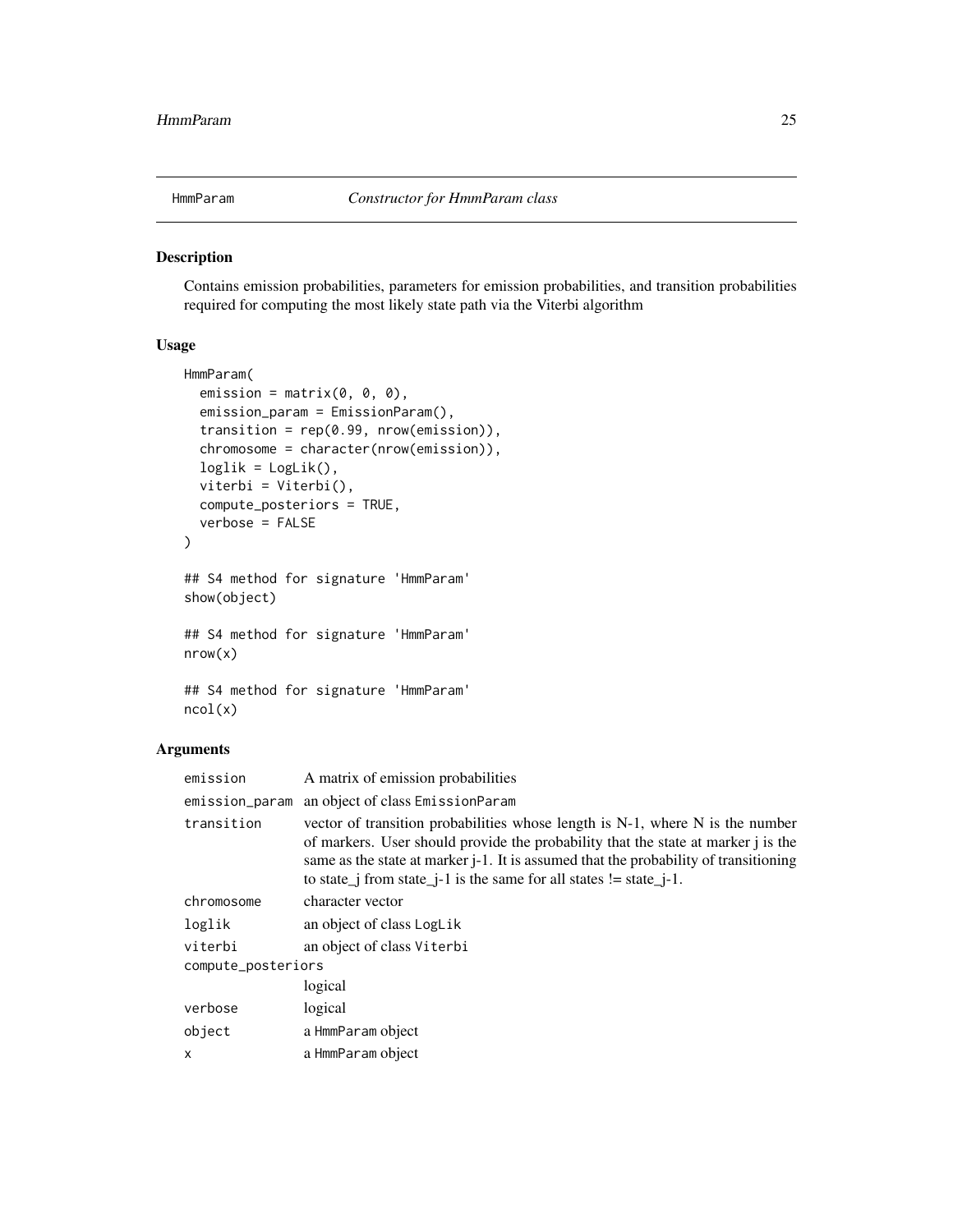# Examples

HmmParam()

hmmResults *Example output from the hidden markov model*

# Description

The results of a 6-state HMM fit to simulated copy number and genotype data.

#### Format

a GRanges object

HmmTrellisParam *Constructor for HmmTrellisParam class*

# Description

Constructor for HmmTrellisParam class

# Usage

```
HmmTrellisParam(
 ylimits = list(c(0, 1), c(-3, 1)),
 expandfun = function(g) { width(g) * 50 }
)
```
# Arguments

| vlimits   | length-two list of the y-axis limits for B allele frequencies and log R ratios,<br>respectively                                      |
|-----------|--------------------------------------------------------------------------------------------------------------------------------------|
| expandfun | a function that takes a length-one GRanges object as an argument and computes<br>a width relative to the width of the GRanges object |

<span id="page-25-0"></span>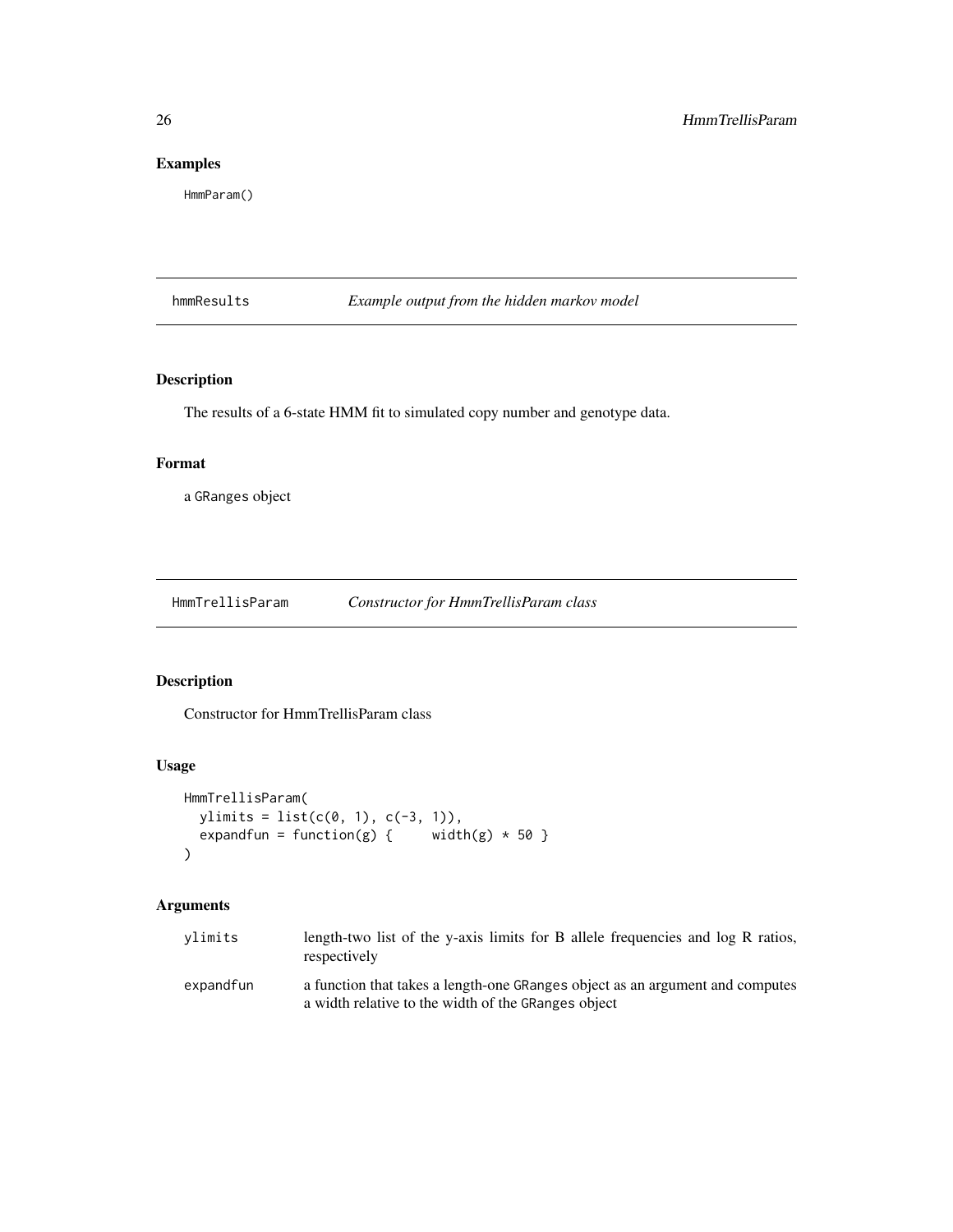<span id="page-26-0"></span>

Parameters for plotting idiograms

# Usage

```
IdiogramParams(
  seqnames = character(),
  seqlengths = numeric(),
 unit = "kb",genome = "hg19",
 box = list(color = "blue", lw = 1)\mathcal{L}## S4 method for signature 'IdiogramParams,ANY'
plot(x, y, ...)
```
# Arguments

| segnames     | length-one character vector providing chromosome name                                        |  |
|--------------|----------------------------------------------------------------------------------------------|--|
| seglengths   | length-one numeric vector indicating size of chromosome                                      |  |
| unit         | character string indicating unit for genomic position                                        |  |
| genome       | character string indicating genome build                                                     |  |
| box          | a list of parameters for plotting the box around the part of the idiogram that is<br>plotted |  |
| $\mathsf{x}$ | an IdiogramParam object                                                                      |  |
| y            | ignored                                                                                      |  |
| $\cdots$     | ignored                                                                                      |  |

# Value

IdiogramParam object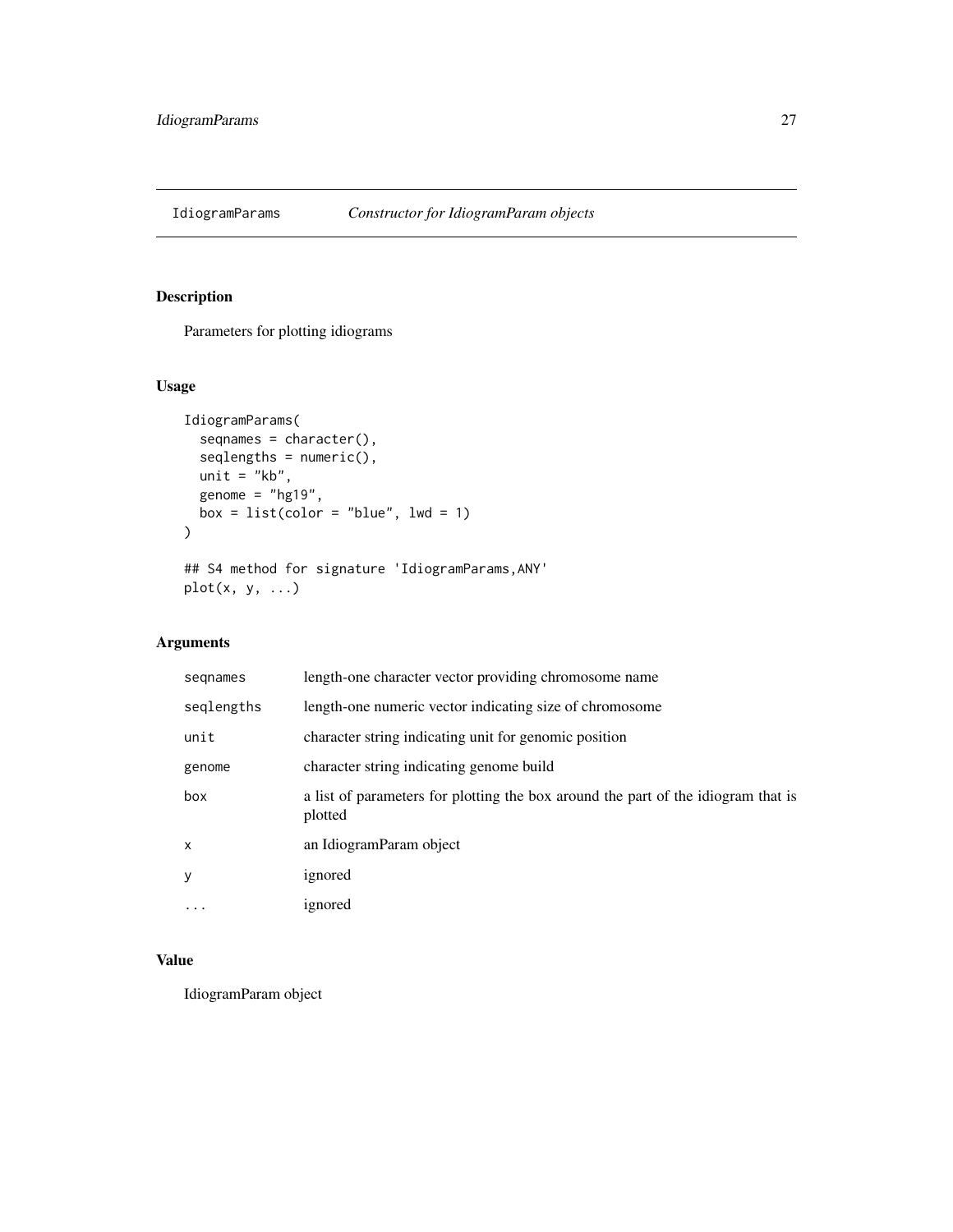<span id="page-27-0"></span>IdiogramParams-class *Paramater class for plotting idiograms*

#### Description

Paramater class for plotting idiograms

# Usage

```
## S4 method for signature 'IdiogramParams'
show(object)
```
#### Arguments

object an IdiogramParam object

#### Slots

seqnames length-one character vector providing chromosome name

seqlengths length-one numeric vector indicating size of chromosome

unit character string indicating unit for genomic position (default is 'kb')

genome character string indicating genome build

box a list of parameters for plotting the box around the part of the idiogram that is plotted.

#### Examples

```
if(require(BSgenome.Hsapiens.UCSC.hg18) && require(grid)){
  si <- seqinfo(BSgenome.Hsapiens.UCSC.hg18)
   iparam <- IdiogramParams(seqnames="chr1",
                            genome="hg18",
                            seqlengths=seqlengths(si)["chr1"],
                            box=list(xlim=c(20e6L, 25e6L), color="blue", lwd=2))
   iparam
   idiogram <- plot(iparam)
  vp <- viewport(x=0.05, y=0.8, width=unit(0.9, "npc"), height=unit(0.2, "npc"),
                  name="vp1", just=c("left", "bottom"))
  grid.newpage()
  pushViewport(vp)
  print(idiogram, vp=vp, newpage=FALSE)
}
```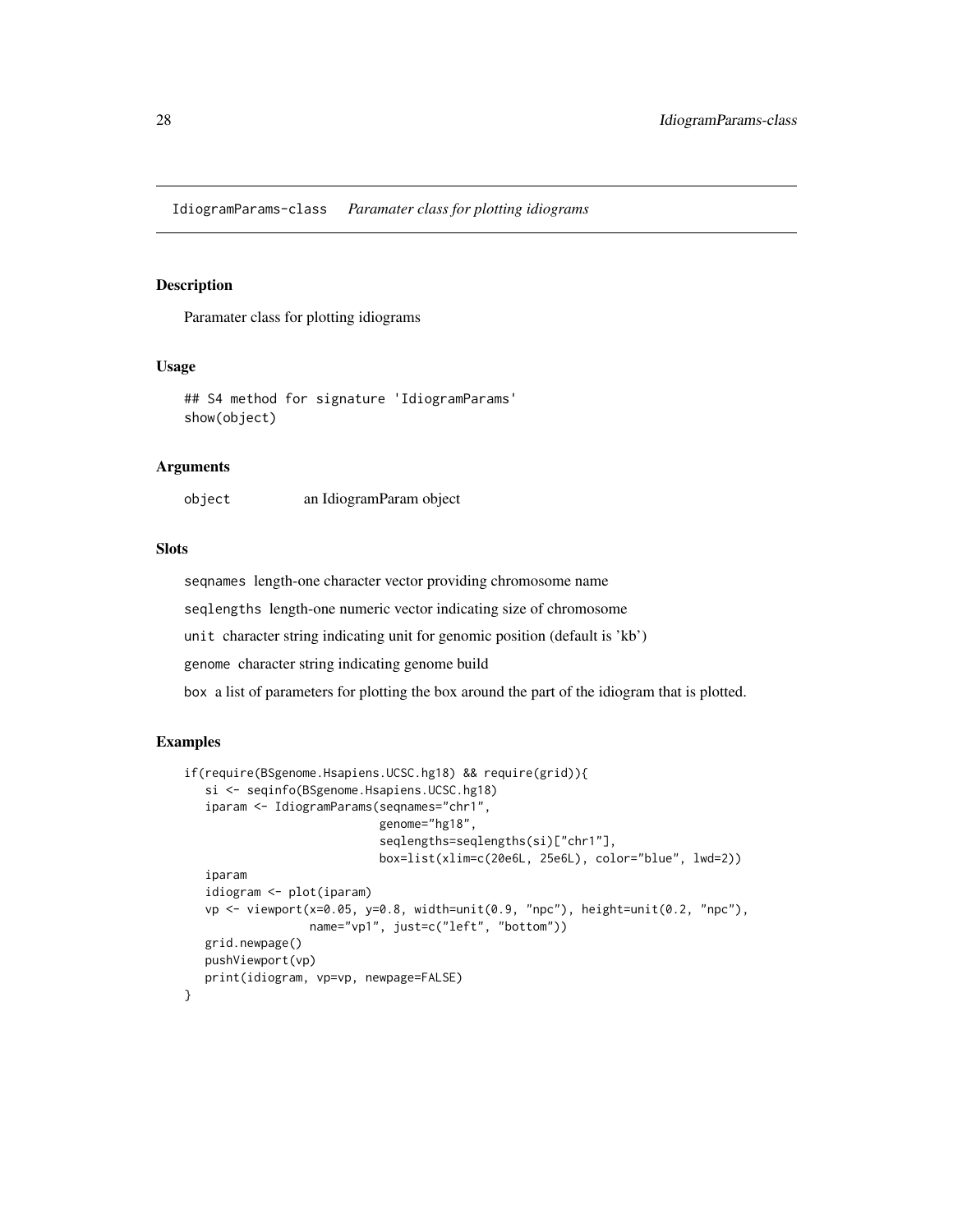<span id="page-28-0"></span>

Assess whether genotype is heterozygous based on BAFs

#### Usage

```
isHeterozygous(object, cutoff)
## S4 method for signature 'ArrayViews'
isHeterozygous(object, cutoff)
## S4 method for signature 'SnpArrayExperiment'
isHeterozygous(object, cutoff)
## S4 method for signature 'numeric'
isHeterozygous(object, cutoff)
## S4 method for signature 'matrix'
```
#### isHeterozygous(object, cutoff)

#### Arguments

| object | a SnpArray Experiment or Array Views object containing BAFs, a matrix of BAFs,<br>or a numeric vector of BAFs, vector of BAFs |
|--------|-------------------------------------------------------------------------------------------------------------------------------|
| cutoff | a length-two numeric vector providing the range of BAFs consistent with allelic<br>heterozygosity                             |

# Examples

```
if(require("BSgenome.Hsapiens.UCSC.hg18")){
 bsgenome <- BSgenome.Hsapiens.UCSC.hg18
 snp_exp <- getExampleSnpExperiment(bsgenome)
 is_het <- isHeterozygous(snp_exp[, 1], c(0.4, 0.6))
 table(is_het)
}
```
<span id="page-28-1"></span>LogLik *Constructor for LogLik class*

#### Description

A container for the log likelihood of the Viterbi state path. Stores the log likelihood from succesive updates of model parameters. When the difference between the log likelihoods at iteration i and i-1 is below the tolerance, no additional updates are performed.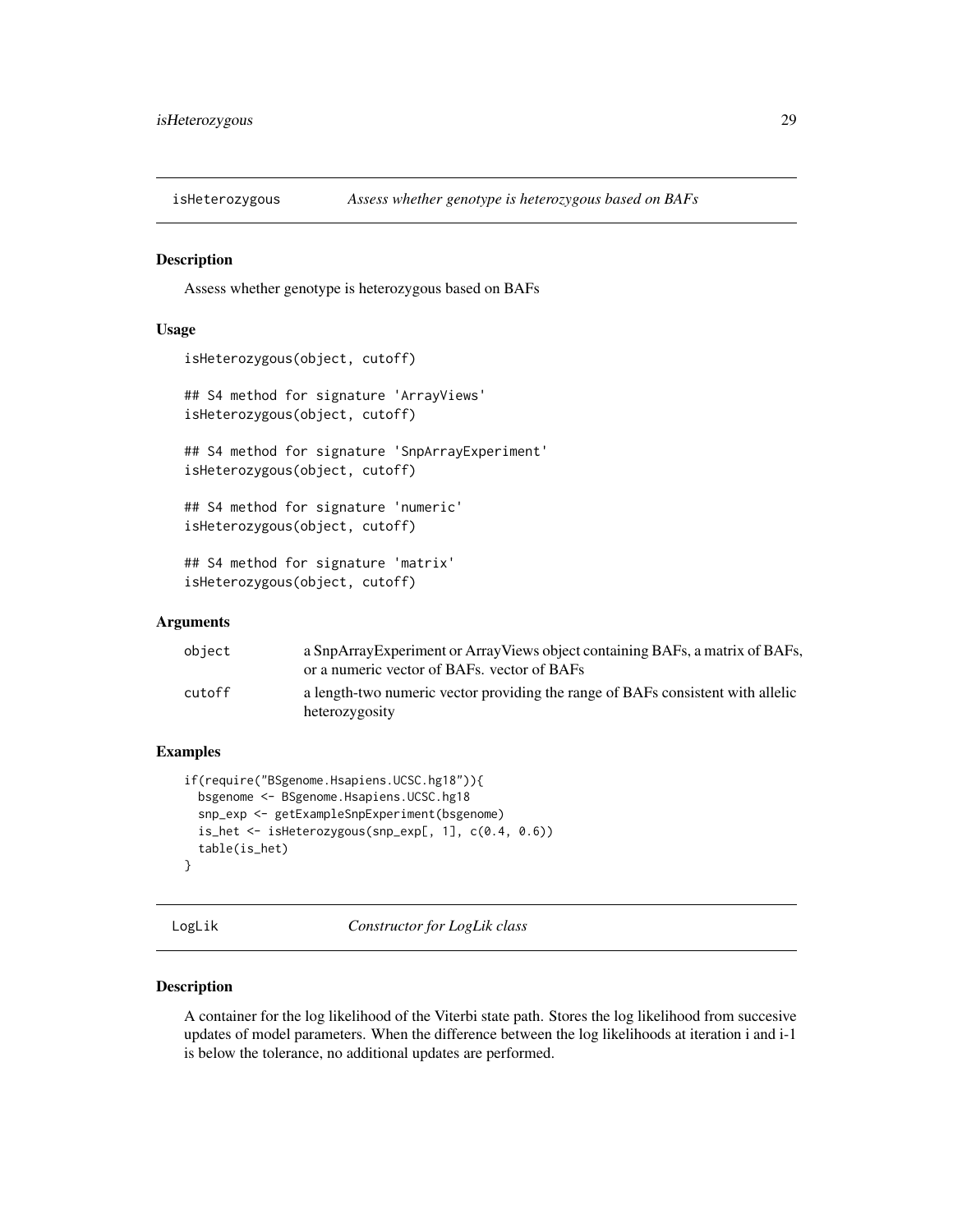# <span id="page-29-0"></span>Usage

LogLik(loglik = numeric(), tolerance = 1L)

# Arguments

| loglik    | length-one numeric vector for the log likelihood of the Viterbi state path                                                                                                               |  |
|-----------|------------------------------------------------------------------------------------------------------------------------------------------------------------------------------------------|--|
| tolerance | if the difference in the log-likelihood of the Viterbi state path after the Baum-<br>Welch update is less than the specified tolerance, no additional Baum-Welch<br>updates are required |  |

# See Also

[LogLik](#page-29-1)

<span id="page-29-1"></span>

| LogLik-class | Classes and methods for storing/getting log-likelihoods from Viterbi |
|--------------|----------------------------------------------------------------------|
|              | algorithm                                                            |

# Description

Exported for internal use by other BioC packages

# Usage

## S4 method for signature 'LogLik' length(x)

## S4 method for signature 'LogLik' show(object)

# Arguments

| x      | object of class LogLik |
|--------|------------------------|
| object | a LogLik object        |

# Slots

loglik a numeric vector tolerance a numeric vector

# See Also

[LogLik](#page-28-1)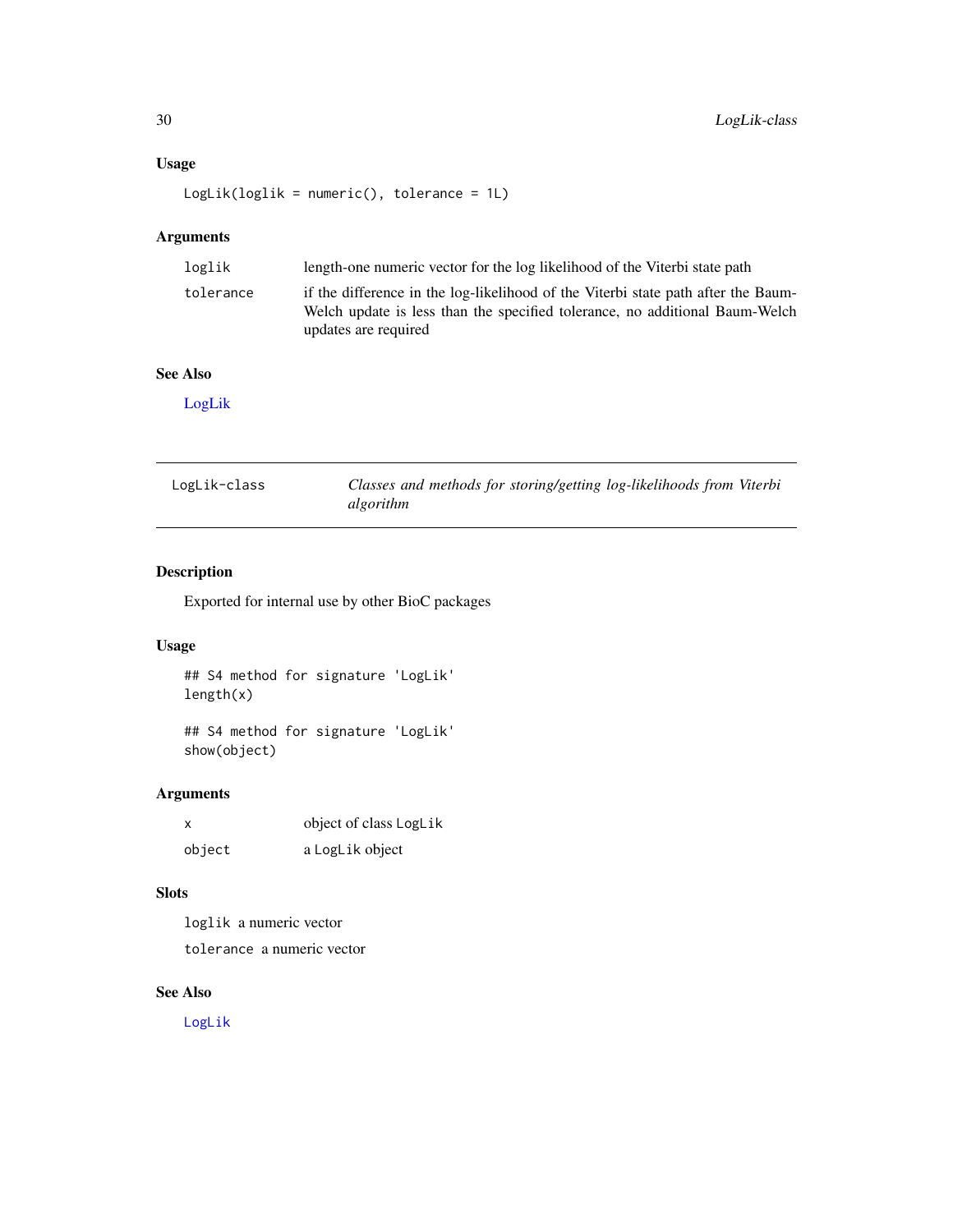<span id="page-30-0"></span>

Accessors for objects of class ArrayViews

#### Usage

```
lrrFile(object)
```

```
lrrFile(object) <- value
```

```
bafFile(object)
```

```
gtFile(object)
```

```
## S4 method for signature 'ArrayViews'
lrrFile(object)
```

```
## S4 replacement method for signature 'ArrayViews'
lrrFile(object) <- value
```

```
## S4 method for signature 'ArrayViews'
bafFile(object)
```

```
## S4 method for signature 'ArrayViews'
gtFile(object)
```
#### Arguments

| object | see showMethods("lrrFile")                           |
|--------|------------------------------------------------------|
| value  | a character vector of filenames for the log R ratios |

# Examples

```
views <- ArrayViews(parsedPath=tempdir())
sourcePaths(views)
lrrFile(views)
bafFile(views)
gtFile(views)
```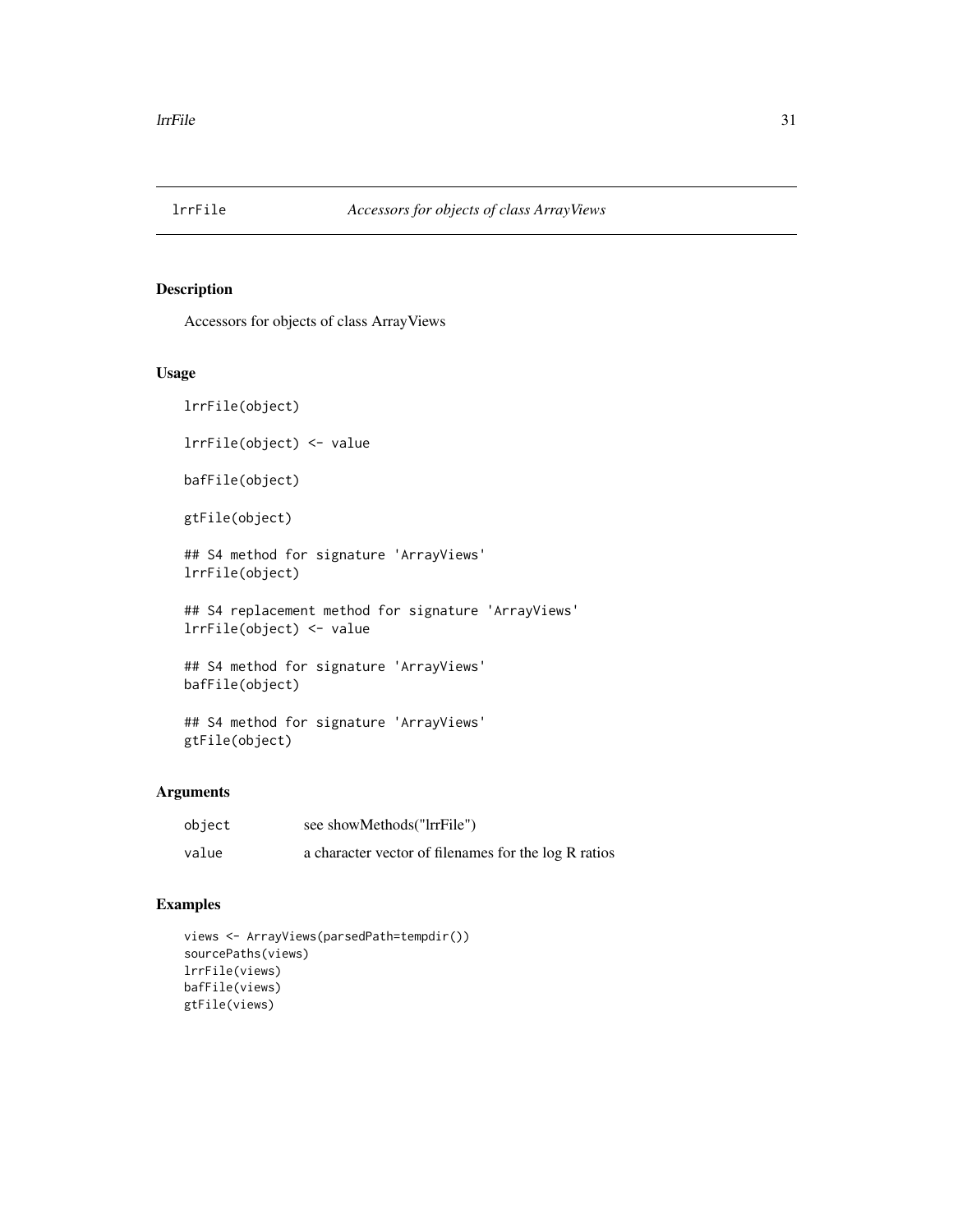<span id="page-31-0"></span>

Exported for internal use by other BioC packages

NA\_filter *Remove SNPs with NAs in any of the low-level estimates*

# Description

Remove SNPs with NAs in any of the low-level estimates

# Usage

NA\_filter(x, i)

# Arguments

| a container for SNP data (SnpArrayExperiment) |
|-----------------------------------------------|
| integer vector to subset                      |

#### Value

An object of the same class

| numberFeatures | The number of SNP/nonpolymorphic probes contained in a genomic |
|----------------|----------------------------------------------------------------|
|                | interval                                                       |

# Description

The number of SNP/nonpolymorphic probes contained in a genomic interval

# Usage

```
numberFeatures(object)
```
# Arguments

object see showMethods(numberFeatures)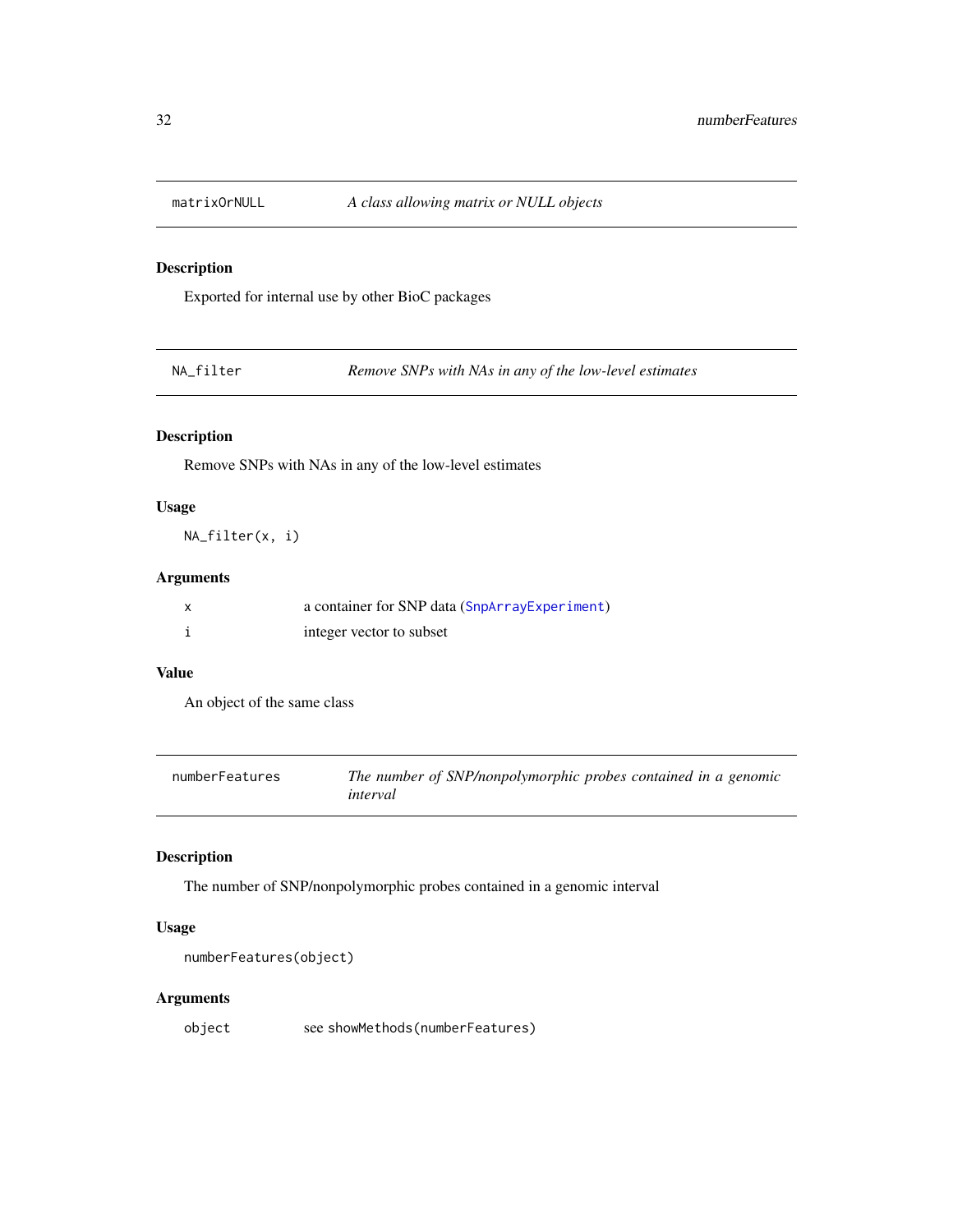<span id="page-32-0"></span>

A character string indicating the complete path for storing parsed files.

## Usage

```
parsedPath(object)
```
## S4 method for signature 'ArrayViews' parsedPath(object)

# Arguments

object a ArrayViews object

# See Also

[parseSourceFile](#page-32-1) [ArrayViews](#page-3-1) [ArrayViews](#page-3-1)

<span id="page-32-1"></span>parseSourceFile *Function for parsing GenomeStudio files*

# Description

This function parses genome studio files, writing the low-level data for log R ratios, B allele frequencies, and genotypes to disk as integers (1 file per subject per data type).

### Usage

parseSourceFile(object, param)

## S4 method for signature 'ArrayViews,CopyNumScanParams' parseSourceFile(object, param)

#### Arguments

| object | An ArrayViews object                 |
|--------|--------------------------------------|
| param  | An object of class CopyNumScanParams |

# See Also

[ArrayViews](#page-3-2) [ArrayViews](#page-3-2) [CopyNumScanParams](#page-11-1)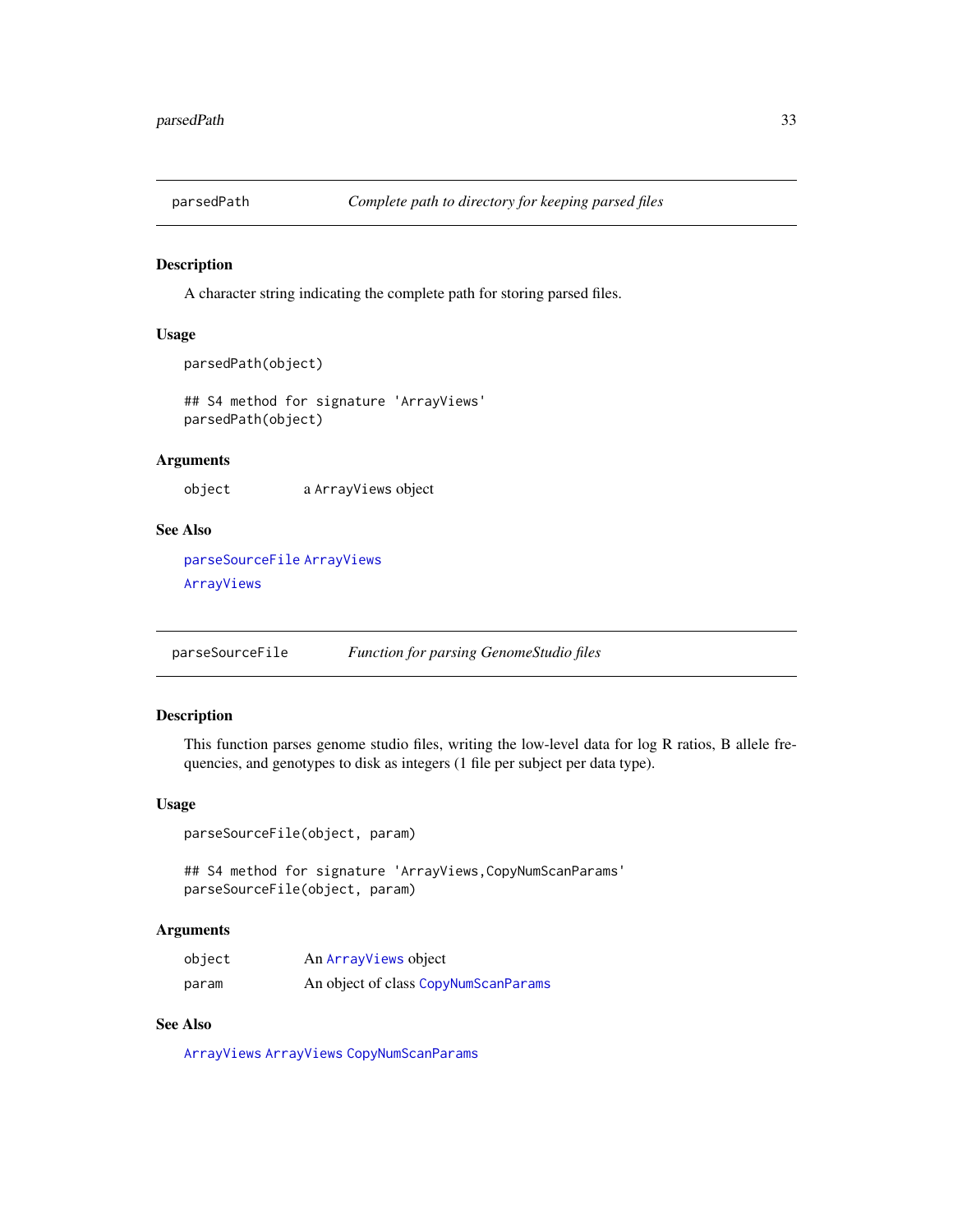#### <span id="page-33-0"></span>Examples

```
require(BSgenome.Hsapiens.UCSC.hg18)
  bsgenome <- BSgenome.Hsapiens.UCSC.hg18
  require(data.table)
  extdir <- system.file("extdata", package="VanillaICE", mustWork=TRUE)
  features <- suppressWarnings(fread(file.path(extdir, "SNP_info.csv")))
  fgr <- GRanges(paste0("chr", features$Chr), IRanges(features$Position, width=1),
                 isSnp=features[["Intensity Only"]]==0)
  fgr <- SnpGRanges(fgr)
  names(fgr) <- features[["Name"]]
  seqlevels(fgr) <- seqlevels(bsgenome)[seqlevels(bsgenome) %in% seqlevels(fgr)]
  seqinfo(fgr) <- seqinfo(bsgenome)[seqlevels(fgr),]
  fgr <- sort(fgr)
  files <- list.files(extdir, full.names=TRUE, recursive=TRUE, pattern="FinalReport")
  views <- ArrayViews(rowRanges=fgr, sourcePaths=files, parsedPath=tempdir())
  show(views)
## read the first file
dat <- fread(files[1], skip="[Data]")
## information to store on the markers
select <- match(c("SNP Name", "Allele1 - AB", "Allele2 - AB",
                  "Log R Ratio", "B Allele Freq"), names(dat))
##
## which rows to keep in the MAP file. By matching on the sorted GRanges object
## containing the feature annotation, the low-level data for the log R ratios/
## B allele frequencies will also be sorted
##
index_genome <- match(names(fgr), dat[["SNP Name"]])
scan_params <- CopyNumScanParams(index_genome=index_genome, select=select)
##
## parse the source files
##
parseSourceFile(views, scan_params)
list.files(parsedPath(views))
##
## Inspecting source data through accessors defined on the views object
##
require(oligoClasses)
## log R ratios
r <- head(lrr(views))
## B allele frequencies
b <- head(baf(views))
g <- head(genotypes(views))
```
probability *Accessor for probability filter*

#### **Description**

Accessor for probability filter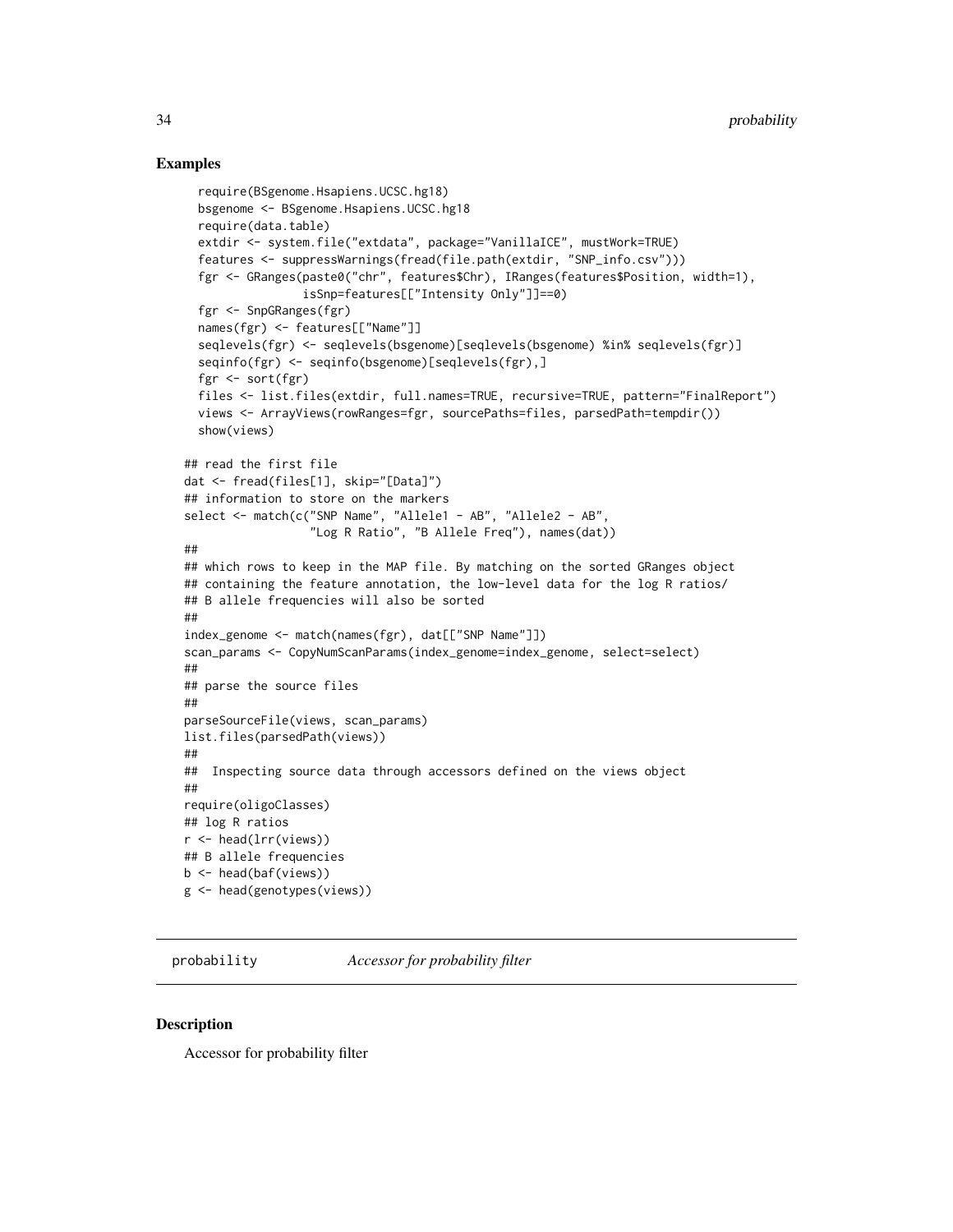#### <span id="page-34-0"></span>rescale 35

# Usage

probability(object)

# Arguments

object a FilterParam object

# rescale *Rescale a numeric vector*

# Description

Rescale a numeric vector

# Usage

rescale(x, l, u)

# Arguments

| X | numeric vector            |
|---|---------------------------|
|   | lower limit of rescaled x |
|   | upper limit of rescaled x |

rowModes *Robust statistics for matrices*

# Description

Compute the column-wide or row-wise mode of numeric matrices

# Usage

```
rowModes(x)
```
colModes(x)

rowMAD(x, ...)

# Arguments

| x        | matrix                             |
|----------|------------------------------------|
| $\cdots$ | additional arguments to rowMedians |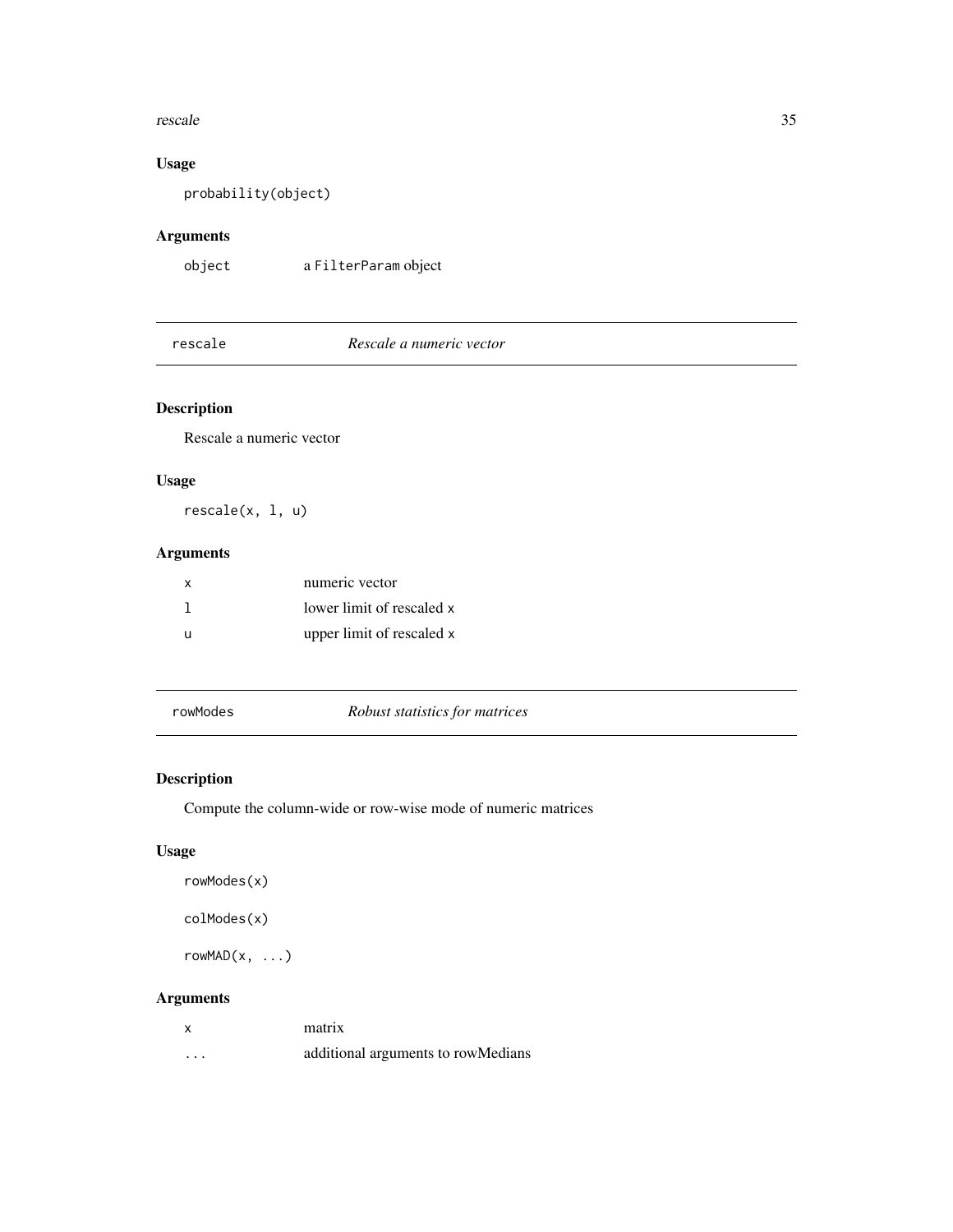# Value

numeric vector

## See Also

[mad](#page-0-0) [mad](#page-0-0) [rowMedians](#page-0-0)

# Examples

X <- matrix(rnorm(100), 10, 10) rowMAD(X)

segs *Accessor for the HMM segments*

# Description

Accessor to obtain all segments from the HMM.

#### Usage

segs(object)

# Arguments

object see showMethods(segs)

# Value

a GRanges-derived object

show,Viterbi-method *Show method for objects of class* Viterbi

# Description

Show method for objects of class Viterbi

# Usage

## S4 method for signature 'Viterbi' show(object)

# Arguments

object a Viterbi object

<span id="page-35-0"></span>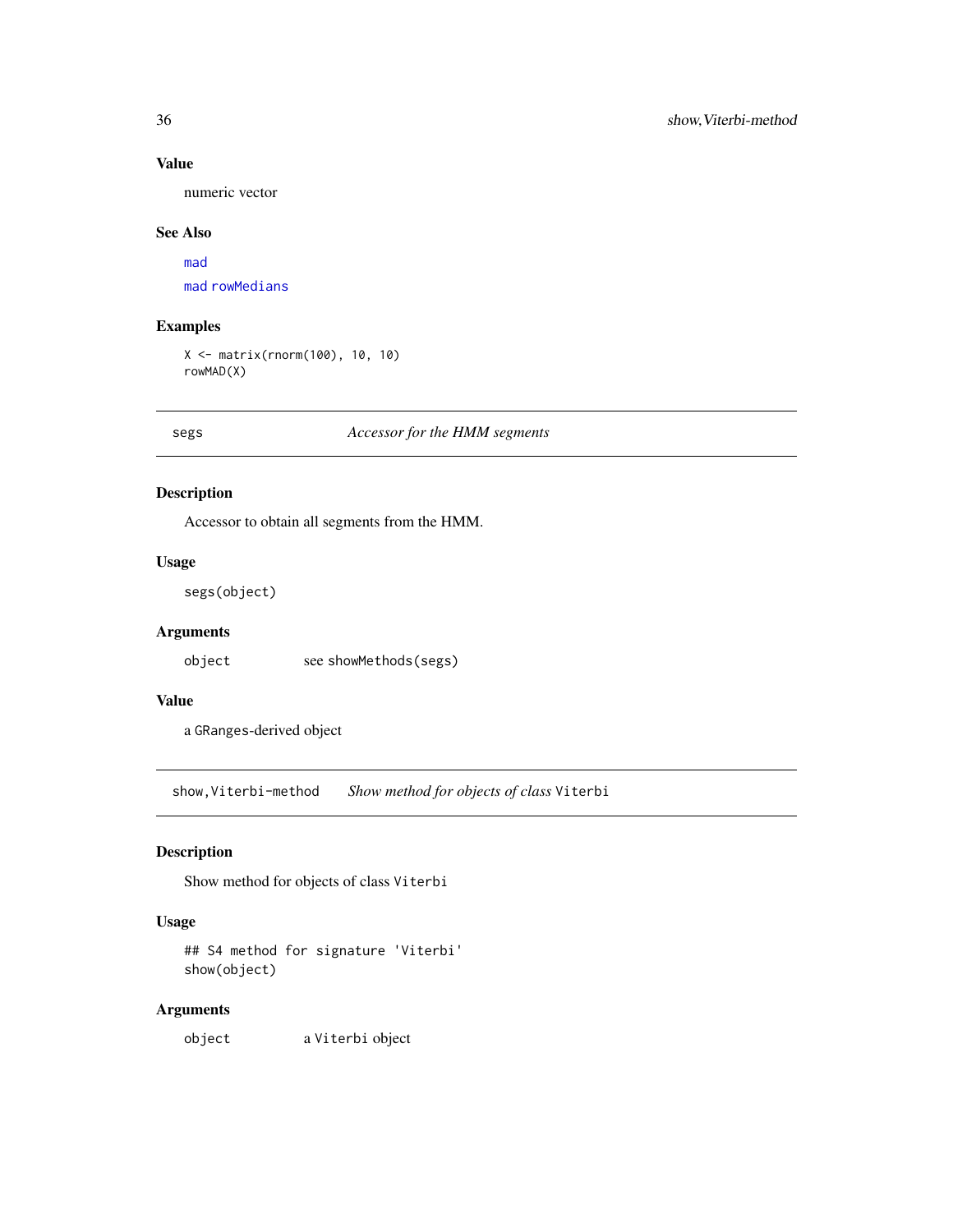<span id="page-36-0"></span>

This function is exported primarily for internal use by other BioC packages.

# Usage

```
snpArrayAssays(en = new("matrix"), baf = new("matrix"), ...)
```
# Arguments

| cn                      | matrix of log R ratios                                            |
|-------------------------|-------------------------------------------------------------------|
| baf                     | matrix of B allele frequencies                                    |
| $\cdot$ $\cdot$ $\cdot$ | additional matrices of the same dimension, such as SNP genotypes. |

# Examples

data(snp\_exp, package="VanillaICE") r <- lrr(snp\_exp) b <- baf(snp\_exp) sl <- snpArrayAssays(cn=r, baf=b)

SnpArrayExperiment-class

*A RangedSummarizedExperiment-derived class of marker-level SNP array data for copy number inference*

# <span id="page-36-1"></span>Description

Constructor for SnpArrayExperiment

#### Usage

```
SnpArrayExperiment(
  cn,
  baf,
  rowRanges = GRanges(),
 colData = DataFrame(),
  isSnp = logical(),
  ...
)
## S4 method for signature 'missing'
```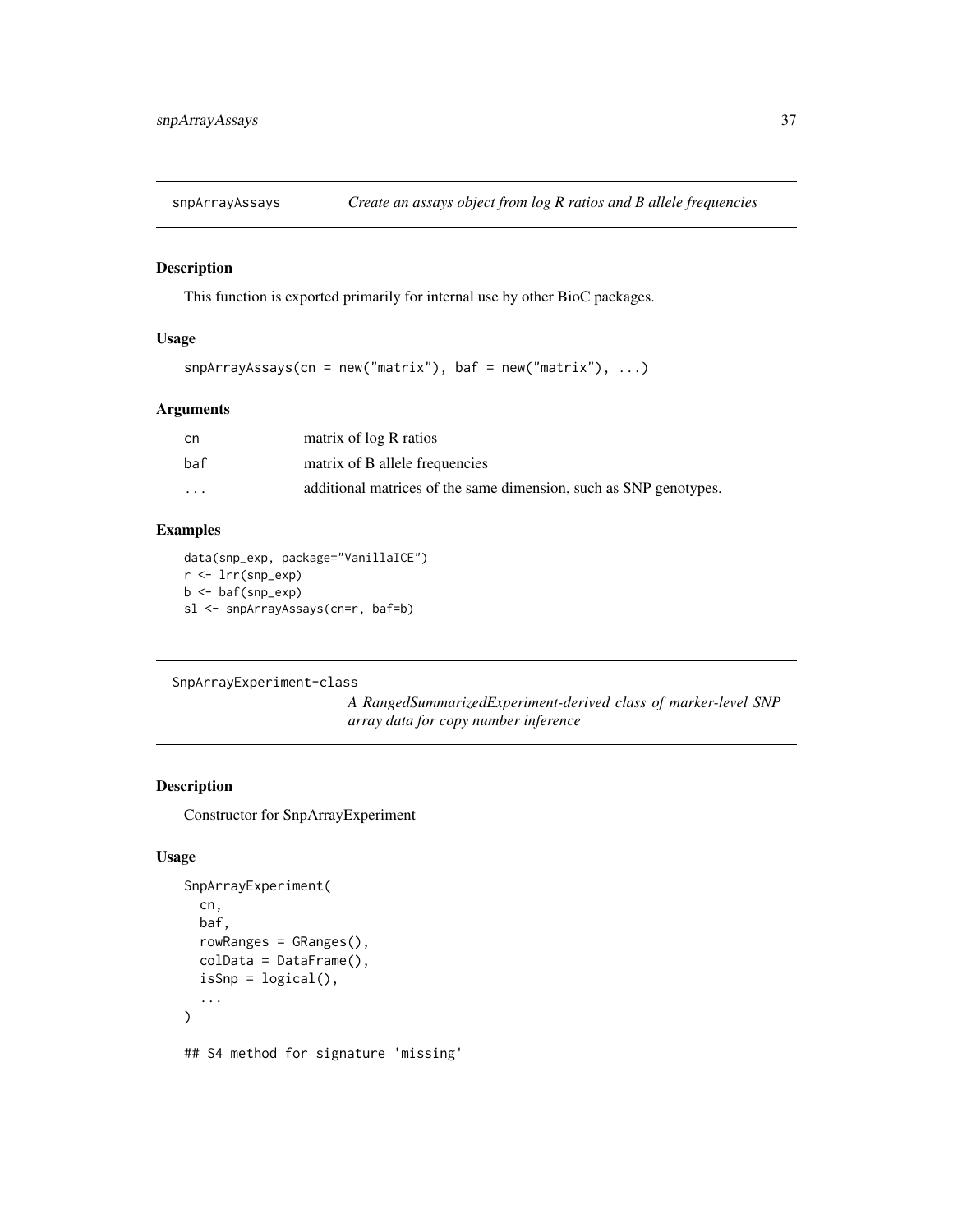```
SnpArrayExperiment(
  cn,
 baf,
 rowRanges = GRanges(),
  colData = DataFrame(),
  isSnp = logical(),
  ...
\mathcal{L}## S4 method for signature 'matrix'
SnpArrayExperiment(
  cn,
 baf,
  rowRanges = GRanges(),
 colData = DataFrame(row.names = colnames(cn)),
  isSnp = logical(),
  ...
\mathcal{L}
```
# Arguments

| cn        | matrix of copy number estimates (e.g., log R ratios)                        |
|-----------|-----------------------------------------------------------------------------|
| baf       | matrix of B allele frequencies                                              |
| rowRanges | GRanges object for SNPs/nonpolymorphic markers                              |
| colData   | DataFrame containing sample-level covariates                                |
| isSnp     | logical vector indicating whether marker is a SNP                           |
| $\ddots$  | additional arguments passed to SummarizedExperiment () constructor function |

# Examples

```
## empty container
library(VanillaICE)
data(snp_exp, package="VanillaICE") # example
se <- SnpArrayExperiment(cn=lrr(snp_exp), baf=baf(snp_exp),
                  rowRanges=rowRanges(snp_exp))
```
SnpExperiment *Constructor for SnpArrayExperiment*

# Description

A single-argument generic function to construct a SnpArrayExperiment.

<span id="page-37-0"></span>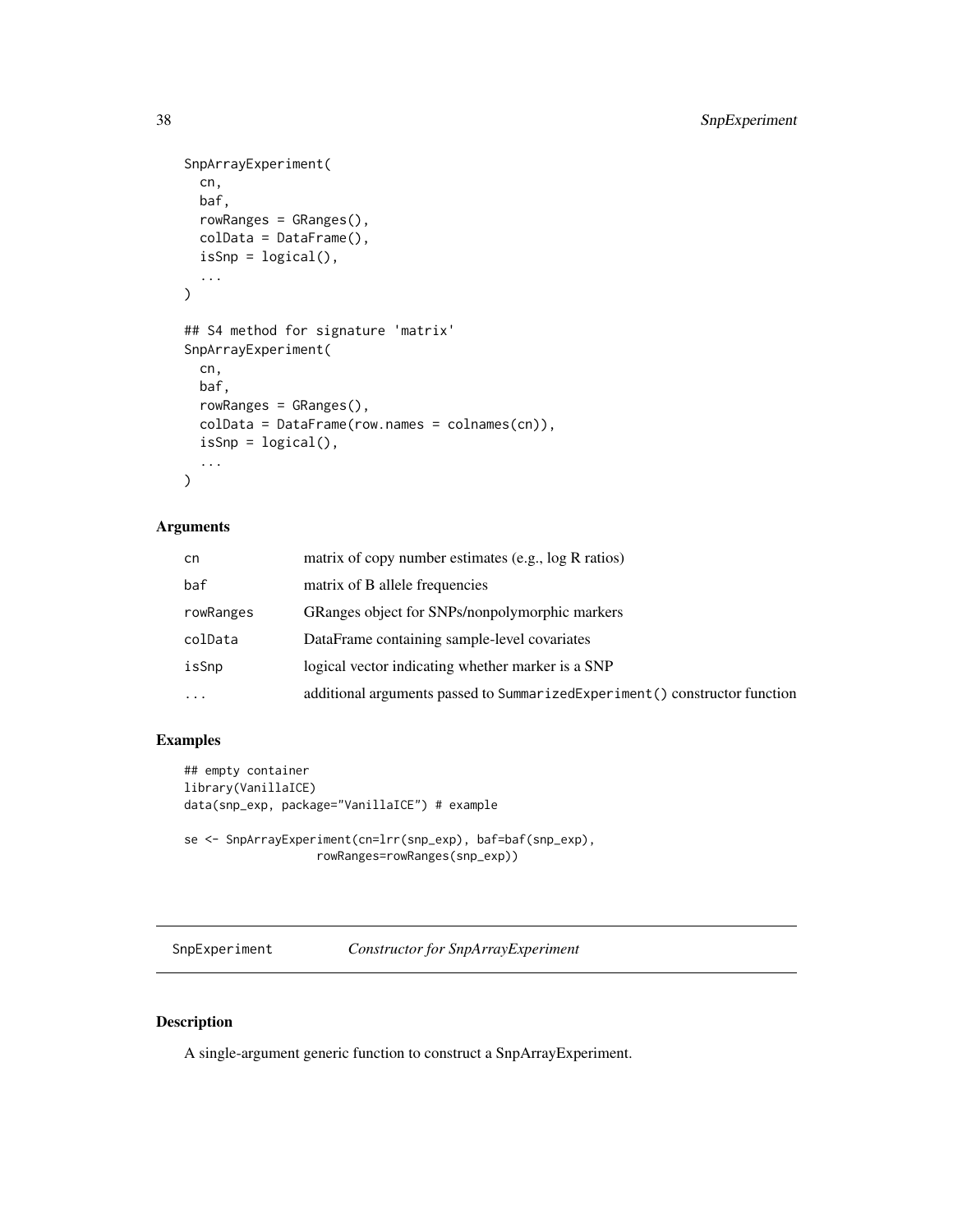# <span id="page-38-0"></span>SnpGRanges-class 39

# Usage

SnpExperiment(object)

## S4 method for signature 'ArrayViews' SnpExperiment(object)

#### Arguments

object see showMethods('SnpExperiment') for a list of supported objects

# Examples

view <- ArrayViews() SnpExperiment(view)

SnpGRanges-class *An extension to GRanges for representing SNPs*

# Description

An extension to GRanges for representing SNPs

Constructor for SnpGRanges class

# Usage

SnpGRanges(object = GRanges(), isSnp, ...)

## S4 method for signature 'missing' SnpGRanges(object, isSnp)

## S4 method for signature 'GRanges' SnpGRanges(object, isSnp)

# Arguments

| object  | A GRanges object                                                                                                                                                                                                       |
|---------|------------------------------------------------------------------------------------------------------------------------------------------------------------------------------------------------------------------------|
| isSnp   | A logical vector. Each genomic interval in the GRanges container corresponds to<br>a marker on the genotyping array. is Snp is FALSE for nonpolymorphic markers<br>such as those included on the Affymetrix 6.0 chips. |
| $\cdot$ | ignored                                                                                                                                                                                                                |

#### Slots

elementMetadata a SnpDataFrame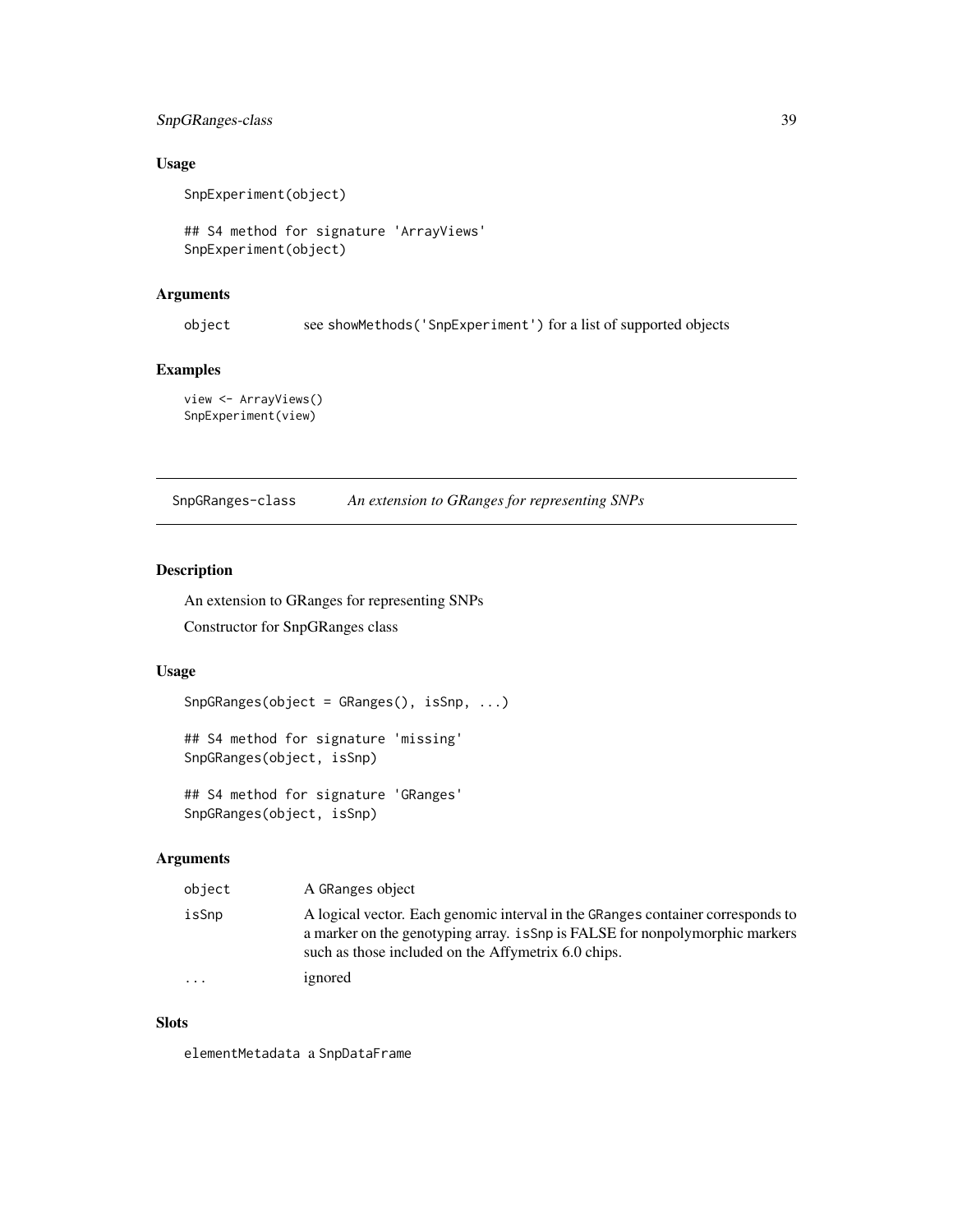# Examples

```
SnpGRanges()
g <- GRanges("chr1", IRanges(15L, 15L))
SnpGRanges(g, isSnp=TRUE)
```
#### snp\_exp *An example SnpArrayExperiment*

#### Description

A container for low-level summaries used for downstream copy number estimation, including log R ratios, B allele frequencies, and genotypes

# Format

a SnpArrayExperiment object

sourcePaths *Accessor for file paths containing SNP-level summaries*

# Description

Files containing SNP-level summaries for log R ratios, B allele frequencies, and genotypes – one sample per subject – are required.

#### Usage

```
sourcePaths(object)
```
# Arguments

object an ArrayViews object

### Examples

sourcePaths(ArrayViews())

<span id="page-39-0"></span>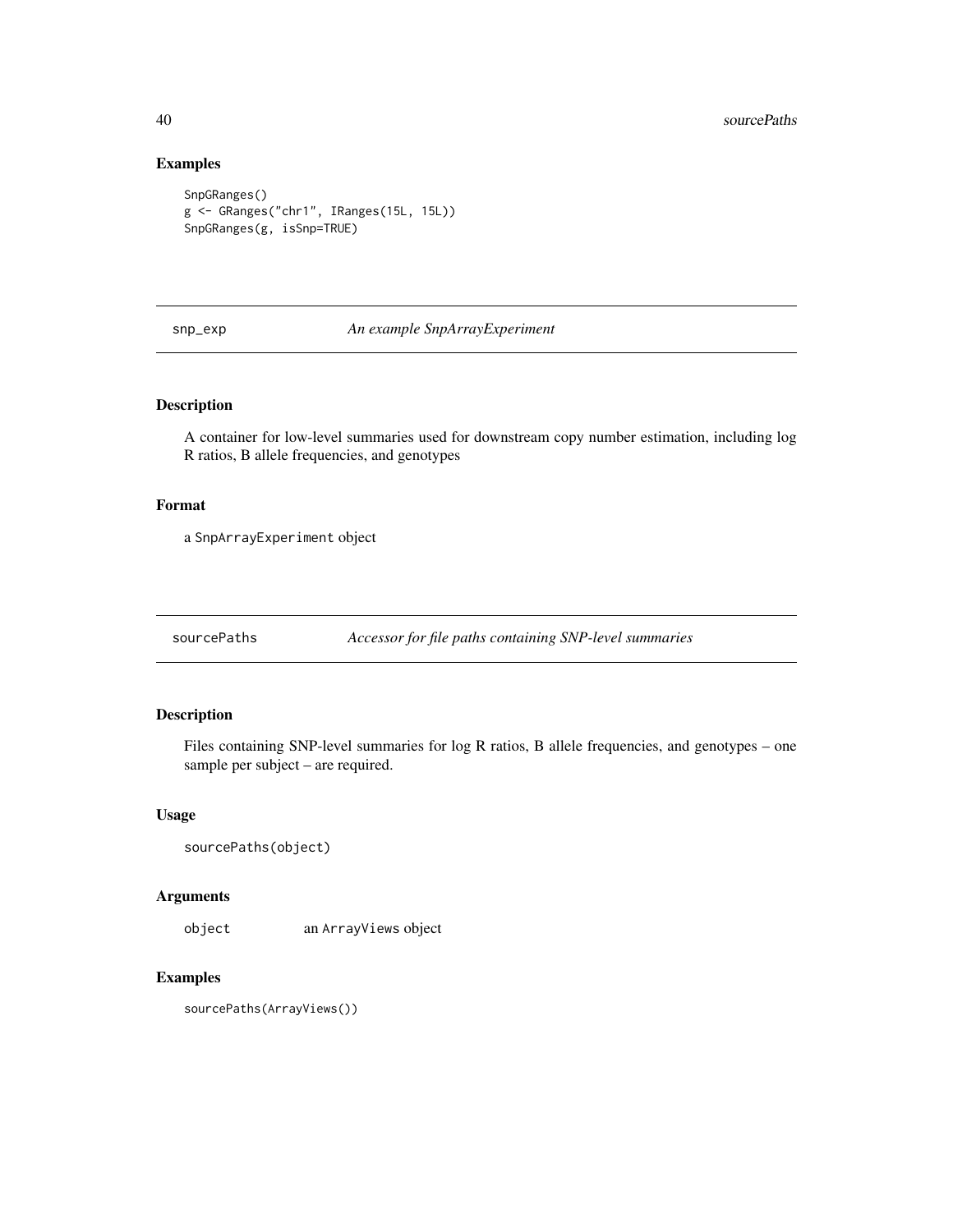<span id="page-40-0"></span>start,oligoSnpSet-method

*Retrieve genomic location of SNPs*

# Description

Retrieve genomic location of SNPs

# Usage

```
## S4 method for signature 'oligoSnpSet'
start(x)
```
#### Arguments

x a oligoSnpSet object

state,HmmGRanges-method

*Accessor for copy number state*

# Description

Extract the copy number state for each genomic interval.

# Usage

```
## S4 method for signature 'HmmGRanges'
state(object)
```
# Arguments

object a HmmGRanges object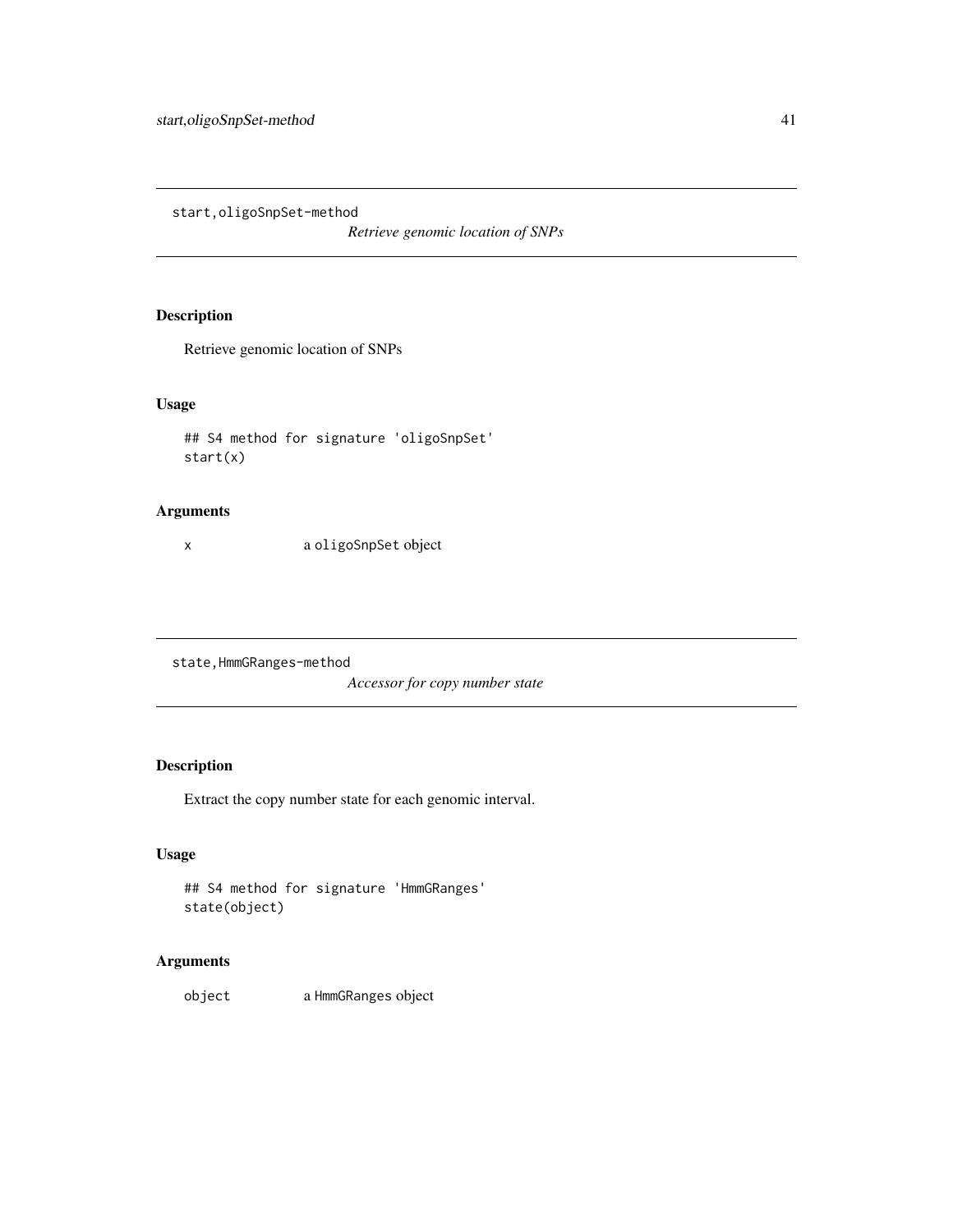<span id="page-41-0"></span>

The states are represented as integers: 1=homozygous deletion, 2=hemizygous deletion, 3=diploid normal heterozygosity, 4=diploid region of homozygosity, 5=single copy gain, 6=two or more copy gain.

#### Usage

```
## S4 method for signature 'Viterbi'
state(object)
```
#### Arguments

object a Viterbi object

sweepMode *Sweep the modal log R ratio (by row or column) from a matrix of log R ratios*

#### **Description**

This function simplifies the process of sweeping the modal log R ratio from the rows or columns of a SnpArrayExperiment object. It is most useful when a large number of samples (more than 10) are available and the dataset is a collection of germline samples. We assume that the samples are from a single batch and that the modal value will be a robust estimate of the mean log R ratio for diploid copy number. Variation in the modal estimates between markers is presumed to be attributable to probe effects (e.g., differences hybridization efficiency/PCR do to sequence composition). For sex chromosomes, one should apply this function separately to men and women and then recenter the resulting matrix according to the expected copy number.

#### Usage

sweepMode(x, MARGIN)

## S4 method for signature 'SnpArrayExperiment' sweepMode(x, MARGIN)

#### Arguments

|        | see showMethods (sweepMode)                                           |
|--------|-----------------------------------------------------------------------|
| MARGIN | integer indicating which margin (1=rows, 2=columns) to sweep the mode |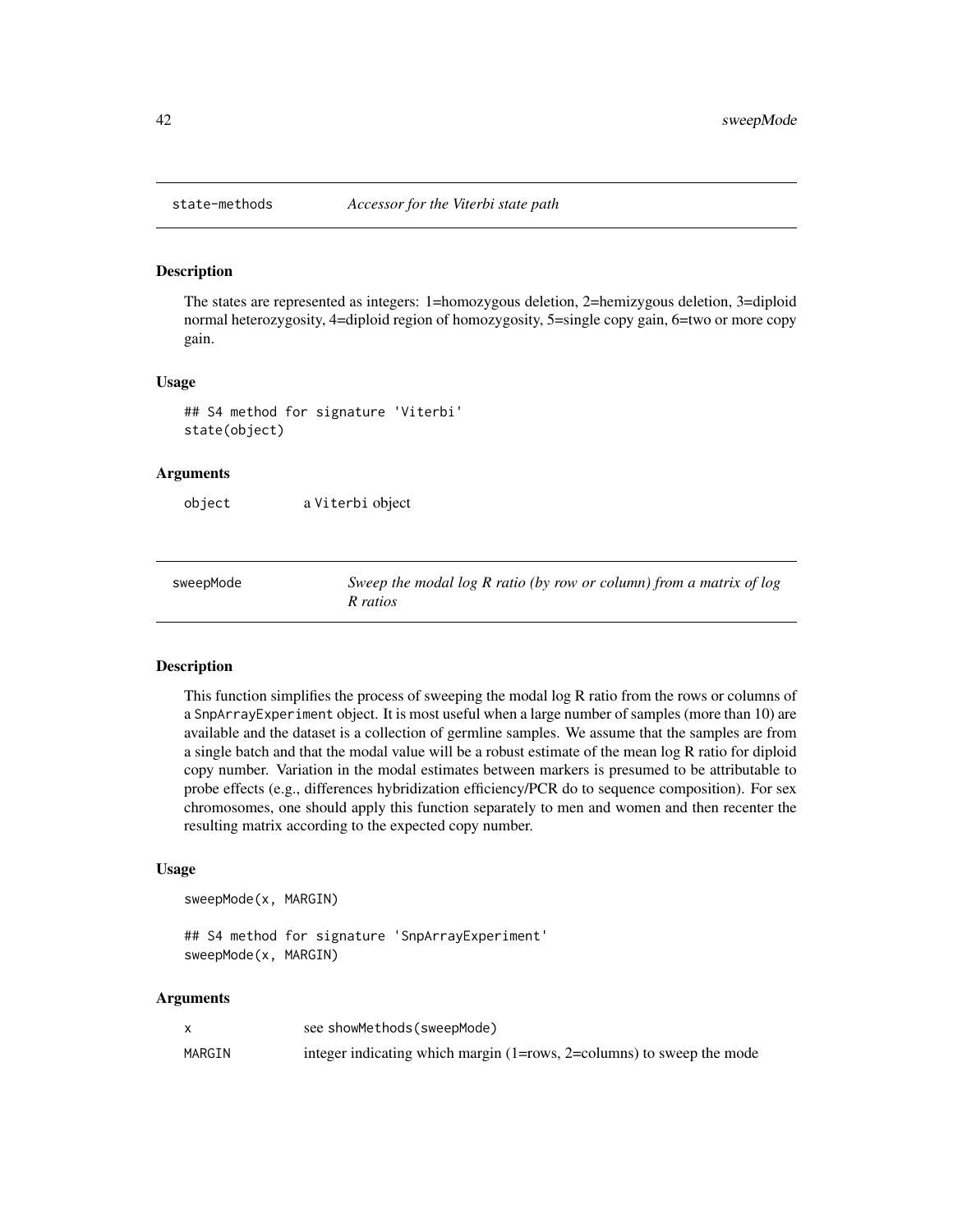#### <span id="page-42-0"></span>threshold 43

# Value

an object of the same class as x

#### Examples

```
data(snp_exp)
snp_exp_rowcentered <- sweepMode(snp_exp, 1)
snp_exp_colcentered <- sweepMode(snp_exp, 2)
x <- lrr(snp_exp)
x_rowcentered <- sweep(x, 1, rowModes(x))
all.equal(lrr(snp_exp_rowcentered), x_rowcentered)
```
# threshold *Threshold numeric values*

# Description

Threshold numeric values according to user-specific limits. The thresholded values can also be jittered near the limits.

#### Usage

threshold(x,  $\lim = c(-\inf, \inf)$ , amount = 0)

#### Arguments

| $\mathbf{x}$ | numeric matrix or vector                 |
|--------------|------------------------------------------|
| lim          | limit at which to threshold entries in x |
| amount       | see jitter                               |

# See Also

[jitter](#page-0-0)

# Examples

```
x <- rnorm(1000, 0, 3)
y \leftarrow threshold(x, c(-5,5))range(y)
```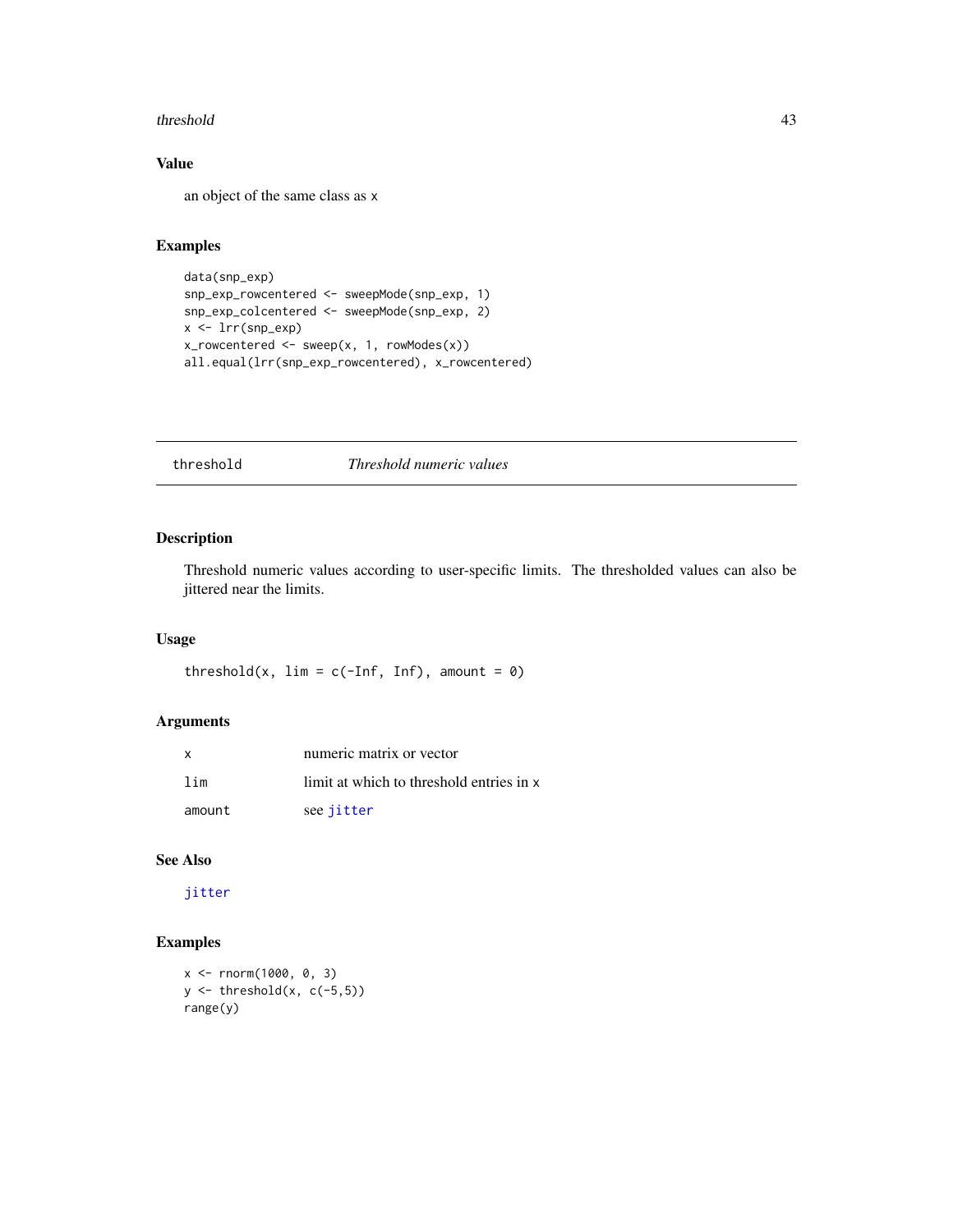<span id="page-43-1"></span><span id="page-43-0"></span>

Contains parameters for computing transition probabilities

# Usage

```
TransitionParam(taup = 1e+10, taumax = 1 - 5e+06)## S4 method for signature 'TransitionParam'
show(object)
```
#### **Arguments**

| taup   | length-one numeric vector                                                                         |
|--------|---------------------------------------------------------------------------------------------------|
| taumax | The maximum probability that the current state is the same as the preceding<br>state. See details |
| object | a TransitionParam object                                                                          |

#### Details

Diagonal elements of the transition probability matrix are computed as  $e^{\Lambda}$ -2\*d/taup, where d is the distance between markers i and i-1 and taup is typically in the range of 1xe10. This probability is constrained to be no larger than taumax. The probabilities on the off-diagonal elements are the same and are subject to the constraint that the rows of the transition probability matrix sum to 1.

#### Examples

```
TransitionParam()
## higher values of taup make transitions between states less likely
TransitionParam(taup=1e12)
```
updateHmmParams *Run the Baum-Welch algorithm to update HMM parameters*

#### Description

This function is not intended to be called directly by the user. It is exported in the package NAMES-PACE for internal use by other BioC packages.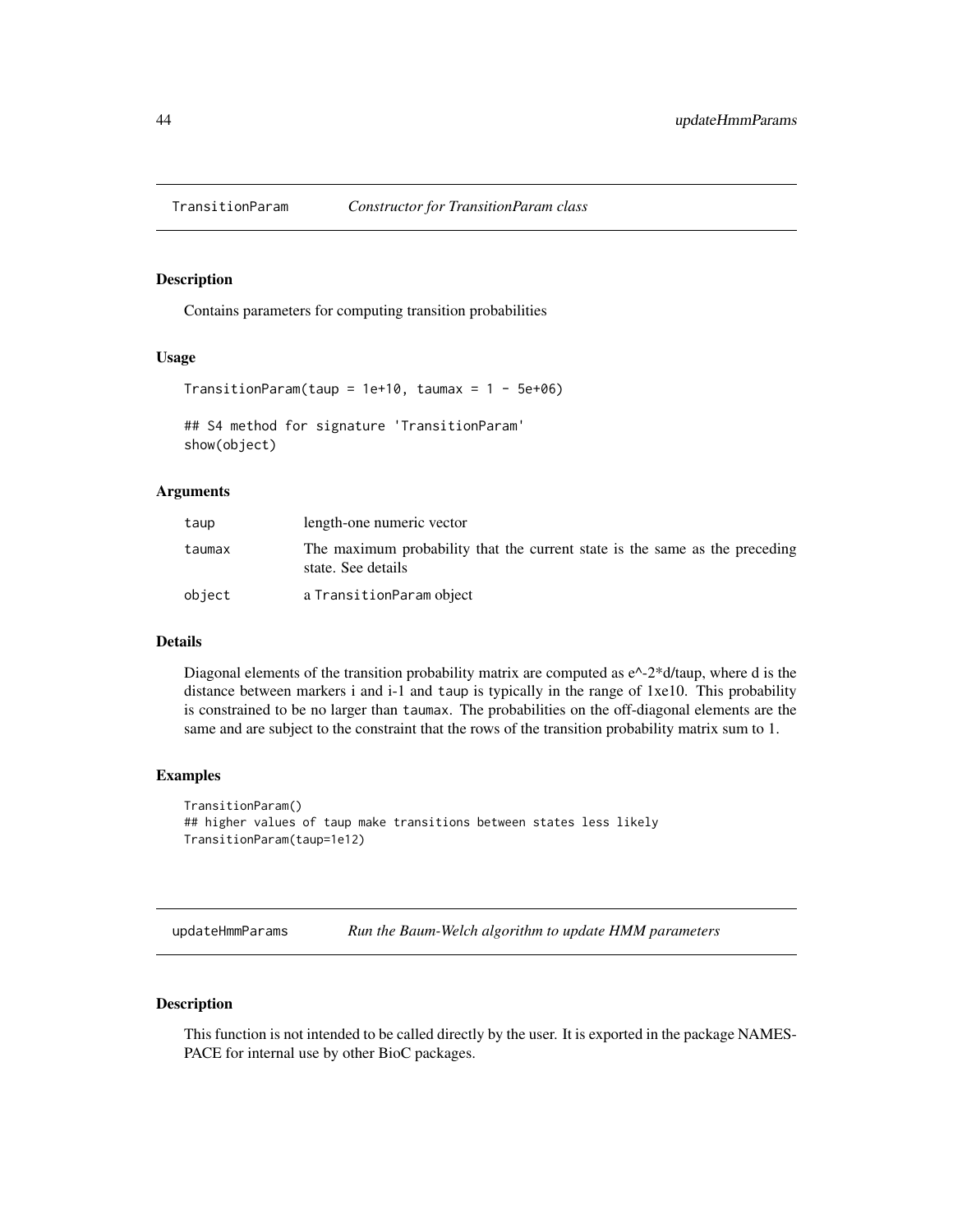#### <span id="page-44-0"></span>VanillaICE 45

# Usage

```
updateHmmParams(
  object,
  emission_param = EmissionParam(),
  transition_param = TransitionParam()
\mathcal{L}
```
# Arguments

| object           | a SnpArrayExperiment object           |
|------------------|---------------------------------------|
|                  | emission_param a EmissionParam object |
| transition_param |                                       |
|                  | a TransitionParam object              |

| VanillaICF | A hidden markov model for detection of germline copy number vari-<br>ants from arrays |
|------------|---------------------------------------------------------------------------------------|
|            |                                                                                       |
| viewports  | Default viewports for plotting CNV data with lattice-style graphics                   |

# <span id="page-44-1"></span>Description

Default viewports for plotting CNV data with lattice-style graphics

# Usage

viewports()

# Value

list

# See Also

[xyplotList](#page-45-1) [xygrid](#page-45-2)

# Examples

vps <- viewports()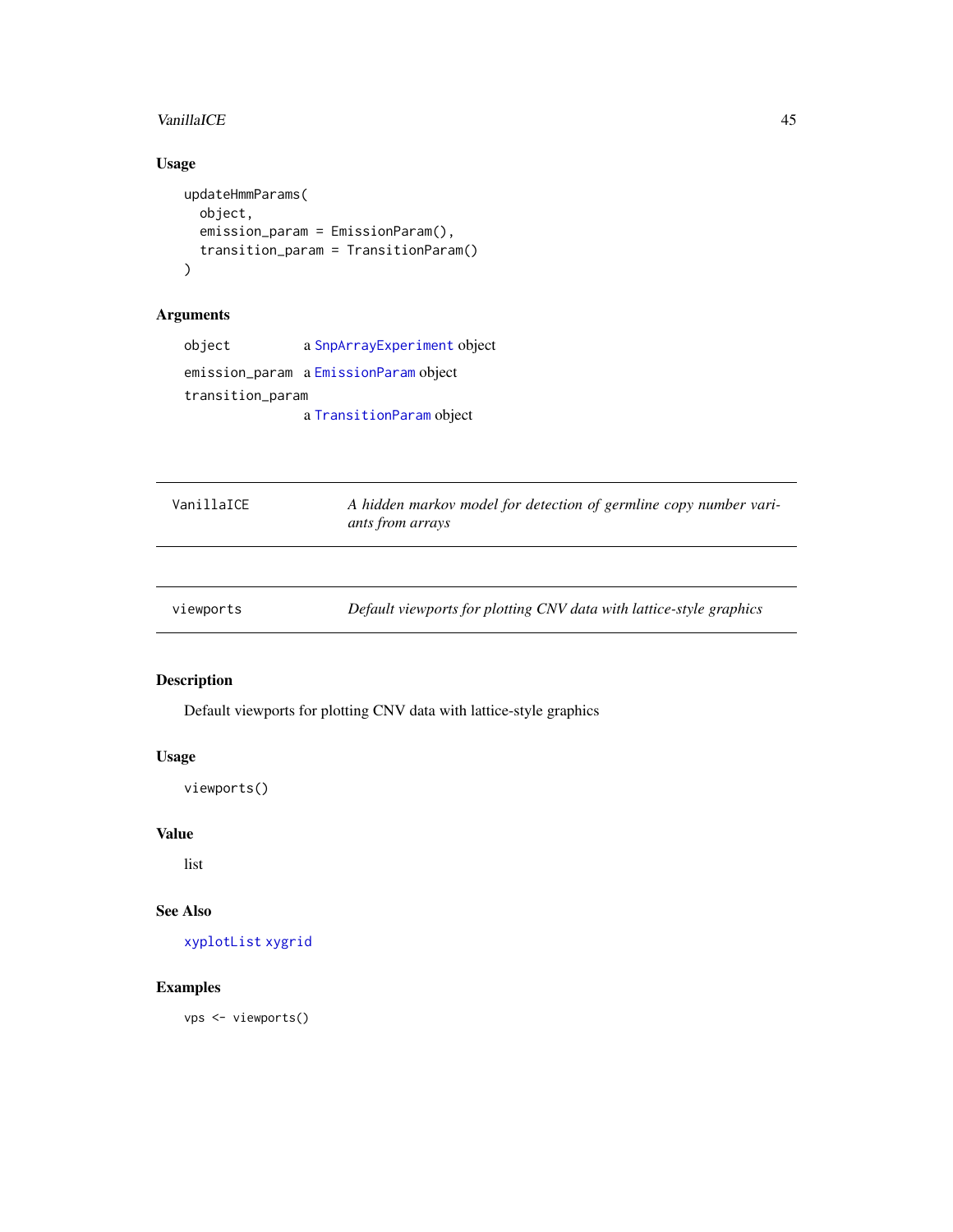<span id="page-45-2"></span><span id="page-45-1"></span><span id="page-45-0"></span>

Data for the graphic is generated by a call to grangesData.

#### Usage

```
xyplotList(granges, se, param = HmmTrellisParam())
```
## S4 method for signature 'HmmGRanges, SnpArrayExperiment' xyplotList(granges, se, param = HmmTrellisParam())

## S4 method for signature 'GRangesList, SnpArrayExperiment' xyplotList(granges, se, param = HmmTrellisParam())

xygrid(trellis\_plot, viewports, granges)

#### Arguments

| granges      | a HmmGRanges object                                       |
|--------------|-----------------------------------------------------------|
| se           | a SnpArrayExperiment                                      |
| param        | trellis parameters for plotting HMM                       |
| trellis_plot | an object of class trellis                                |
| viewports    | a list of viewports as provided by the viewports function |

#### See Also

[viewports](#page-44-1)

# Examples

```
if(require("BSgenome.Hsapiens.UCSC.hg18")){
 bsgenome <- BSgenome.Hsapiens.UCSC.hg18
 snp_exp <- getExampleSnpExperiment(bsgenome)
 seqlevels(snp_exp, pruning.mode="coarse") <- "chr22"
 fit <- hmm2(snp_exp)
 g <- reduce(hemizygous(fit), min.gapwidth=500e3)
 trellis_param <- HmmTrellisParam()
 fig <- xyplotList(g, snp_exp, trellis_param)
 vps <- viewports()
 xygrid(fig[[1]], vps, g)
}
```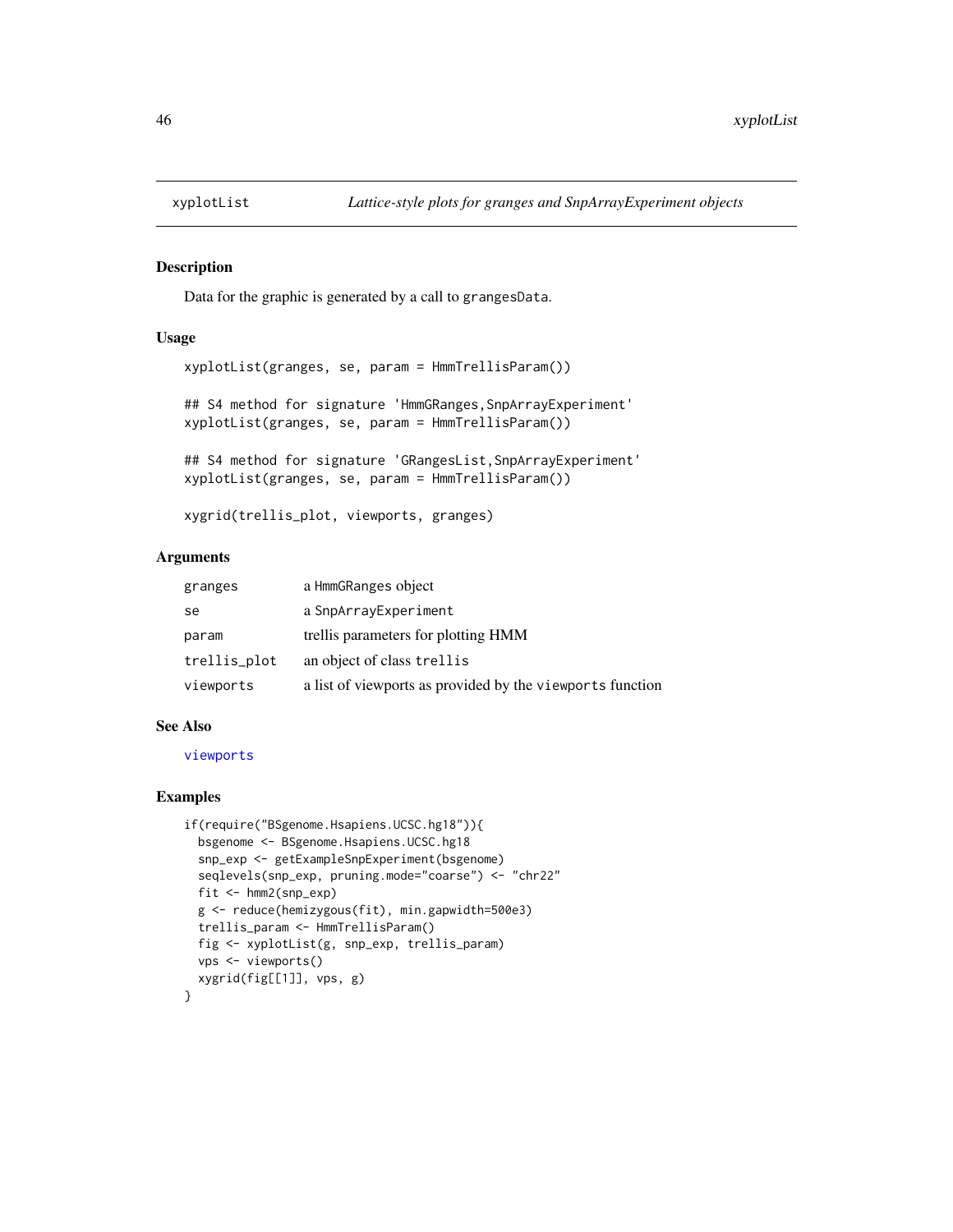# <span id="page-46-0"></span>**Index**

∗ EmissionParam-methods cn\_means, [9](#page-8-0) ∗ datasets hmmResults, [26](#page-25-0) snp\_exp, [40](#page-39-0) ∗ manip rescale, [35](#page-34-0) '[',ArrayViews,ANY-method *(*ArrayViews-class*)*, [4](#page-3-0) [,ArrayViews,ANY,ANY,ANY-method *(*ArrayViews-class*)*, [4](#page-3-0) [,ArrayViews,ANY-method *(*ArrayViews-class*)*, [4](#page-3-0) \$,ArrayViews-method *(*ArrayViews-class*)*, [4](#page-3-0) \$<-,ArrayViews-method *(*ArrayViews-class*)*, [4](#page-3-0)

```
acf, 3
acf2, 3
ArrayViews, 13, 33
ArrayViews (ArrayViews-class), 4
ArrayViews,numeric,numeric-method
        (ArrayViews-class), 4
ArrayViews-class, 4
```

```
baf,ArrayViews-method (genotypes), 18
baf,SnpArrayExperiment-method
        (genotypes), 18
baf_means (cn_means), 9
baf_means,ArrayViews-method
        (ArrayViews-class), 4
baf_means,EmissionParam-method
        (cn_means), 9
baf_means,HmmParam-method (cn_means), 9
baf_means<- (cn_means), 9
baf_means<-,EmissionParam,numeric-method
        (cn_means), 9
baf_sds (cn_means), 9
```
baf\_sds,EmissionParam-method *(*cn\_means*)*, [9](#page-8-0) baf\_sds,HmmParam-method *(*cn\_means*)*, [9](#page-8-0) baf\_sds<- *(*cn\_means*)*, [9](#page-8-0) baf\_sds<-,EmissionParam,numeric-method *(*cn\_means*)*, [9](#page-8-0) bafFile *(*lrrFile*)*, [31](#page-30-0) bafFile,ArrayViews-method *(*lrrFile*)*, [31](#page-30-0) baumWelchUpdate, [7](#page-6-0) calculateEmission, [7](#page-6-0) calculateEmission,list-method *(*calculateEmission*)*, [7](#page-6-0) calculateEmission,numeric-method *(*calculateEmission*)*, [7](#page-6-0) calculateEmission,RangedSummarizedExperiment-method *(*calculateEmission*)*, [7](#page-6-0) cn\_means, [9](#page-8-0) cn\_means,EmissionParam-method *(*cn\_means*)*, [9](#page-8-0) cn\_means,HmmParam-method *(*cn\_means*)*, [9](#page-8-0) cn\_means<- *(*cn\_means*)*, [9](#page-8-0) cn\_means<-,EmissionParam,numeric-method *(*cn\_means*)*, [9](#page-8-0) cn\_sds *(*cn\_means*)*, [9](#page-8-0) cn\_sds,EmissionParam-method *(*cn\_means*)*,  $\mathbf Q$ cn\_sds,HmmParam-method *(*cn\_means*)*, [9](#page-8-0) cn\_sds<- *(*cn\_means*)*, [9](#page-8-0) cn\_sds<-,EmissionParam,numeric-method *(*cn\_means*)*, [9](#page-8-0) cnvFilter, [8,](#page-7-0) *[17](#page-16-0)* cnvFilter,GRanges-method *(*cnvFilter*)*, [8](#page-7-0) cnvFilter,HMM-method *(*cnvFilter*)*, [8](#page-7-0) cnvFilter,HMMList-method *(*cnvFilter*)*, [8](#page-7-0) cnvSegs, *[17](#page-16-0)* cnvSegs *(*cnvFilter*)*, [8](#page-7-0) cnvSegs,HMM-method *(*cnvFilter*)*, [8](#page-7-0) cnvSegs,HmmGRanges-method *(*cnvFilter*)*, [8](#page-7-0) cnvSegs,HMMList-method *(*cnvFilter*)*, [8](#page-7-0)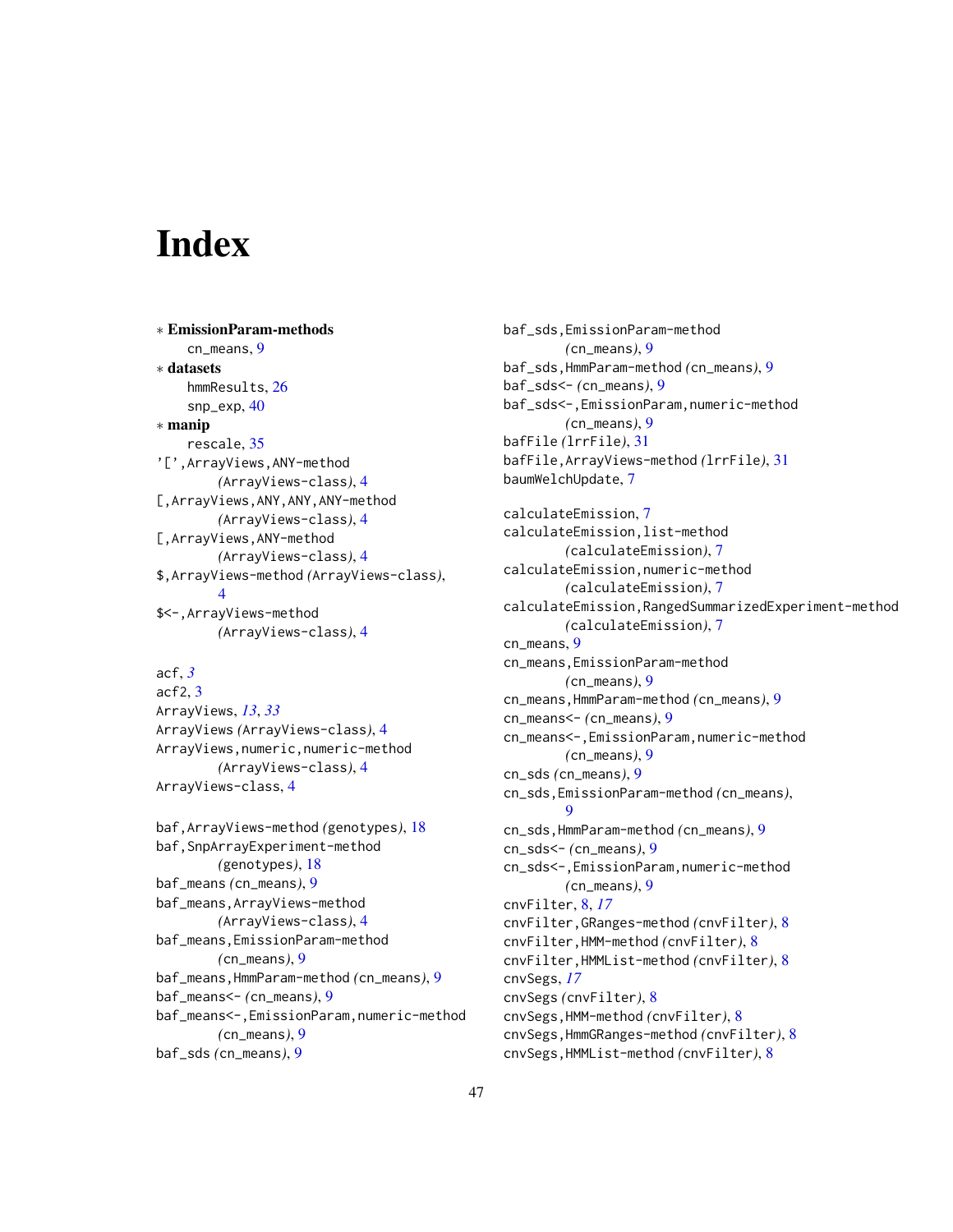#### 48 INDEX

colModes *(*rowModes*)*, [35](#page-34-0) colnames *(*ArrayViews-class*)*, [4](#page-3-0) colnames,ArrayViews-method *(*ArrayViews-class*)*, [4](#page-3-0) colnames<- *(*ArrayViews-class*)*, [4](#page-3-0) colnames<-,ArrayViews,character-method *(*ArrayViews-class*)*, [4](#page-3-0) copyNumber,SnpArrayExperiment-method *(*genotypes*)*, [18](#page-17-0) CopyNumScanParams, *[6](#page-5-0)*, *[33](#page-32-0)* CopyNumScanParams *(*CopyNumScanParams-class*)*, [12](#page-11-0) CopyNumScanParams-class, [12](#page-11-0)

deletion *(*cnvFilter*)*, [8](#page-7-0) deletion,HMM-method *(*cnvFilter*)*, [8](#page-7-0) dim,ArrayViews-method *(*ArrayViews-class*)*, [4](#page-3-0) doUpdate, [14](#page-13-0) dropDuplicatedMapLocs, [14](#page-13-0) dropSexChrom, [15](#page-14-0) duplication *(*cnvFilter*)*, [8](#page-7-0) duplication,HMM-method *(*cnvFilter*)*, [8](#page-7-0) duplication,HMMList-method *(*cnvFilter*)*, [8](#page-7-0)

```
emission, 15
emission,HmmParam-method (emission), 15
emission<- (emission), 15
emission<-,HMM-method (emission), 15
emission<-,HmmParam-method (emission),
        15
EmissionParam, 16, 22, 45
EmissionParam (cn_means), 9
emissionParam, 16
emissionParam,HMM-method
        (emissionParam), 16
emissionParam,HmmGRanges-method
        (emissionParam), 16
emissionParam,HmmParam-method
        (emissionParam), 16
EmissionParam,missing-method
        (cn_means), 9
EmissionParam,numeric-method
        (cn_means), 9
emissionParam<- (emissionParam), 16
emissionParam<-,HmmGRanges,EmissionParam-meth\epsilondmTrellisParam,26
```
emissionParam<-,HmmParam,EmissionParam-method *(*emissionParam*)*, [16](#page-15-0) EMupdates *(*cn\_means*)*, [9](#page-8-0) EMupdates,EmissionParam-method *(*cn\_means*)*, [9](#page-8-0) EMupdates,HmmParam-method *(*cn\_means*)*, [9](#page-8-0) FilterParam, *[9](#page-8-0)* FilterParam *(*FilterParam-class*)*, [16](#page-15-0) FilterParam-class, [16](#page-15-0) filters, [18](#page-17-0) filters,HMM-method *(*filters*)*, [18](#page-17-0) filters,HmmParam-method *(*filters*)*, [18](#page-17-0) fread, *[12](#page-11-0)* genotypes, [18](#page-17-0) genotypes,ArrayViews-method *(*genotypes*)*, [18](#page-17-0) genotypes,SnpArrayExperiment-method *(*genotypes*)*, [18](#page-17-0) getExampleSnpExperiment, [19](#page-18-0) getHmmParams, [20](#page-19-0) getHmmParams,HMM-method *(*getHmmParams*)*, [20](#page-19-0) getHmmParams,HmmParam-method *(*getHmmParams*)*, [20](#page-19-0) GRanges, *[16](#page-15-0)* gtFile *(*lrrFile*)*, [31](#page-30-0) gtFile,ArrayViews-method *(*lrrFile*)*, [31](#page-30-0) hemizygous *(*cnvFilter*)*, [8](#page-7-0) hemizygous,HMM-method *(*cnvFilter*)*, [8](#page-7-0) hemizygous,HMMList-method *(*cnvFilter*)*, [8](#page-7-0) HMM, *[24](#page-23-0)* HMM *(*HMM-class*)*, [20](#page-19-0) HMM-class, [20](#page-19-0) hmm2, *[17](#page-16-0)*, *[21](#page-20-0)*, [21,](#page-20-0) *[24](#page-23-0)* hmm2,ArrayViews-method *(*hmm2*)*, [21](#page-20-0) hmm2,oligoSnpSet-method *(*hmm2*)*, [21](#page-20-0) hmm2,SnpArrayExperiment-method *(*hmm2*)*, [21](#page-20-0) HMMList, [23,](#page-22-0) *[24](#page-23-0)* HMMList-class, [24](#page-23-0) HmmParam, *[14](#page-13-0)*, [25](#page-24-0) HmmParam,matrix-method *(*HmmParam*)*, [25](#page-24-0) HmmParam,missing-method *(*HmmParam*)*, [25](#page-24-0) hmmResults, [26](#page-25-0)

*(*emissionParam*)*, [16](#page-15-0)

homozygous *(*cnvFilter*)*, [8](#page-7-0)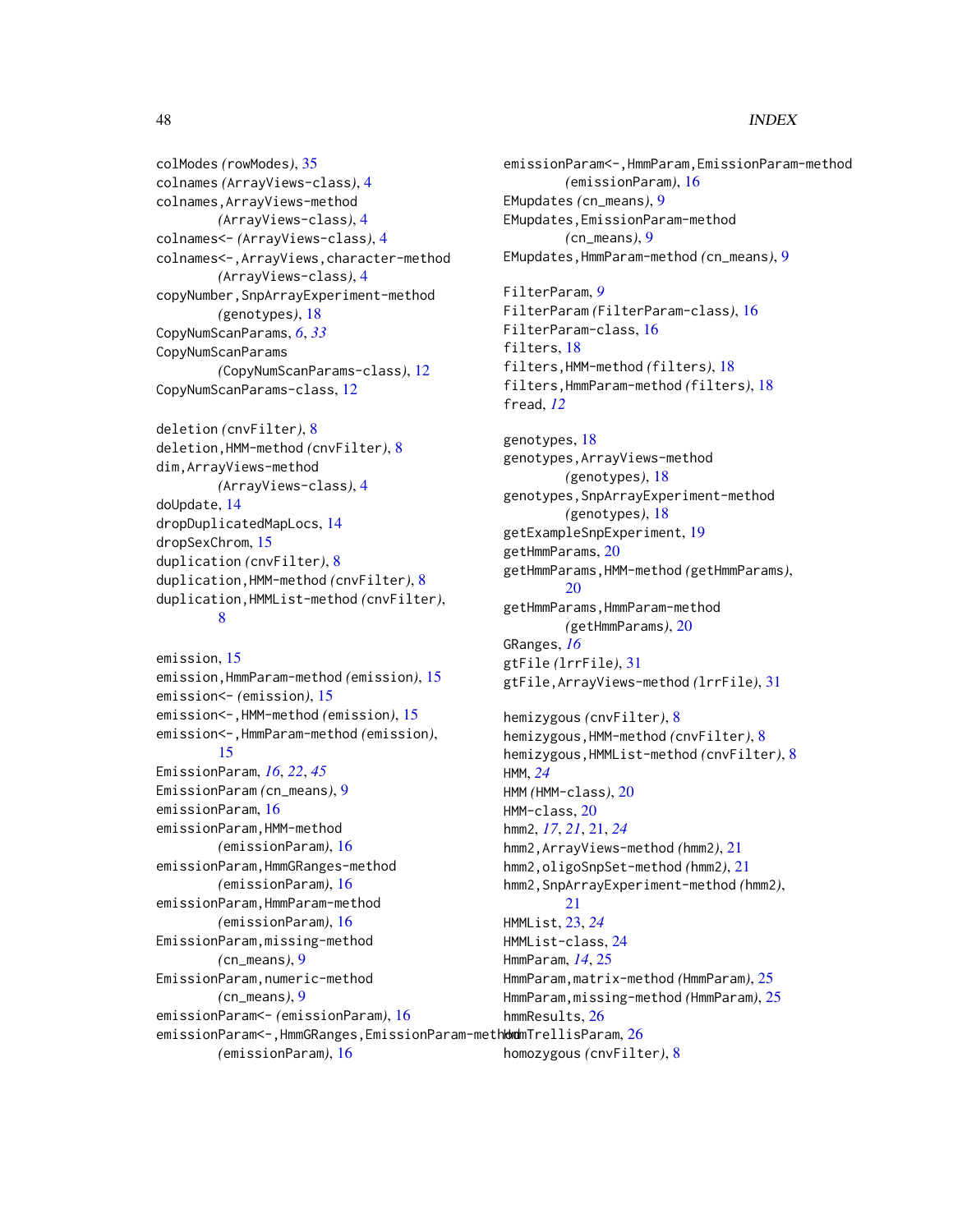#### INDEX 49

homozygous,HMM-method *(*cnvFilter*)*, [8](#page-7-0) homozygous,HMMList-method *(*cnvFilter*)*, [8](#page-7-0)

IdiogramParams, [27](#page-26-0) IdiogramParams-class, [28](#page-27-0) isHeterozygous, [29](#page-28-0) isHeterozygous,ArrayViews-method *(*isHeterozygous*)*, [29](#page-28-0) isHeterozygous,matrix-method *(*isHeterozygous*)*, [29](#page-28-0) isHeterozygous,numeric-method *(*isHeterozygous*)*, [29](#page-28-0) isHeterozygous,SnpArrayExperiment-method *(*isHeterozygous*)*, [29](#page-28-0)

jitter, *[43](#page-42-0)*

length,LogLik-method *(*LogLik-class*)*, [30](#page-29-0) LogLik, [29,](#page-28-0) *[30](#page-29-0)* LogLik-class, [30](#page-29-0) lrr,ArrayViews-method *(*genotypes*)*, [18](#page-17-0) lrr,SnpArrayExperiment-method *(*genotypes*)*, [18](#page-17-0) lrrFile, [31](#page-30-0) lrrFile,ArrayViews-method *(*lrrFile*)*, [31](#page-30-0) lrrFile<- *(*lrrFile*)*, [31](#page-30-0) lrrFile<-,ArrayViews-method *(*lrrFile*)*, [31](#page-30-0)

mad, *[36](#page-35-0)* matrixOrNULL, [32](#page-31-0) matrixOrNULL-class *(*matrixOrNULL*)*, [32](#page-31-0)

NA filter. [32](#page-31-0) NA\_filter,character-method *(*NA\_filter*)*, [32](#page-31-0) NA\_filter,list-method *(*NA\_filter*)*, [32](#page-31-0) NA\_filter,numeric-method *(*NA\_filter*)*, [32](#page-31-0) NA\_filter,oligoSnpSet-method *(*NA\_filter*)*, [32](#page-31-0) NA\_filter,SnpArrayExperiment-method *(*NA\_filter*)*, [32](#page-31-0) ncol,ArrayViews-method *(*ArrayViews-class*)*, [4](#page-3-0) ncol,HmmParam-method *(*HmmParam*)*, [25](#page-24-0) nrow,ArrayViews-method *(*ArrayViews-class*)*, [4](#page-3-0) nrow,HmmParam-method *(*HmmParam*)*, [25](#page-24-0) numberFeatures, [32](#page-31-0)

numberFeatures,FilterParam-method *(*numberFeatures*)*, [32](#page-31-0) numberFeatures,HMM-method *(*numberFeatures*)*, [32](#page-31-0) numberFeatures,HmmGRanges-method *(*numberFeatures*)*, [32](#page-31-0)

parsedPath, [33](#page-32-0) parsedPath,ArrayViews-method *(*parsedPath*)*, [33](#page-32-0) parseSourceFile, *[6](#page-5-0)*, *[13](#page-12-0)*, *[33](#page-32-0)*, [33](#page-32-0) parseSourceFile,ArrayViews,CopyNumScanParams-method *(*parseSourceFile*)*, [33](#page-32-0) plot,IdiogramParams,ANY-method *(*IdiogramParams*)*, [27](#page-26-0) plot,IdiogramParams-method *(*IdiogramParams*)*, [27](#page-26-0) probability, [34](#page-33-0) probability,FilterParam-method *(*FilterParam-class*)*, [16](#page-15-0) rescale, [35](#page-34-0) rowMAD *(*rowModes*)*, [35](#page-34-0)

rowMedians, *[36](#page-35-0)* rowModes, [35](#page-34-0) sapply,ArrayViews-method *(*ArrayViews-class*)*, [4](#page-3-0)

segs, [36](#page-35-0) segs,HMM-method *(*segs*)*, [36](#page-35-0) segs,HMMList-method *(*cnvFilter*)*, [8](#page-7-0) show,ArrayViews-method *(*ArrayViews-class*)*, [4](#page-3-0) show,CopyNumScanParams-method *(*CopyNumScanParams-class*)*, [12](#page-11-0) show,EmissionParam-method *(*cn\_means*)*, [9](#page-8-0) show,FilterParam-method *(*FilterParam-class*)*, [16](#page-15-0) show,HMM-method *(*HMM-class*)*, [20](#page-19-0) show,HMMList-method *(*HMMList-class*)*, [24](#page-23-0) show,HmmParam-method *(*HmmParam*)*, [25](#page-24-0) show,IdiogramParams-method *(*IdiogramParams-class*)*, [28](#page-27-0) show,LogLik-method *(*LogLik-class*)*, [30](#page-29-0) show,TransitionParam-method *(*TransitionParam*)*, [44](#page-43-0) show, Viterbi-method, [36](#page-35-0) snp\_exp, [40](#page-39-0) snpArrayAssays, [37](#page-36-0)